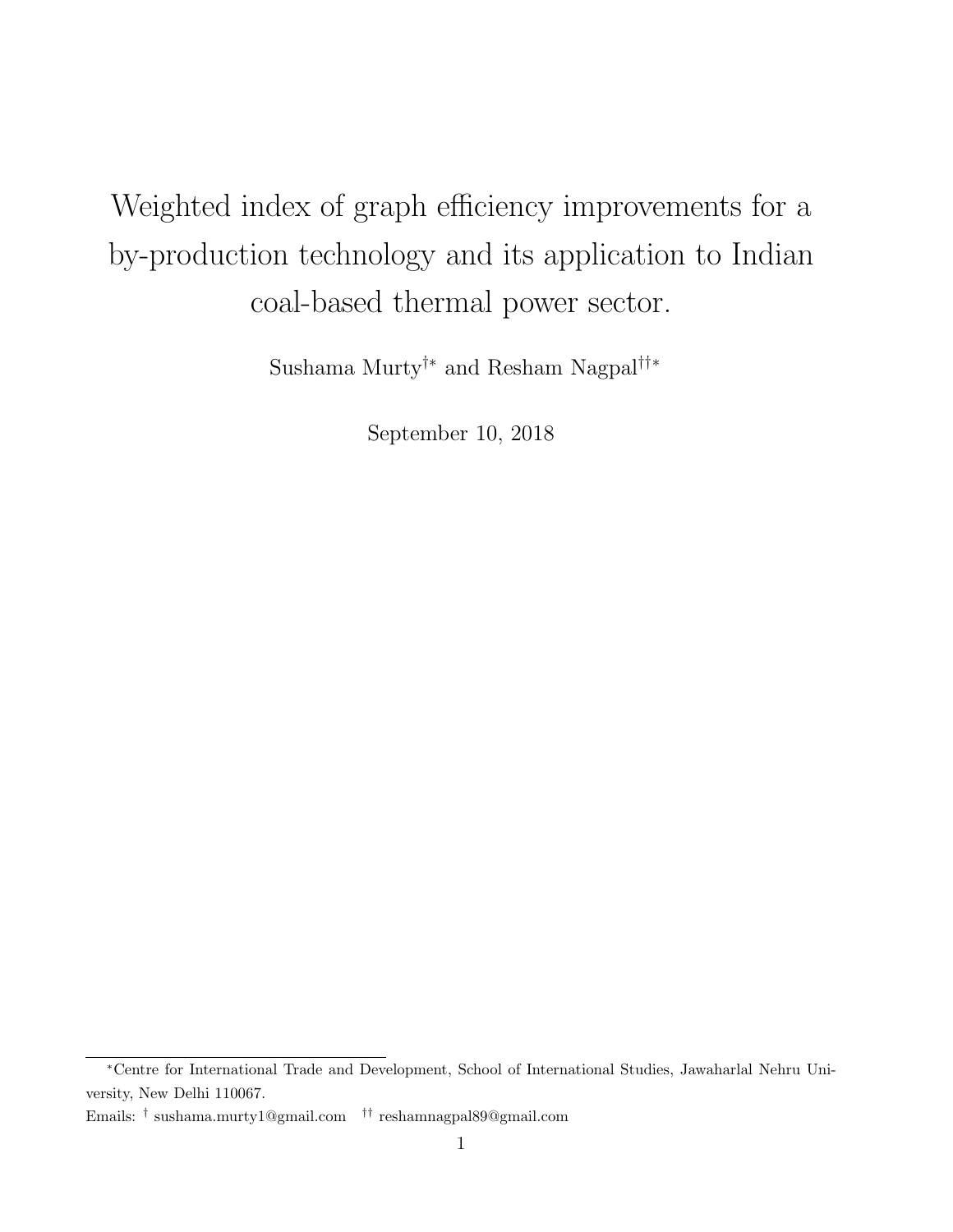#### Abstract

In contrast to conventional output-based efficiency indexes that hold input-levels fixed, a graph index of efficiency-improvements (EIs) is derived for a by-production technology by optimizing a weighted average of EIs in input and good and bad output-directions. Trade-offs, which determine optimal-EIs, arise between EIs in good and bad outputs when inefficiencies are removed in emission-causing input-directions. The optimal configurations of EIs for Indian coal-based thermal power plants depend on weights assigned and are correlated with output-based productive-efficiency (OBPE). EIs for plants with high OBPE is limited. With equal weights assigned to EIs in both outputs, optima of plants with moderate OBPE involve greatest EIs in coal-usage and  $CO<sub>2</sub>$ -generation, with no electricity-expansion, while most plants with low OBPE need focus only on electricityexpansion with existing coal-usage. With increasing weight on  $CO_2$ -reduction, EIs in coal-usage and emission-generation at existing electricity-levels become optimal for increasingly more plants, EIs being greatest for lowest-OBPE plants.

#### JEL classification codes: Q50, Q40, D24,

Keywords: emission-generating technologies; by-production technologies; output-based productive, environmental, and overall technical efficiency indexes; weighted graph efficiency indexes; efficiency improvements,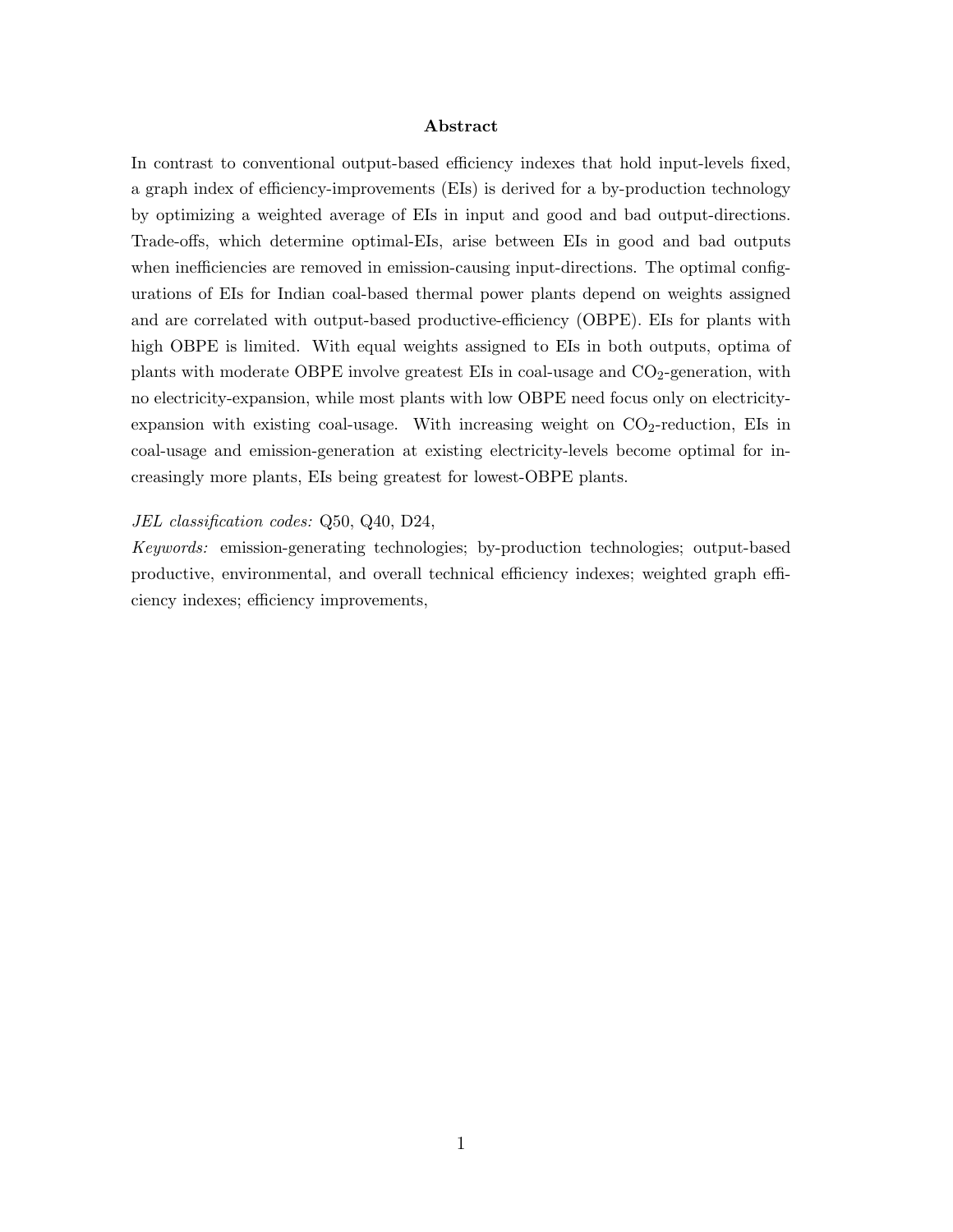## Weighted index of graph efficiency improvements for a by-production technology and its application to Indian coal-based thermal power sector.

## <span id="page-2-0"></span>1 Introduction.

For a producing unit that generates harmful emissions, improvements in technical efficiency entail, ceteris-paribus, increases in the production of its intended/good/desirable output or decreases in its generation of harmful emissions/bad outputs or decreases in the usage of its inputs or some combinations of these.<sup>[1](#page-0-0)</sup> Starting from an inefficient production point, there can be many configurations of efficiency improvements; e.g., a configuration may involve far more efficiency-improvement (increase) in the production of the intended output than efficiencyimprovement (reduction) in the generation of harmful emissions, while the reverse may be true in another configuration. A configuration may achieve technical efficiency improvements in production of the good and bad outputs with no change in inputs, while another may, in addition, also involve reductions in usage of some or all inputs. Selection of an optimal configuration of efficiency improvements depends on the choice of an objective function that aggregates over efficiency improvements in all the input and output directions. Optimising such an objective function yields a graph index of efficiency improvements.<sup>[2](#page-0-0)</sup> In this paper, we develop such an index obtained by maximising an objective function that is a weighted average of efficiency improvements in the input and output directions, where the weights can exogenously be chosen by a policy maker or the researcher.<sup>[3](#page-0-0)</sup> We focus on the nature of the technical efficiency improvements that its computation entails, *i.e.*, on the qualitative features of the solution vector of the optimisation problem that computes the weighted graph index of efficiency improvements.

The first step for computing such an index is a specification of a model of an emissiongenerating technology, relative to which efficiency improvements will be measured. In the literature, three such specifications include the input approach, the weak-disposability based output approach, and the by-production approach.<sup>[4](#page-0-0)</sup> A comparison of the three approaches can

<sup>&</sup>lt;sup>1</sup>A more rigorous definition will be provided later. More precisely, efficiency improvements are defined as proportional reductions in emission and input-levels and proportional increases in intended output production.

<sup>&</sup>lt;sup>2</sup>See Färe et al (1985) pp153-154 for a technical efficiency index defined in the full space of inputs and outputs in production models that exclude bad outputs.

 ${}^{3}$ In their survey chapter, Murty and Russell (2017) propose a theoretical extension of Färe et al (1985) graph index of technical efficiency to the full space of inputs and good and bad outputs.

<sup>4</sup>See classic works of Baumol and Oates (1988) and Cropper and Oats (1992) for the input approach. It was employed in several works such as Reinhard et al. (1999, 2000), Lee et al. (2002), and Hailu and Veeman  $(2001)$ . The weak-disposability based output approach can be traced back to Färe et al  $(1989)$ . It has been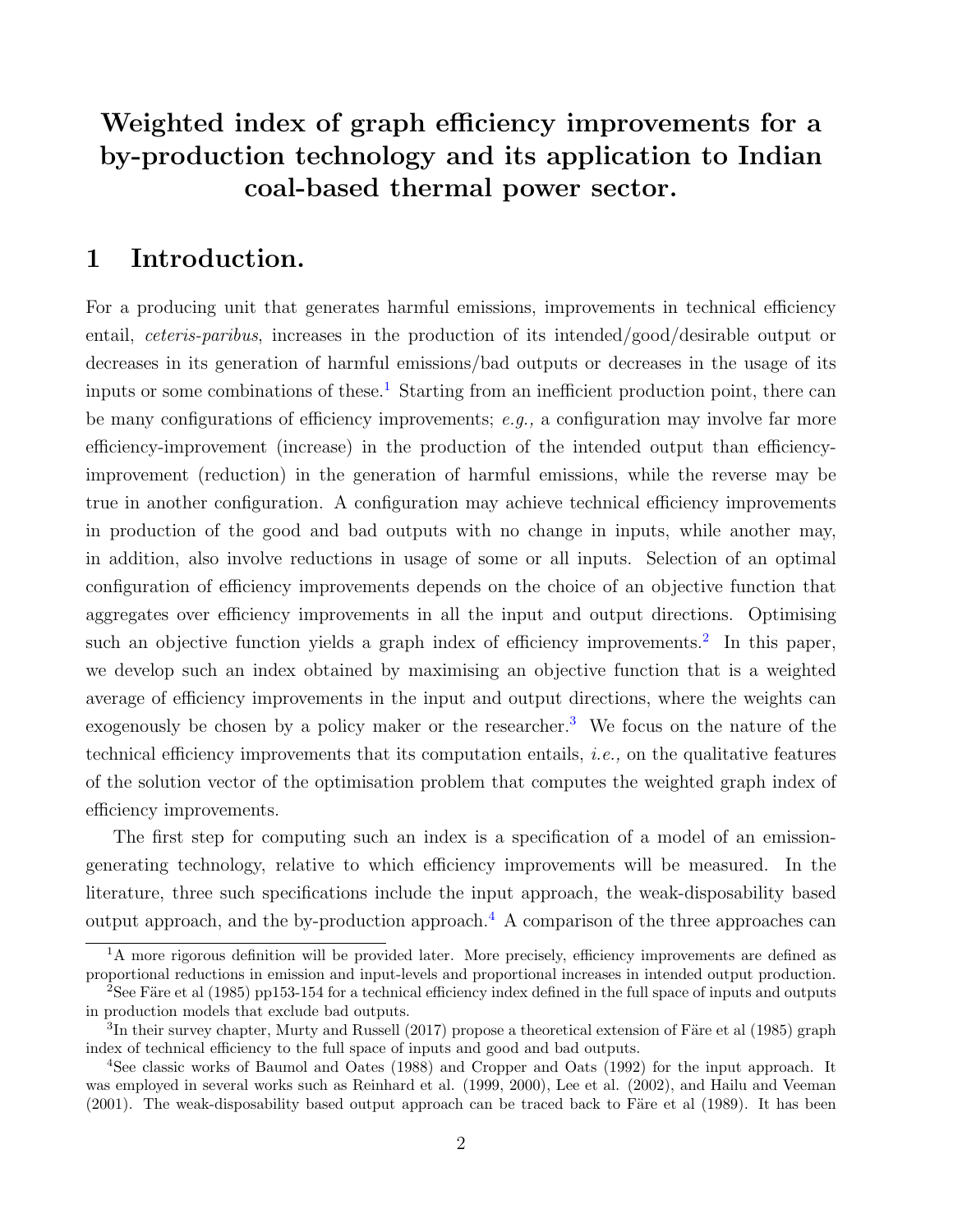be found in works such as Murty, Russell, and Levkoff (2002, 2012) (henceforth, MRL), Murty (2015), and Murty and Russell (2016, 2017), which advocate the use of the by-production ap-proach.<sup>[5](#page-0-0)</sup> In this work, which focuses on coal-based thermal power plants that produce electricity as the intended output and generate  $CO<sub>2</sub>$  emission as the bad output, a by-production technology is defined as an intersection of two sub-technologies, denoted by  $T_1$  and  $T_2$ . Sub-technology  $T_1$  captures standard neo-classical production relations between inputs of coal-based thermal power plants and the intended output electricity, while sub-technology  $T_2$  captures the relation that exists in nature between  $CO<sub>2</sub>$  emission and combustion of coal, the emission-causing in-put of coal-based thermal power plants.<sup>[6](#page-0-0)</sup> The (weakly) efficient frontier of sub-technology  $T_1$ identifies the maximum amount of electricity that can be produced by this sub-technology for every fixed configuration of its inputs. On the other hand, the lower frontier of sub-technology  $T_2$  identifies the minimum level of  $CO_2$  emission that can be generated for every fixed amount of the coal input. In MRL, productive technical efficiency depends on the proximity of the production point to the efficient frontier of  $T_1$ , while environmental technical efficiency depends on the proximity of the production point to the lower frontier of  $T_2$ .

In their work, MRL compute the output-based FGL index of technical efficiency. An outputbased (in)efficiency index holds levels of inputs fixed and studies efficiency improvements only in the directions of the good and bad outputs.[7](#page-0-0) When the FGL index of MRL was employed to compute technical efficiency of Indian coal-based thermal power sector, Murty and Nagpal (2018) found that, while the output-based productive efficiency varies considerably across Indian thermal power plants, the output-based measure of environmental efficiency takes values very close to one for all the plants and is almost perfectly correlated with the usage of aggregate coal input measured in heat units.<sup>[8](#page-0-0)</sup> The latter was attributed to the facts that (i) the data provided by the Central Electricity Authority of India (CEA) on  $CO<sub>2</sub>$  emission is computed by using a linear deterministic formula that employs an average emission factor, which is constant across

employed in many works such as Coggins and Swinton (1996), Murty and Kumar (2002, 2003) and Sahoo et al. (2017). See Zhou and Poh (2008) for a comprehensive survey.

<sup>&</sup>lt;sup>5</sup>See also Førsund (1998, 2009, 2017) for a critique of the input and weak-disposability based output approaches. See Serra et al. (2016), Malikov et al. (2015), Kumbhakar and Tsionas (2016), and Ray et al. (2017) for extensions and empirical applications of the by-production approach.

<sup>6</sup>A more general formulation of a by-production technology is one where an emission-generating technology is obtained as an intersection of two or more sub-technologies each capturing distinct production relations between inputs and outputs. See Murty and Russell (2017).

<sup>7</sup>Most indexes for measuring technical efficiency in the presence of bad outputs are output-oriented. Apart from the FGL index, these include the hyperbolic and directional distance function-based efficiency indexes. For those that are developed in the context of the weak-disposability based models of emission-generating technologies, see  $e.g.,$  Färe et al  $(1989)$  and Färe et al  $(2005).$ 

<sup>8</sup>An aggregate input of coal measured in heat units can be obtained from adding the heat contents of various grades of coal, which are in turn derived from their gross calorific values and the amounts employed. Murty and Nagpal (2018) argue on the appropriateness of measuring the aggregate coal input in heat units rather than in mass units as the former is more consistent with theoretical modelling of emission-generating technologies.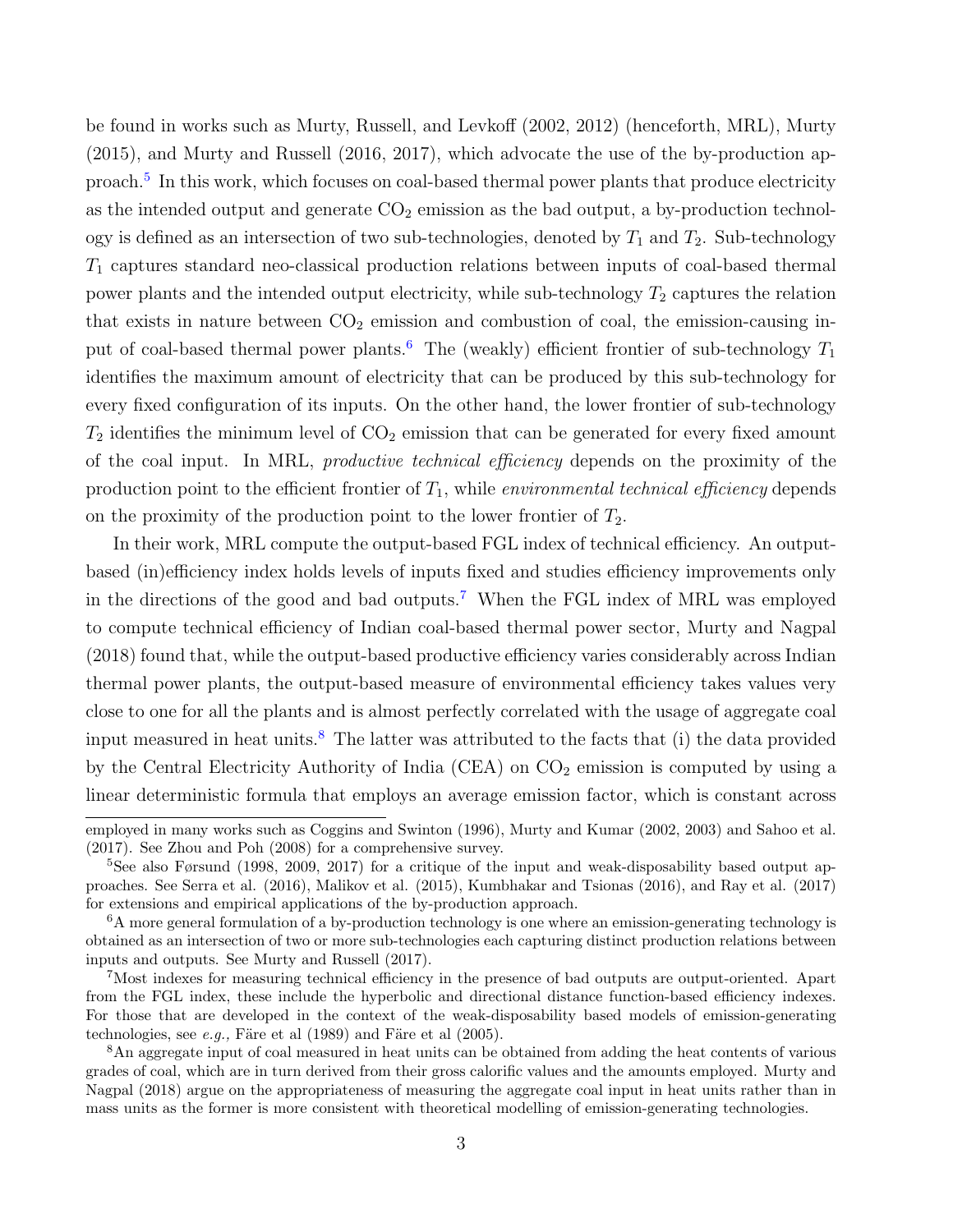all grades of coal and across all coal-based thermal power plants and (ii) the proportion of the secondary fuel oil employed in these plants is very tiny.<sup>[9](#page-0-0)</sup> Under the assumption of constant returns to scale, Murty and Nagpal (2018) found that the estimated slope of the lower frontier of sub-technology  $T_2$  is approximately equal to the constant average emission factor employed by the CEA.<sup>[10](#page-0-0)</sup> Thus, the CEA's method for computing  $CO<sub>2</sub>$  emission implies that all the thermal power plants operate very close to this frontier, and that there is extremely little scope for efficiency improvement in the environmental direction when the coal input is held fixed.

Murty and Nagpal (2018) conjecture that significant environmental efficiency improvements may actually be possible in the Indian coal-based thermal power sector, when efficiency improvements in coal usage are also modelled and studied; i.e., it is possible that coal-based thermal power plants are wastefully using the coal input during the production of their intended output electricity, and hence are generating excessive amounts of  $CO<sub>2</sub>$  emission.<sup>[11](#page-0-0)</sup> While the graph index of efficiency improvements that is developed in this paper can be computed for all datasets that include emission generation, the findings and the conjecture in Murty and Nagpal (2018) makes its computation particularly relevant for CEA-type datasets for which no meaningful output-based measures of environmental efficiency can be computed. Thus, in this paper, we ask the question whether there can be significant improvements in environmental and productive efficiency across plants in the Indian coal-based thermal power sector, when the emission-causing input is also allowed to adjust efficiently along with both the good and the bad outputs.

We show that the by-production specification of the technology implies that efficiency improvements in the directions of the good and bad outputs are functions of the efficiency im-provements (reductions) in inputs.<sup>[12](#page-0-0)</sup> In fact there is a trade-off between efficiency improvements in the good output and the bad output directions, when inefficiency is sought to be reduced in the coal direction: as coal is reduced, the (maximum) efficiency improvement (*i.e.*, proportionate increase) in electricity production decreases, while the (maximum) efficiency improvement (*i.e.*, proportionate decrease) in  $CO<sub>2</sub>$  generation increases. To the best of our knowledge, such trade-offs cannot be captured and studied by employing other existing approaches to modelling emission-generating technologies. Thus, the by-production approach captures the costs

<sup>&</sup>lt;sup>9</sup>The emission factor of a fossil fuel is the amount of emission that is generated per unit heat generated by that fuel.

 $10$ Under constant returns to scale (which can be argued to be justified by point (i)), the lower frontier of sub-technology  $T_2$  is a linear relation between emission and the aggregate input of coal measured in heat units.

 $11$ Baumgärtner and Arons (2003) illustrate cases where thermodynamic inefficiencies can cause producing units to employ more than the minimal amounts of fossil-fuels needed to produce given amounts of industrial outputs. This would imply generation of more than the minimal amounts of emissions while producing such outputs.

 $12$ In particular, efficiency improvement in the bad output is a function of the extent of efficiency improvement in the emission-causing input.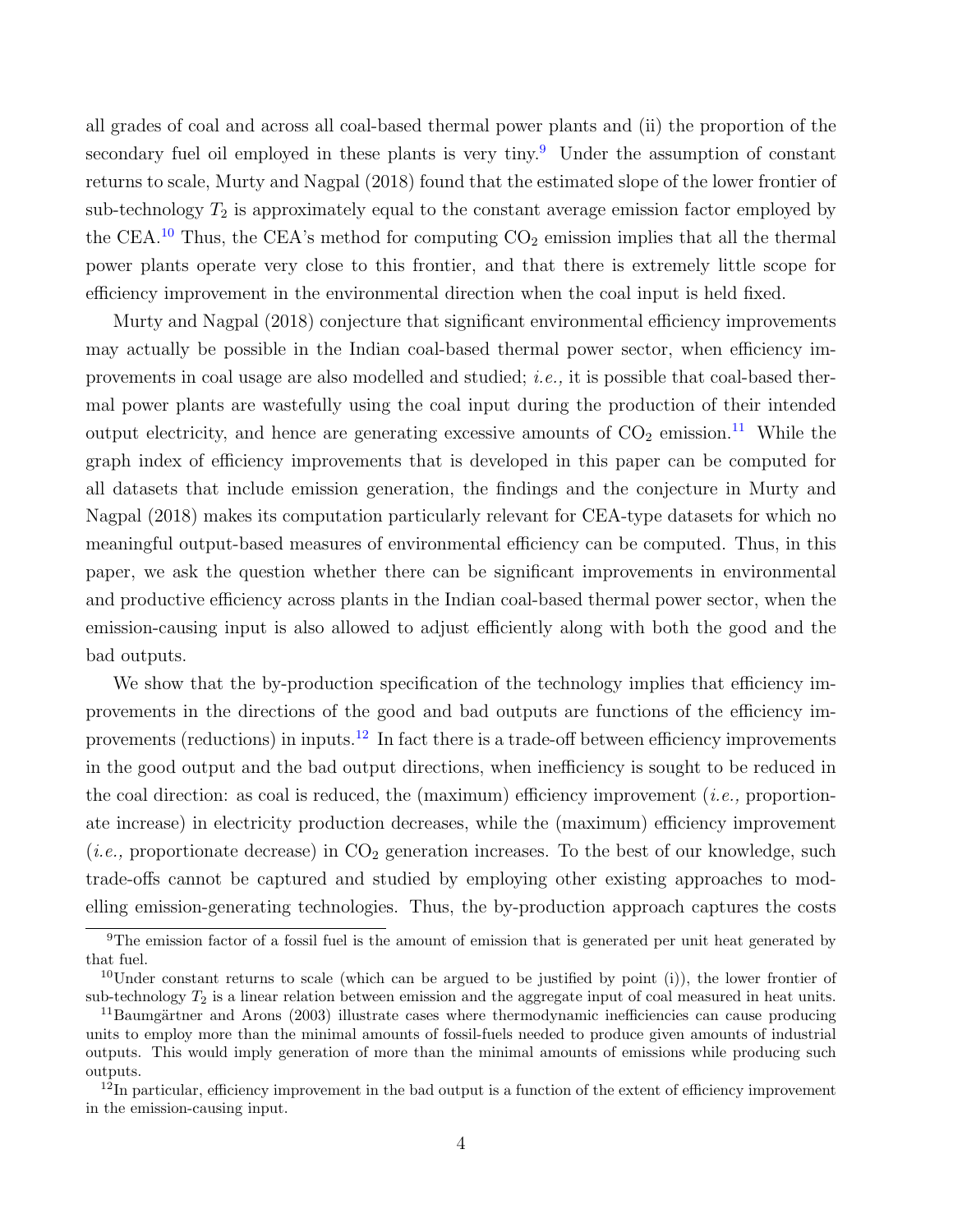and benefits of efficiency improvements in the coal direction, and the optimal configuration of efficiency improvements depends crucially on the weights that the objective function attaches to efficiency improvements in the input, good output, and bad output-directions. Different weighting schemes lead to different solution configurations.

Our empirical results on graph efficiency improvements (which allow inputs to change) are correlated to the output-based measure of productive efficiency computed in Murty and Nagpal  $(2018)$  for thermal power plants in our dataset.<sup>[13](#page-0-0)</sup> We classify plants as high, moderate, and low performers based on their output-based productive efficiency and find that optimal efficiency improvements derived while computing the weighted index of graph efficiency improvements vary across these three categories in a more-or-less systematic manner.

When equal and exhaustive weights are assigned to the good and the bad outputs, we find that (i) for a majority of high performers or plants that are placed closest to the efficient frontier of sub-technology  $T_1$ , the optimum does not involve significant efficiency improvements in the usage of coal and, hence, in the generation of emission, and, in fact, it implies no efficiency improvement in the production of electricity. (ii) for a majority of the moderate performers or plants that are placed farther away from the efficient frontier of sub-technology  $T_1$ , the optimum continues to recommend (as in the case of majority of the high performers) reductions in the usage of the coal input with no change in electricity generation. But this time, the recommended reductions in the usage of the coal input are significant, which also imply significant reductions in  $CO<sub>2</sub>$  emission. In fact, plants under this category show maximum potential for reducing CO<sup>2</sup> emission when equal weights are assigned to good and bad outputs. (iii) the plants with very low output-based productive efficiency have the greatest potential for increasing electricity generation with their existing levels of usage of the coal input. For these plants, the gain from increase in electricity generation keeping coal unchanged outweighs the gains from emission reduction that could have been achieved by reducing the coal input. (iv) there there are only a few plants in our dataset for which the optimum recommends non-zero efficiency improvements along all three – electricity, emission, and coal – directions, when equal weights are assigned to good and bad outputs.<sup>[14](#page-0-0)</sup>

As we move to weighting schemes that attach more and more weight to the bad output  $CO<sub>2</sub>$ and less and less weight to the good output electricity, we find that the number of plants for which the optimum recommends efficiency improvements in the coal input direction increases. When full weight is assigned to emission reduction, then for all plants the optimum recom-

<sup>&</sup>lt;sup>13</sup>As mentioned above, output-based productive efficiency index is computed relative to sub-technology  $T_1$ holding inputs fixed.

 $14$ In contrast, points (i) to (iii) above imply that, for a majority of plants, the optimum recommends either efficiency improvement only in the coal (and hence also emission) direction or efficiency improvement only in the electricity direction.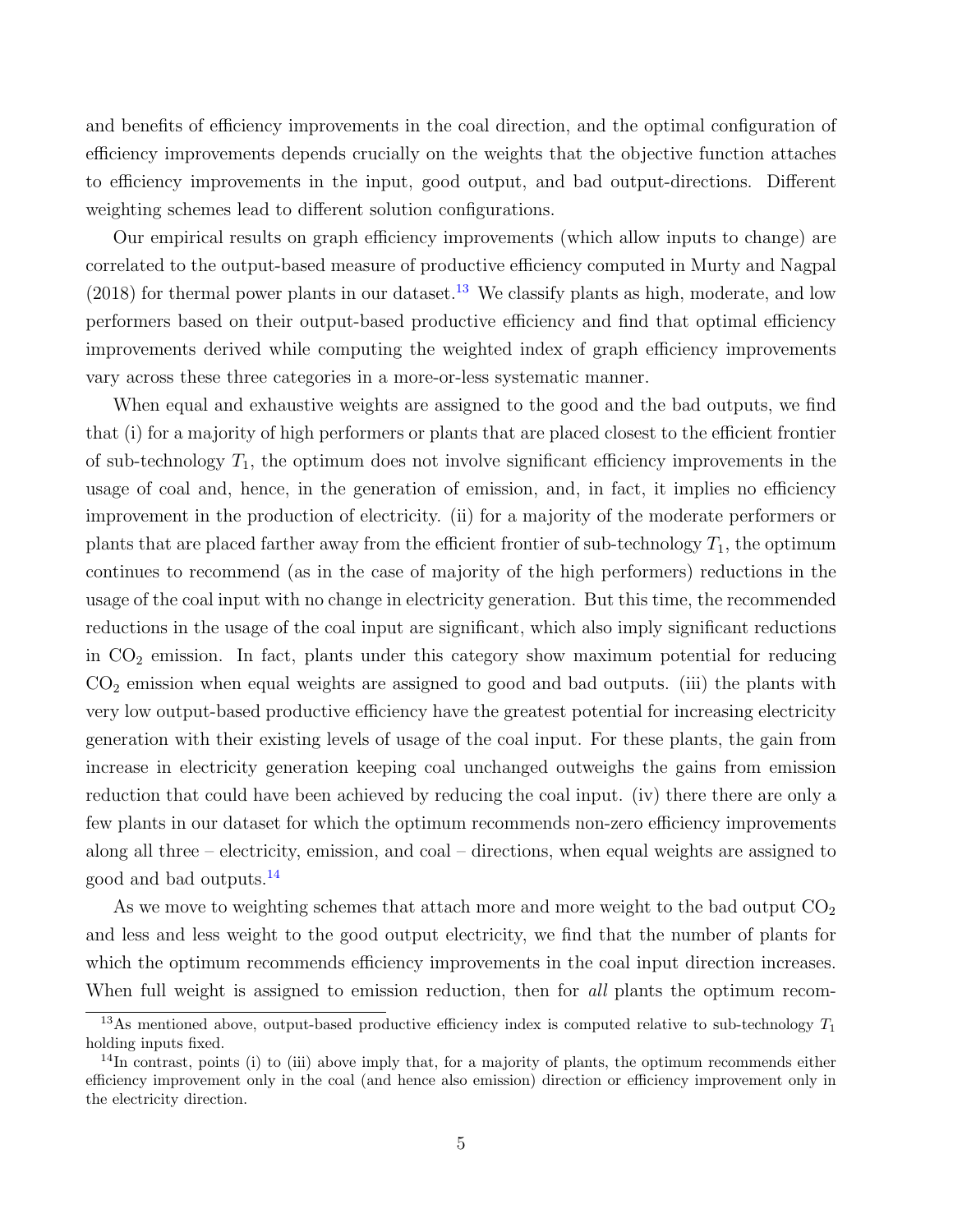mends minimising usage of the coal input and operating on the isoquants corresponding to their existing levels of electricity generation. Hence, it also recommends maximum possible proportional reductions in emission of  $CO<sub>2</sub>$ , a large part of which is attributed to reductions in coal usage. It also turns out that, while the low performers showed maximum potential for electricity-expansion when equal weights were assigned to efficiency improvements in emission and electricity directions, they switch over to becoming the plants with the highest potential to proportionately reduce coal-usage and hence  $CO<sub>2</sub>$  emission when the weight on emission increases by more than a half.

In Section 2, we offer a slightly stronger definition of a by-production technology as compared to MRL. Section 3 defines a weighted graph index of efficiency improvements and compares and relates it to the purely output-based FGL measure of technical efficiency developed in MRL. Section 4 relates efficiency improvements in the input directions to efficiency improvements in the directions of good and bad outputs. Section 5 derives the first-order conditions of the optimisation problem defined in Section 3 that computes the weighted index of graph efficiency improvements. It then interprets the first-order conditions in terms of the marginal costs and benefits of efficiency improvements in the input directions. It distinguishes between corner and interior optima. Section 6 constructs Table 1 to showcase all the possible solutions to the optimisation problem set up in Section 3 to compute the weighted index of graph efficiency improvements. Section 8 studies the relations between technical efficiency improvements studied in this paper and the engineering priorities of increasing thermodynamic efficiency and minimising emission per unit of electricity output. Section 9 provides information on the data and methodology employed in our empirical analysis. Employing Table 1 developed in Section 6, Section 10 presents our results and interprets them. We conclude in Section 11. All proofs including tables with plant-level details can be found in the Appendix.

## 2 By-production technologies.

There is one marketed/good/intended/economic output (electricity generated), one bad output (CO<sub>2</sub> emission), and n inputs of which the first  $n<sub>o</sub>$  are non-emission causing, while the remaining  $n - n_o = n_z > 0$  are emission-causing. A production vector is denoted by  $\langle x, y, z \rangle =$  $\langle x_o, x_z, y, z \rangle \in \mathbb{R}^{n+2}_+$ , where  $x = \langle x_o, x_z \rangle \in \mathbb{R}^n_+$  and  $x_o$  and  $x_z$  denote respectively the quantities of non-emission causing and emission-causing inputs used,  $y$  is the net output of electricity, and z is the quantity of  $CO_2$  emission generated. For  $i = 1, \ldots, n_o$ , the  $i^{th}$  non-emission causing input quantity is denoted by  $x_{o_i}$ , while for  $i = 1, \ldots, n_z$ , the  $i^{th}$  emission-causing input quantity is denoted by  $x_{z_i}$ . Depending on convenience, we sometimes also index inputs simply by  $i = 1, \ldots, n$ , so that  $x_i$  denoted the amount of the  $i^{th}$  input.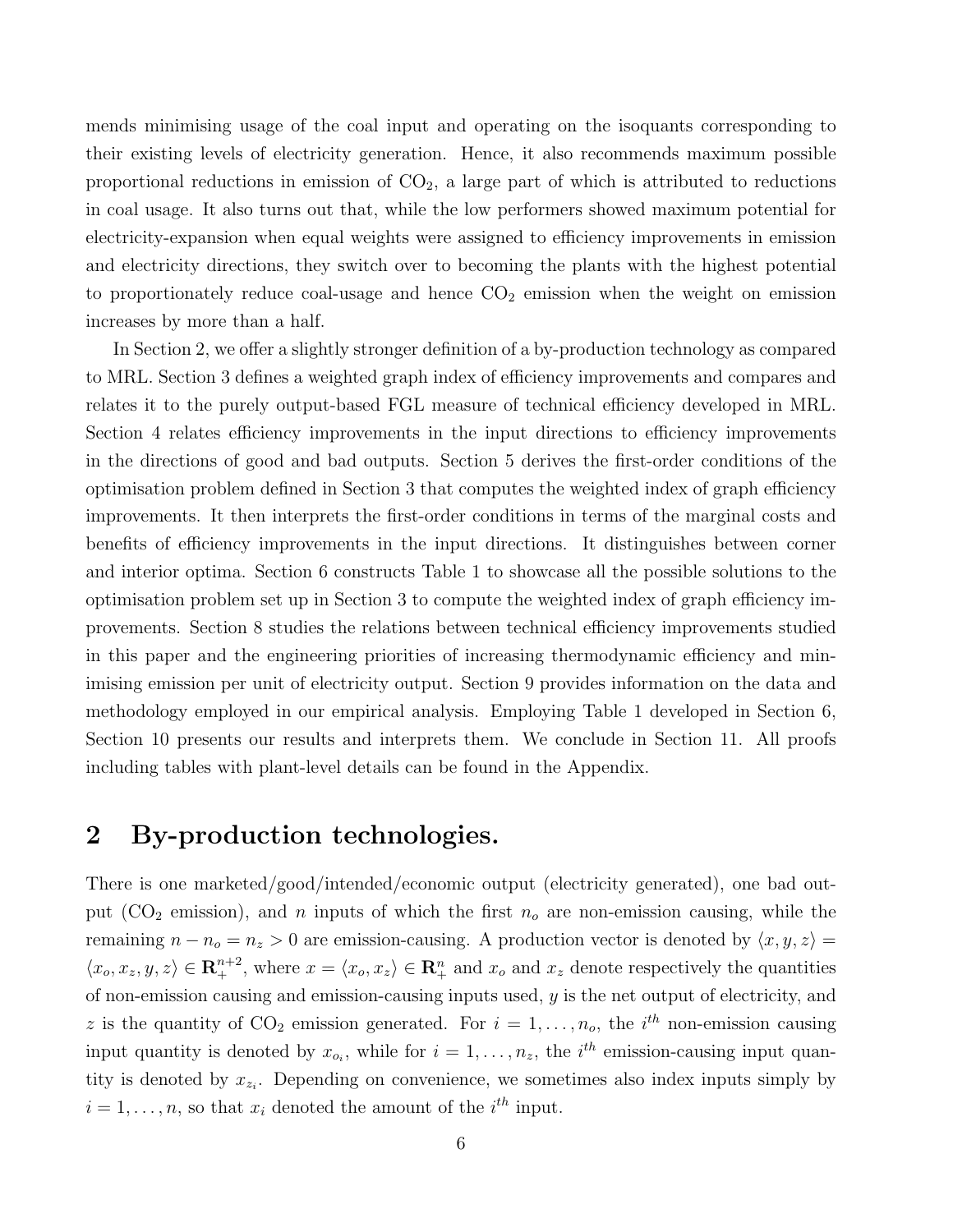#### 2.1 Some concepts for defining by-production technologies.

In this section, we introduce the concept of a costly disposal hull and the lower frontier of a set. In Section [2.2,](#page-8-0) these will be employed to define a by-production technology.

For any subset A of  $\mathbf{R}^{n+2}_+$ , define the *costly disposal hull of* A as the set<sup>[15](#page-0-0)</sup>

$$
CDH(A) := \left\{ \langle x_o, x_z, y, z \rangle \in \mathbf{R}^{n+2}_+ \; \middle| \; \exists \; \langle x_o, x'_z, y, z' \rangle \in A \; \text{ such that } \; x_z \leq x'_z \; \text{ and } \; z \geq z' \right\}.
$$

From its definition, the costly disposal hull  $CDH(A)$  includes set A and all production vectors that contain arbitrarily larger amounts of the emission and arbitrarily lower amounts of the emission-causing inputs than those in A. In Figure 1, assume that  $n = n<sub>z</sub> = 1$  and that set A is denoted by  $T_2$ .<sup>[16](#page-0-0)</sup> While the upper panels (b) and (c) are examples of set A, the lower panels (e) and (f) are their respective costly disposal hulls.<sup>[17](#page-0-0)</sup>

For any subset A of  $\mathbb{R}^{n+2}$ , define the minimum level of feasible emission as:

$$
G(x_o, x_z, y; A) := \inf\{z \ge 0 \mid \langle x_o, x_z, y, z \rangle \in A\}.
$$

As will be seen starting from Section [2.2,](#page-8-0) in this paper, we will mainly be interested in studying the minimum level of emission generated when emission generation is independent of (or does not depend on) the amounts of intended output produced and the non-emission generating inputs used. Hence, in this context, we can ignore variables  $y$  and  $x<sub>o</sub>$  as arguments of function G, and write its image solely as

$$
z = G(x_z; A).
$$

Then the lower frontier of set A is defined as the set of points that lie on the graph of function  $G(x_z; A)$ , namely, it is the set

$$
LFront(A) := \left\{ \langle x_o, x_z, y, z \rangle \in \mathbf{R}^{n+2} \mid z = G(x_z; A) \right\}.
$$

In panel (b) of Figure 1, it can be seen that set  $T_2$  and its lower frontier coincide, while this is not so in panel (c), where for every level of input, there exists both a lower and upper bound for emission generation under set  $T_2$ .

<sup>&</sup>lt;sup>15</sup>Vector notation: Given two vectors a and b in  $\mathbb{R}^n$ ,

 $a \geq b \iff a_i \geq b_i \forall i = 1, \dots, n$  $a \Rightarrow b \iff a \neq b \text{ and } a_i \geq b_i \forall i = 1, \dots, n$  $a \Rightarrow b \iff a_i > b_i \forall i = 1, ..., n$ 

<sup>&</sup>lt;sup>16</sup>Note, Figure 1 depicts only the projection of set  $A = T_2$  into the space of the emission and the single input. <sup>17</sup>See also Murty and Nagpal (2018).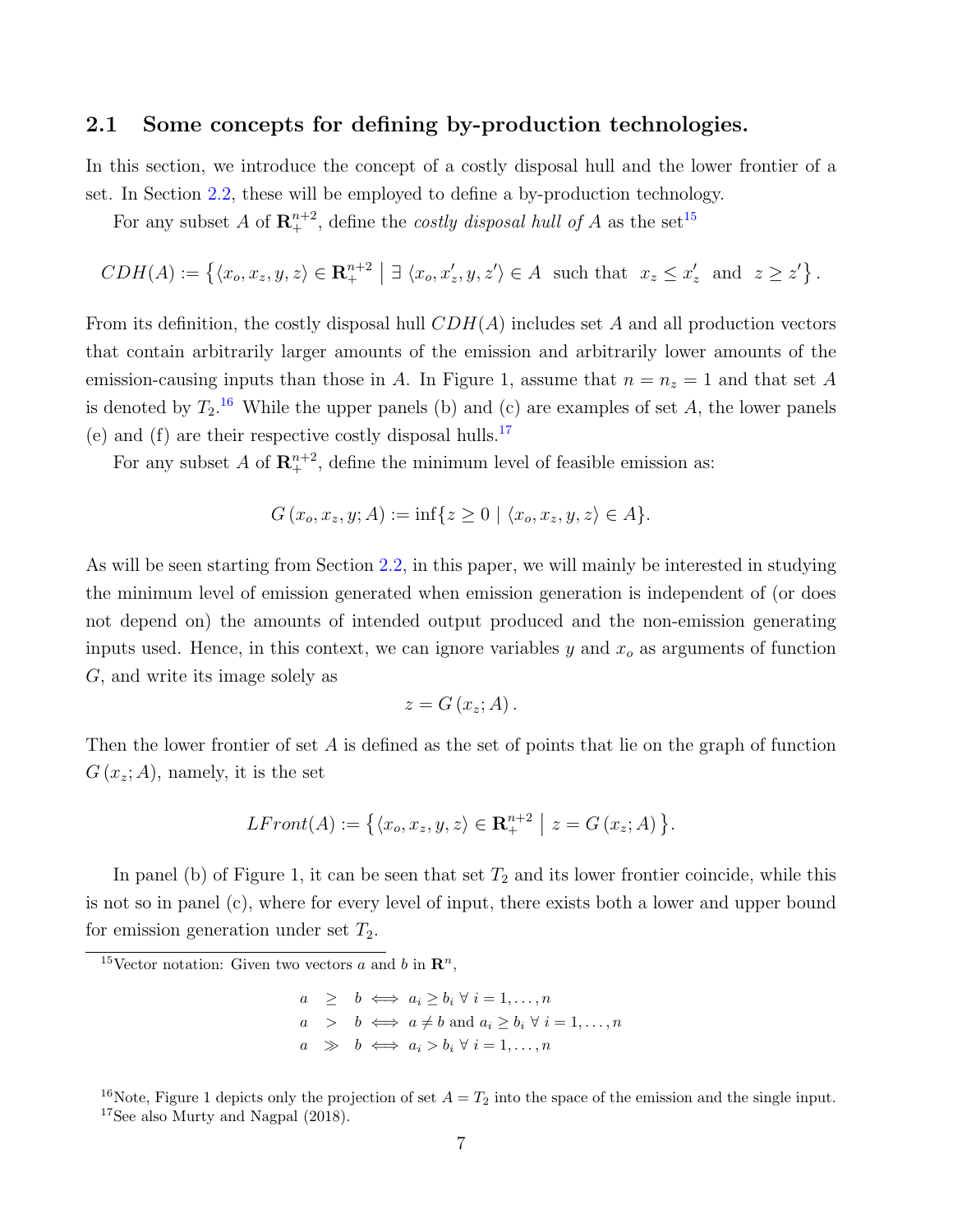

It is clear that the costly disposal hull of any set  $A \subset \mathbb{R}^{n+2}$  satisfies the assumptions of costly disposability of emission and emission-causing inputs as defined in MRL, i.e.,  $^{18}$  $^{18}$  $^{18}$ 

<span id="page-8-1"></span> $\langle x_o, x_z, y, z \rangle \in CDH(A) \land \overline{z} \geq z \land \overline{x}_z \leq x_z \implies \langle x_o, \overline{x}_z, y, \overline{z} \rangle \in CDH(A).$  (1)

Thus, if a production vector belongs to  $CDH(A)$ , then so does any other production vector with same amounts of the intended output and non-emission causing inputs but with arbitrarily higher amount of the emission and arbitrarily lower amounts of the emission-causing inputs. The remark below follows from Murty and Russell (2017).

Remark 1 If a set satisfies costly disposability of emission and emission-causing inputs, then the lower frontier of this set is non-negatively sloped, i.e., the emission level is non-decreasing in emission-causing inputs along the lower frontier of this set. Since the costly disposal hull of any set satisfies costly disposability of emission and emission-causing inputs, its lower frontier is non-negatively sloped.

Panels (e) and (f) of Figure 1 illustrate that the lower frontier of  $CDH(A)$  is non-negatively sloped, where  $A = T_2$ .

#### <span id="page-8-0"></span>2.2 Defining a by-production technology and its efficient frontier.

A by-production technology of MRL, Murty(2015), and Murty and Russell (2016) is an emissiongenerating technology that is obtained as an intersection of two or more sub-technologies, each

<sup>18</sup>The symbol ∧ stands for "and".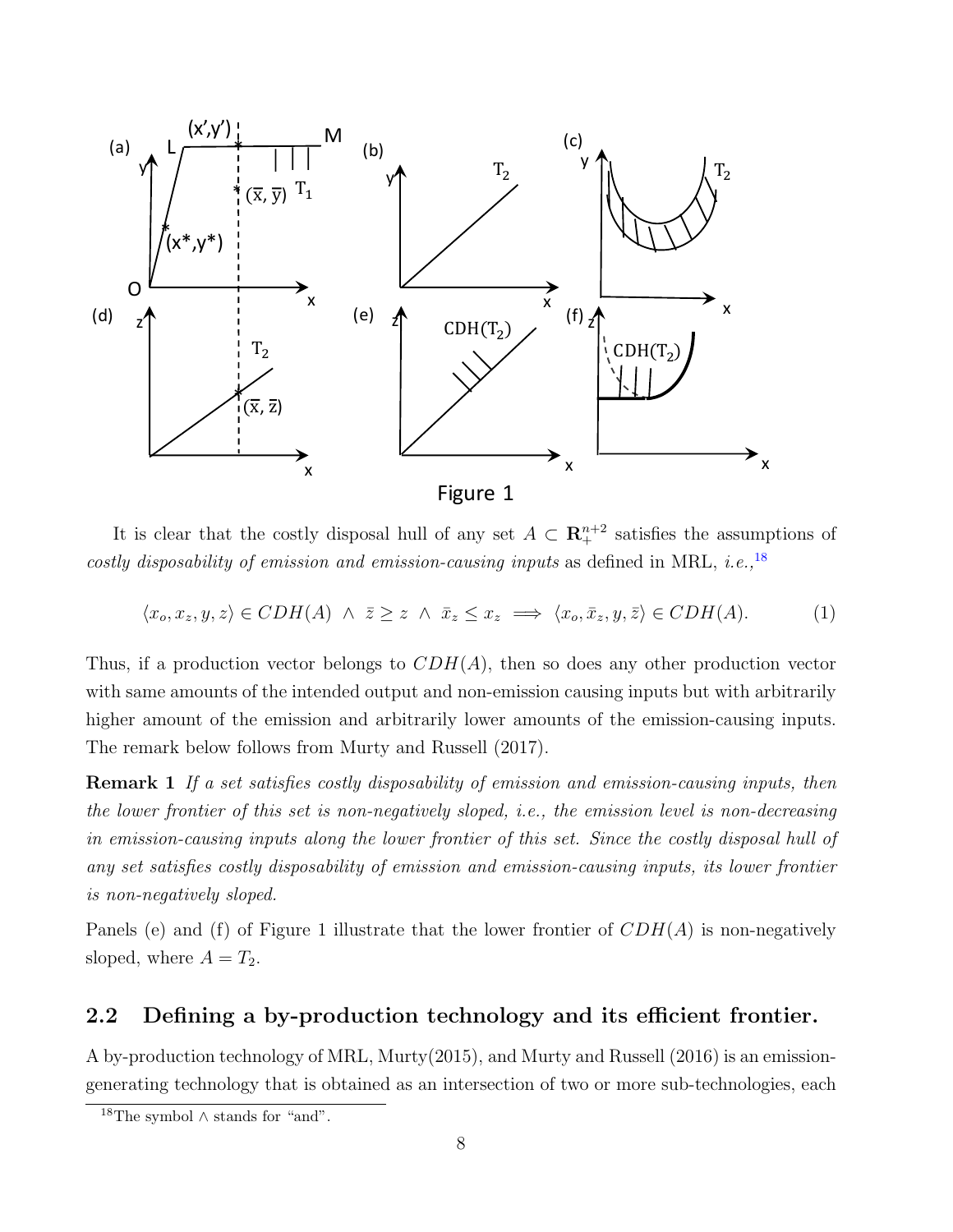of which captures a distinct rule governing the transformation of inputs into the good and bad outputs. In this paper, which is concerned with the study of coal-based thermal power plants, the by-production technology is defined as an intersection of two sub-technologies. The first, denoted by  $T_1 \subset \mathbb{R}^n_+$ , is a standard neo-classical technology that describes the transformation of all inputs into the good output, while the second, denoted by  $T_2 \subset \mathbb{R}^n_+$ , captures considerations such as the laws of thermodynamics, many physical relations, and chemical reactions that govern the generation of the emission due to the use of emission-causing inputs in produc-tion.<sup>[19](#page-0-0)</sup> Intended production is based on relations between inputs and intended outputs that are identified by human engineers. Some of the inputs used in intended production are composed of emission-causing substances in proportions determined by nature. When such inputs are employed in intended production, the emission-causing substances are released in various forms depending on their reactions with other substances that come their way. For example, during production of thermal electricity from coal, engineers are concerned with the gross calorific value (GCV) of coal, which measures its heat content, as it is heat energy that is ultimately transformed into thermal electricity in power plants. However, because coal contains carbon, its use for electricity generation also generates  $CO<sub>2</sub>$  emission. The extent of emission generated depends on the emission-factor of the coal-type employed (which measures the carbon content per unit of coal) and the exposure of the power plant to oxygen.

Here, we provide a stronger definition of a by-production technology as compared to MRL, Murty(2015), and and Murty and Russell (2016).

**Definition 2** A set  $T \text{ }\subset \mathbb{R}^{N+2}_+$  is a by-production technology (BPT) if there exist two closed sets  $T_1 \subset \mathbf{R}^{N+2}_+$  and  $T_2 \subset \mathbf{R}^{N+2}_+$  such that the following hold:

- <span id="page-9-0"></span>•  $T = T_1 \cap T_2$
- Set  $T_1$  satisfies
	- $(i)$  free disposability of the marketed output and inputs:
		- $\langle x, y, z \rangle \in T_1 \land \bar{y} \leq y \land \bar{x} \geq x \Longrightarrow \langle \bar{x}, \bar{y}, z \rangle \in T_1.$
	- (ii) independence from emission generation:

$$
\langle x_o, x_z, y, z \rangle \in T_1 \land \overline{z} \neq z \implies \langle x_o, x_z, y, \overline{z} \rangle \in T_1.
$$

 $19$ See also MRL, Murty(2015), and and Murty and Russell (2016,17) for a justification of the by-production approach for specifying emission-generating technologies and for more details about this approach.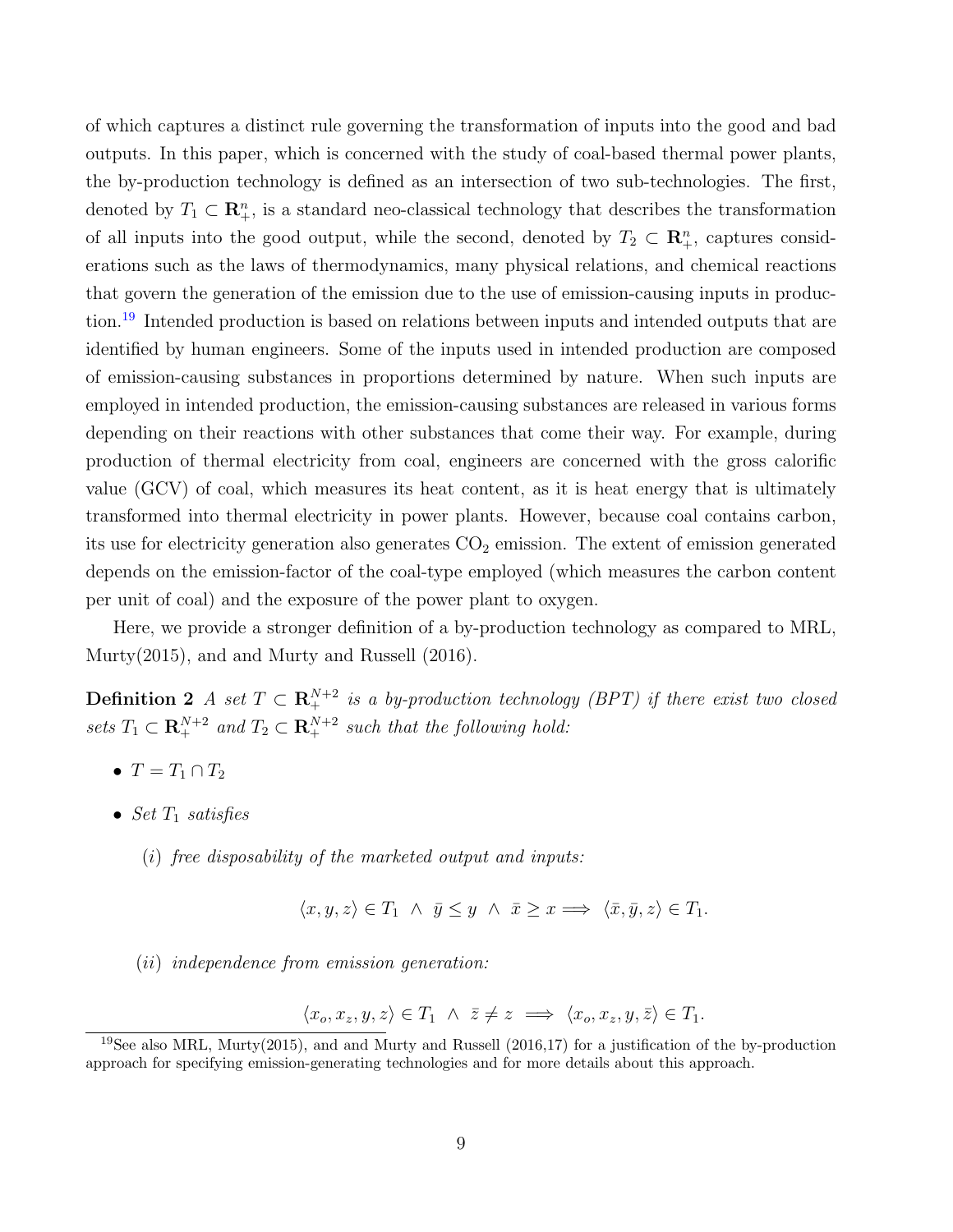(*iii*) essentiality of all inputs in producing the intended output:

 $\langle x, y, z \rangle \in T_1 \land x_i = 0$  for any  $i = 1, \dots, n \implies y = 0$ .

(iv) convexity.

- Set  $T_2$  satisfies
	- (i') independence from production of the good output and usage of non-emission causing inputs:

 $\langle x_o, x_z, y, z \rangle \in T_2 \land \bar{y} \neq y \land \bar{x}_o \neq x_o \implies \langle \bar{x}_o, x_z, \bar{y}, z \rangle \in T_2.$ 

- (*ii'*)  $LFront (T_2) = LFront (CDH (T_2)).^{20}$  $LFront (T_2) = LFront (CDH (T_2)).^{20}$  $LFront (T_2) = LFront (CDH (T_2)).^{20}$
- $(iii')$  convexity.

Condition (i) in the definition above is a set of standard disposability assumptions that are imposed on neo-classical technologies.<sup>[21](#page-0-0)</sup> Conditions (ii) and (i') are defined at length in MRL, Murty and Russell (2016, 17). The reader is referred to these works for the motivation behind these assumptions. In particular, condition (ii) implies that sub-technology  $T_1$  imposes no restrictions on the level of emission. If a production vector belongs to  $T_1$ , then so does any other production vector with the same amounts of inputs and the intended outputs but with any other amount of the emission. Thus, it is assumed that the production of the intended output is unaffected by the level of emission. $^{22}$  $^{22}$  $^{22}$ 

The assumption of essentiality in condition (iii) of the above definition of a BPT implies that all inputs are important for producing the intended output, in the sense that, if any one of the input is not used then the output cannot be produced.

Condition (i) says that sub-technology  $T_2$  imposes no restrictions on the levels of the nonemission causing inputs and the intended output. Thus, emission generation is not directly caused by the intended output or non-emission causing inputs.

Condition (ii') has been employed in the definition of a BPT to focus on most real-life cases where emission generation increases with increase in use of some specific inputs, e.g.  $CO<sub>2</sub>$ emission level is increasing in the usage of coal. This condition, which has been discussed at length in Murty and Nagpal  $(2018)$ , requires the lower frontier of sub-technology  $T_2$  to coincide

 $^{20}$ In other words the minimum feasible levels of emission under  $T_2$  and its costly disposal hull are the same for all vectors of emission-causing inputs, *i.e.*,  $G(x_z; T_2) = G(x_z; CDH(T_2))$ 

 $21$ See, for instance, Shephard (1953), Debreu (1959), and Mas-Colell et al. (1995) Chapter 5.

 $22$ For a treatment of a more general case under the by-production approach, where it can be, see Murty (2015).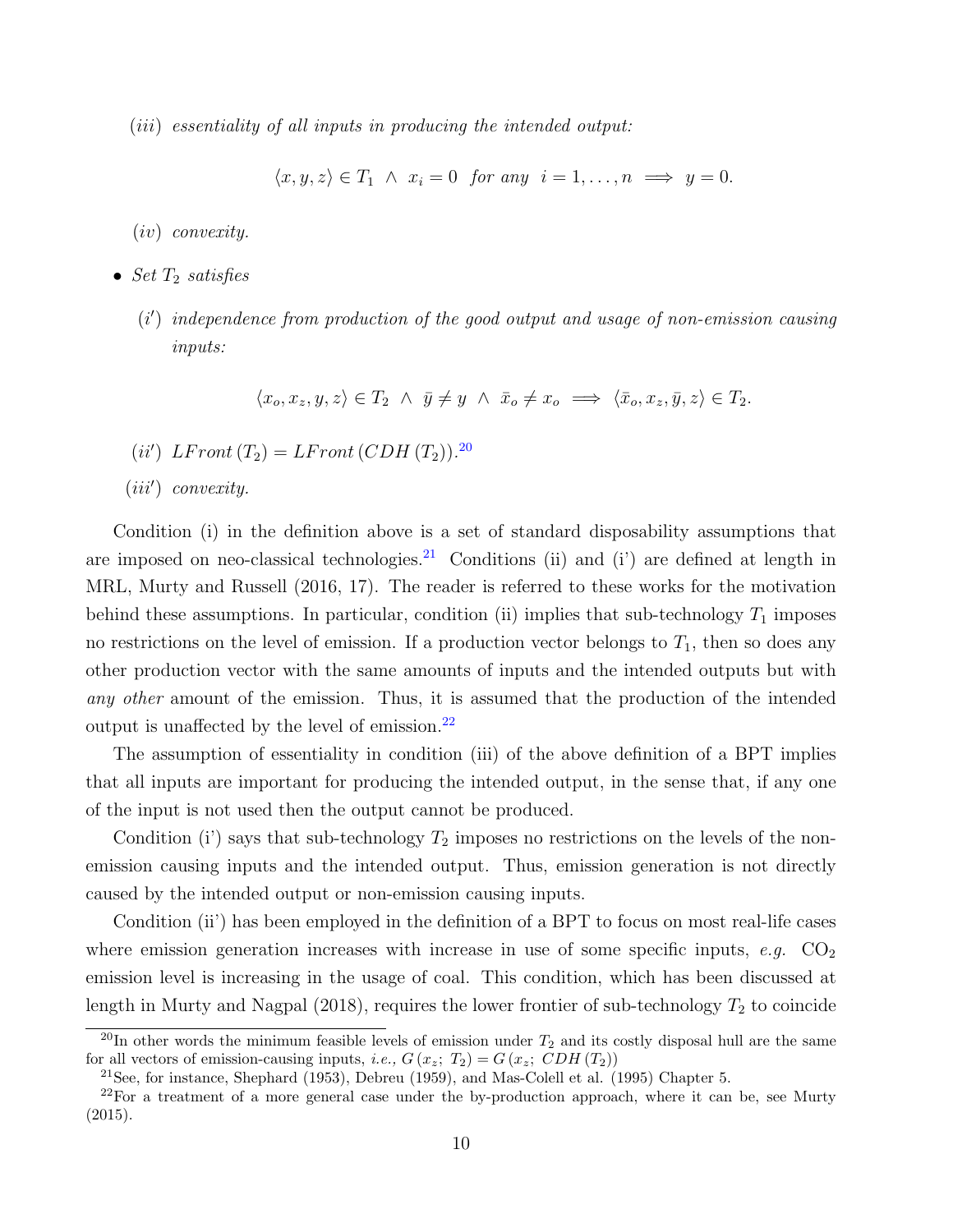with the lower frontier of its costly disposal hull.<sup>[23](#page-0-0)</sup> In Figure 1, panel-pair (b) and (e) is an example of a situation where condition (ii) holds. Since the lower frontiers of sub-technology  $T_2$  and its costly disposal hull coincide in this case, Remark [1](#page-8-1) implies that the lower frontier of sub-technology  $T_2$  is also non-negatively sloped. In panel-pair (c) and (f), condition (ii) fails to hold and the lower frontier of sub-technology  $T_2$  has a downward sloping region. This is indicated by the dashed curve in panel (f), which is not a part of the lower frontier of the costly disposal hull of sub-technology  $T_2$ .

<span id="page-11-0"></span>The following remark, which follows as a straightforward implication of Remark [1](#page-8-1) and conditions (i') and (ii') in Definition [2](#page-9-0) of a BPT, summarises the above point.

**Remark 3** If set  $T_2 \text{ }\subset \mathbb{R}_+^{n+2}$  $T_2 \text{ }\subset \mathbb{R}_+^{n+2}$  $T_2 \text{ }\subset \mathbb{R}_+^{n+2}$  satisfies (i') and (ii') in Definition 2 then the lower frontier of set  $T_2$  is non-negatively sloped, i.e., the emission level is non-decreasing in emission-causing inputs along LF ront  $(T_2)$ . Equivalently,  $G(x_z; T_2)$  is non-decreasing function of  $x_z$ .

In the rest of the paper,  $T \subset \mathbb{R}^{n+2}_+$  will denote a BPT and sub-technologies  $T_1 \subset \mathbb{R}^{n+2}_+$  and  $T_2 \subset \mathbb{R}^{n+2}_+$  will satisfy all conditions in Definition [2.](#page-9-0)

We say that a production vector  $\langle x_o, x_z, y, z \rangle$  in set T (respectively, sub-technology  $T_1$ ) is an efficient point of T (respectively, sub-technology  $T_1$ ) if there exists no other point in T (respectively, sub-technology  $T_1$ ) with no bigger amounts of the inputs and emission and no smaller amount of the good output. $^{24}$  $^{24}$  $^{24}$ 

A production vector  $\langle x_o, x_z, y, z \rangle \in T$  (respectively, sub-technology  $T_1$ ) is a weakly efficient point of T (respectively, sub-technology  $T_1$ ) if there exists no other point in T (respectively, sub-technology  $T_1$ ) with strictly smaller amounts of the inputs and emission and bigger amount of the good output.[25](#page-0-0)

It is clear that if a production vector  $\langle x_o, x_z, y, z \rangle \in T$  is an efficient point of T then it is a weakly efficient point of T (respectively, sub-technology  $T_1$ ). The converse, however, may not be true. In panel (a) of Figure 1,  $\langle x', y' \rangle$  is a weakly efficient but not an efficient point of sub-technology  $T_1$ , while  $\langle x', y' \rangle$  is both an efficient and a weakly efficient point in it. On the other hand,  $\langle \bar{x}, \bar{y} \rangle$  is an inefficient point of sub-technology  $T_1$ .

The set of all efficient points of T (respectively,  $T_1$ ) form the *efficient frontier* of T (respectively,  $T_1$ ). The set of all weakly efficient points of T (respectively,  $T_1$ ) form the weakly efficient frontier of T (respectively,  $T_1$ ).

 $^{23}$ See Murty and Nagpal (2018) for further details and illustrations.

<sup>&</sup>lt;sup>24</sup>That is, if there exists no other point  $\langle x'_o, x'_z, y', z' \rangle$  in T (respectively, sub-technology  $T_1$ ) such that  $\langle x'_o, x'_z \rangle \le$  $\langle x_o, x_z \rangle$ ,  $y' \geq y$ , and  $z' \leq z$ .

<sup>&</sup>lt;sup>25</sup>That is, if there exists no other point  $\langle x'_o, x'_z, y', z' \rangle$  in T (respectively, sub-technology  $T_1$ ) such that  $\langle x'_o, x'_z \rangle \ll \langle x_o, x_z \rangle, y' > y$ , and  $z' < z$ .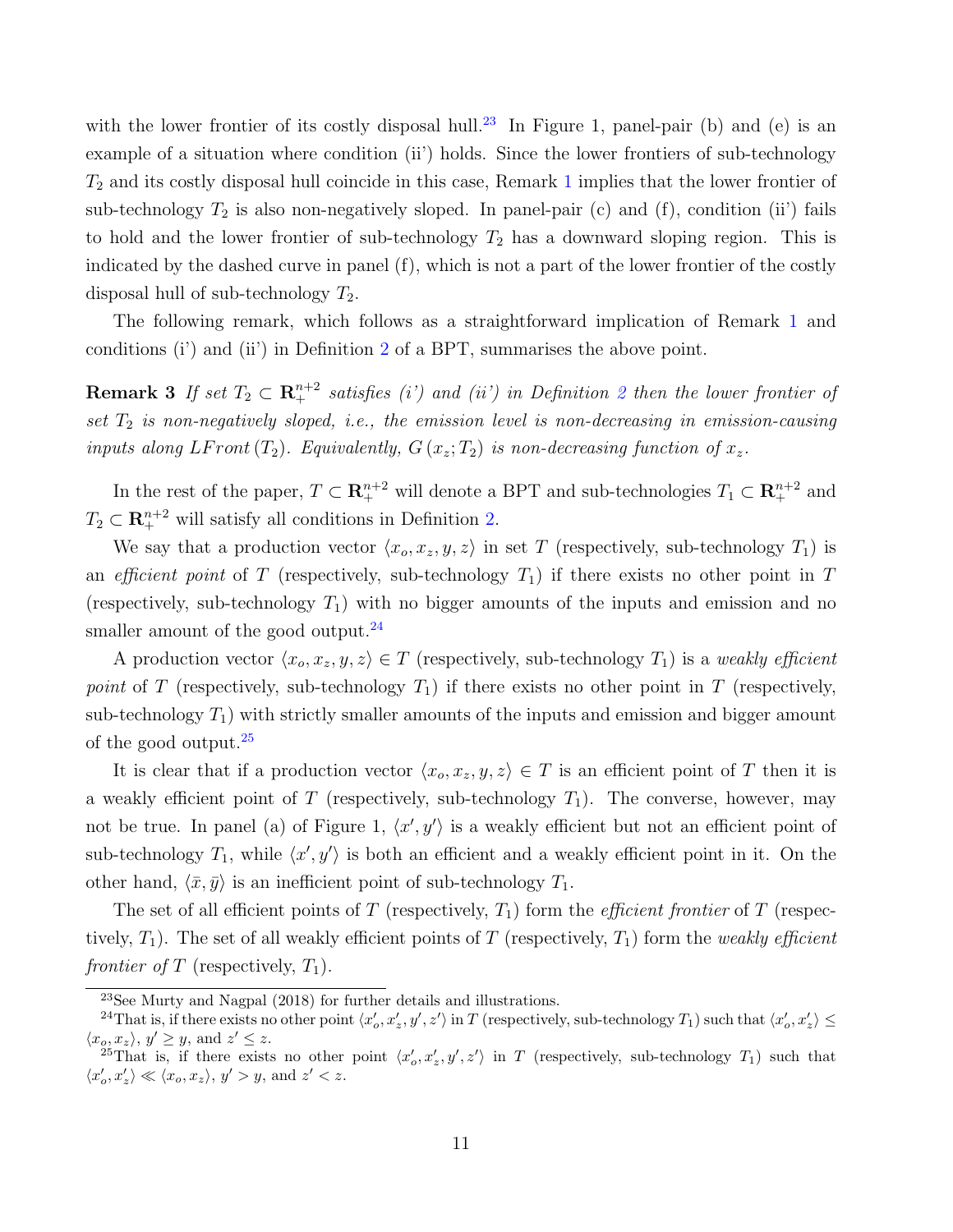### 3 A class of weighted indexes of efficiency improvements.

In this section we define a class of weighted indexes of inefficiency, which can also be interpreted as weighted indexes of efficiency improvements. To do so, we first define the set of all nonnegative weights on inputs and outputs which sum to one as the unit simplex  $\Delta \in \mathbb{R}^{n+2}_+$ 

$$
\Delta = \left\{ w = \langle w_o^x, w_z^x, w^y, w^z \rangle \in \mathbf{R}^{n+2}_+ \; \Big| \; \sum_{i=1}^{n_o} w_{o_i}^x + \sum_{i=1}^{n_z} w_{z_i}^x + w^y + w^z = 1 \right\},\
$$

where  $w_o^x \in \mathbb{R}_+^{n_o}$ ,  $w_z^x \in \mathbb{R}_+^{n_z}$ ,  $w_y^y$ , and  $w_z^z$  denote the weights on non-emission and emissioncausing inputs and the good and bad outputs, respectively.

#### 3.1 A weighted index of graph efficiency improvements.

As in MRL, let  $\otimes$  denote an operator in any m-dimensional Euclidean space  $\mathbb{R}^m_+$  such that, for any two vectors a and b in  $\mathbf{R}_{+}^{m}$ , we have

$$
a\otimes b = \langle a_1b_1, \ldots, a_mb_m \rangle.
$$

Define the weighted index of graph inefficiency/efficiency-improvements as a mapping  $\mathcal{I}^G$ :  $T \times \Delta \longrightarrow \mathbf{R}_{+}$  with image

<span id="page-12-0"></span>
$$
\mathcal{I}^G(x_o, x_z, y, z; w) = \max_{\langle \delta_o, \delta_z, \theta, \gamma \rangle} \sum_{i=1}^{n_o} w_{o_i}^x \delta_{o_i} + \sum_{i=1}^{n_z} w_{z_i}^x \delta_{z_i} + w^y \theta + w^z \gamma =: W(\delta_o, \delta_z, \theta, \gamma; w)
$$
\nsubject to\n
$$
\langle x_o - (\delta_o \otimes x_o), \quad x_z - (\delta_z \otimes x_z), \quad y + \theta y, \quad z - \gamma z \rangle \in T = T_1 \cap T_2,
$$
\n(2)

 $\delta_o \in [0, 1]^{n_o}, \quad \delta_z \in [0, 1]^{n_z}, \quad \gamma \in [0, 1], \quad \theta \ge 0,$ 

where W denotes the objective function of problem  $(2)$ .<sup>[26](#page-0-0)</sup> It is a weighted sum of proportional changes in all inputs and outputs, where the vectors of proportional changes in the non-emission causing and emission-causing inputs are respectively given by  $\delta_o \in \mathbb{R}^{n_o}$  and  $\delta_z \in \mathbb{R}^{n_z}$ , while the proportional changes in the intended and bad outputs are respectively denoted by  $\theta$  and  $\gamma$ , both in  $\bf R$ . Thus,  $W$  is a function of the vector of proportional changes in inputs and outputs and the vector of weights in  $\Delta$ . Starting from any given production vector  $v := \langle x_o, x_z, y, z \rangle \in T$ , problem [\(2\)](#page-12-0) finds the vector of proportional changes in inputs and outputs that are (i) feasible under the BPT  $T$ , (ii) result in no-bigger amounts of inputs and emission and no lower amount

<sup>&</sup>lt;sup>26</sup>That is,  $W(\delta_o, \delta_z, \theta, \gamma; w) = \sum_{i=1}^{n_o} w_{o_i}^x \delta_{o_i} + \sum_{i=1}^{n_z} w_{z_i}^x \delta_{z_i} + w^y \theta + w^z \gamma$ .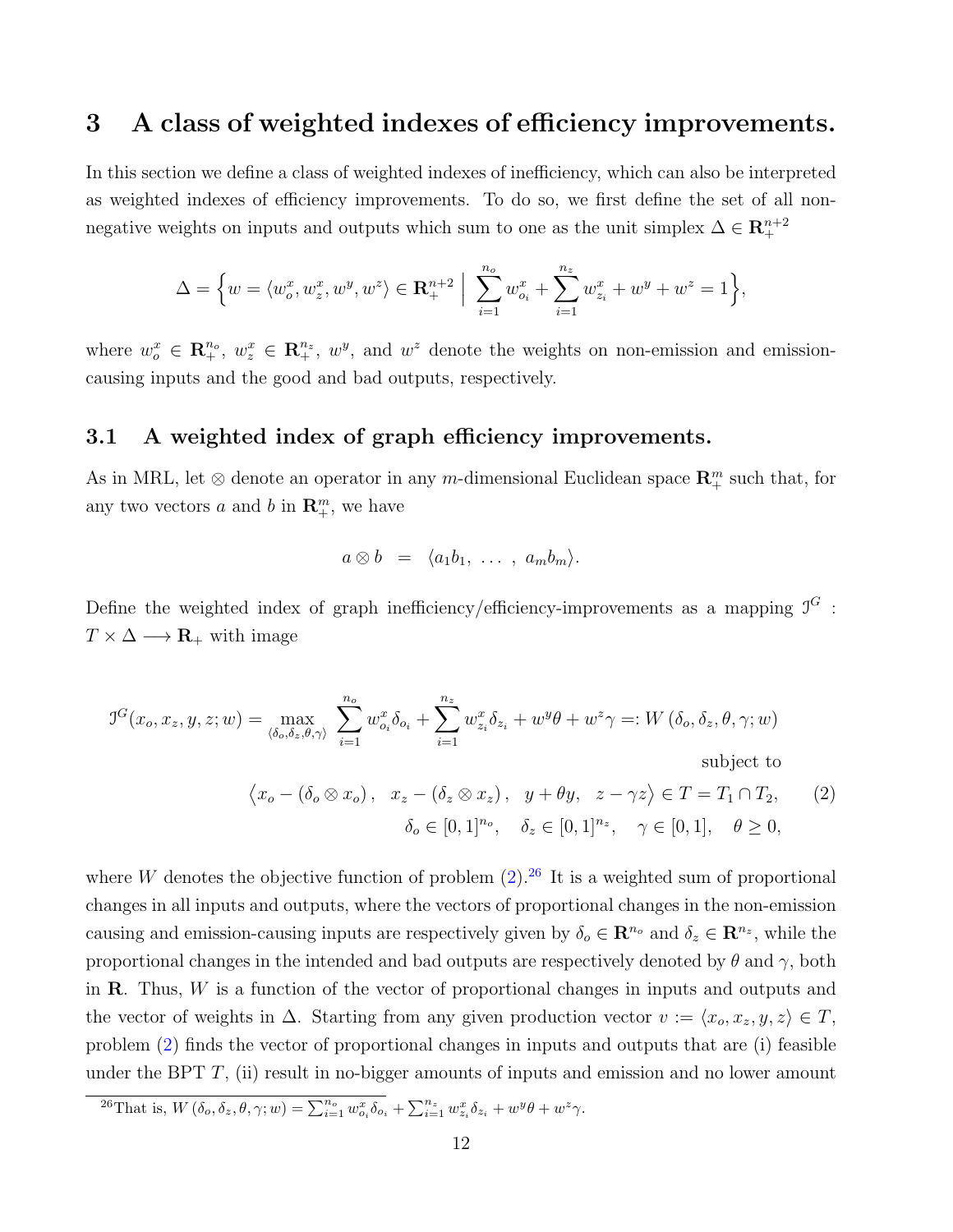of the intended output, and (iii) maximise the weighted sum  $W$ . The implication of (i) and (ii) is that problem [\(2\)](#page-12-0) restricts  $\delta_i$  to lie in the closed interval [0, 1] for all  $i = 1, \ldots, n$ .  $x_i \ge x_i - \delta_i x_i$ for all  $i = 1, \ldots, n$ . The upper bound of one ensures that the new level of input i is non-negative. Exactly the same restrictions also apply on the possible values that  $\gamma$  (the proportional change in emission) can take in problem [\(2\)](#page-12-0). To ensure that the new level of the intended output is no smaller than the original level y, this problem restricts  $\theta$  to take non-negative values, as this would imply that  $y \leq y + \theta y$ .

It is clear that if a vector  $s := \langle \delta_o, \delta_z, \theta, \gamma \rangle$  of proportional changes in inputs and good and bad outputs is a solution to problem [\(2\)](#page-12-0), then  $v_s := \langle x_o - (\delta_o \otimes x_o), x_z - (\delta_z \otimes x_z), y + \theta y, z - \gamma z \rangle$ is an efficient point of  $T$ . Intuitively, the greater is the value of the weighted inefficiency index  $J^G(x_o, x_z, y, z; w)$ , the higher is the maximum possible value that the weighted sum W of feasible proportional changes in inputs and outputs can take, and hence, the further is the original production vector v away from the efficient frontier of technology  $T^{27}$  $T^{27}$  $T^{27}$ .

At the same time, the solution vector s can also be interpreted as a vector of efficiency improvements for the producing unit. Starting from its original production vector  $v \in T$ , it gives the optimal proportional reductions in inputs and emission levels and the optimal proportional increase in the good output given the objective function W and the chosen vector of weights  $w \in \Delta$ . If the production unit changes its production vector in the direction of the solution vector of proportional changes s, then its technical efficiency increases. Hence, we also call the weighted sum of these proportional changes  $J<sup>G</sup>$  as the weighted index of graph efficiency improvements.

#### 3.2 An output-based index of weighted efficiency improvements.

Output-based measures of (in)efficiency are derived holding the levels of all inputs fixed. For comparability between the weighted index of graph efficiency improvements and the outputbased efficiency indexes derived in MRL, we also define a weighted index of output-based efficiency improvements as a function:  $\mathcal{I}^{\mathcal{O}}: T \times \Delta \longrightarrow [1, \infty)$  with image

 $^{27}$ In the context of the by-production approach, Dapko (2015) brings to light some issues pertaining to defining efficiency improvements in the input directions (see Murty and Russell (2017) for a summary). Noting these issues, Murty and Russell (2017) propose an extension of the output-based FGL efficiency index to the graph space (full space of inputs and good and bad outputs). The index  $\mathcal{I}^G$  can be interpreted to be its dual weighted graph inefficiency index.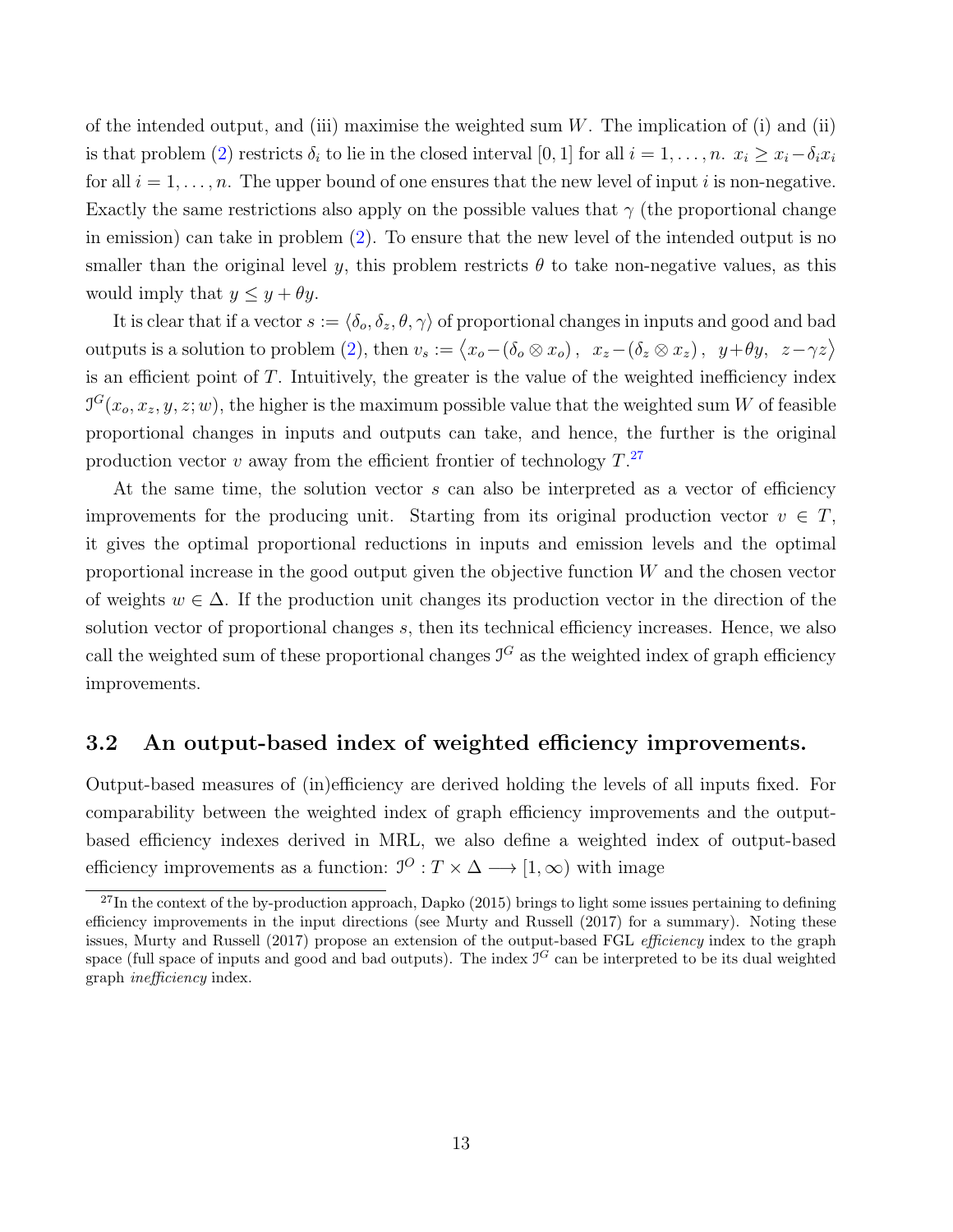<span id="page-14-0"></span>
$$
J^{O}(x_{o}, x_{z}, y, z; w) = \max_{\langle \delta_{o}, \delta_{z}, \theta, \gamma \rangle} W(\delta_{o}, \delta_{z}, \theta, \gamma; w)
$$
  
subject to  

$$
\langle x_{o} - (\delta_{o} \otimes x_{o}), x_{z} - (\delta_{z} \otimes x_{z}), y + \theta y, z - \gamma z \rangle \in T = T_{1} \cap T_{2},
$$

$$
\delta_{o} = 0_{n_{o}}, \delta_{z} = 0_{n_{z}}, \gamma \in [0, 1], \theta \ge 0,
$$
 (3)

Thus, problem [\(3\)](#page-14-0) is constructed from problem [\(2\)](#page-12-0) by adding an extra restriction that all inputs are held fixed, *i.e.*, no changes in the input-levels are permitted:  $\delta_o = 0_{n_o}$  and  $\delta_z = 0_{n_z}$ .

It can be shown that the output-based inefficiency index  $\mathcal{I}^O$  is equivalent to

<span id="page-14-1"></span>
$$
J^{O}(x_{o}, x_{z}, y, z; w) = w^{y} \Big[ \beta_{y}(x_{o}, x_{z}, y, z) - 1 \Big] + w^{z} \Big[ 1 - \beta_{z}(x_{o}, x_{z}, y, z) \Big]
$$
  

$$
\equiv w^{y} [\beta_{y} - 1] + w^{z} [1 - \beta_{z}], \qquad (4)
$$

where functions  $\beta_y: T_1 \longrightarrow [1, \infty)$  and  $\beta_z: T_2 \longrightarrow [0, 1]$  are, respectively, the output-based productive inefficiency index and the environmental efficiency index that are defined in MRL:

<span id="page-14-3"></span>
$$
\beta_y = \beta_y(x_o, x_z, y, z) = \sup \left\{ \beta \ge 0 \mid \langle x_o, x_z, \beta y, z \rangle \in T_1 \right\} \text{ and } (5)
$$

<span id="page-14-2"></span>
$$
\beta_z = \beta_z(x_o, x_z, y, z) = \inf \{ \beta \ge 0 \mid \langle x_o, x_z, y, \beta z \rangle \in T_2 \}.
$$
 (6)

Function  $\beta_y$  gives the maximum amount by which the good output can be expanded under subtechnology  $T_1$ , when inputs are held fixed, while the inverse of function  $\beta_z$  gives the maximum amount by which the bad output can be contracted under sub-technology  $T_2$ , when inputs are held fixed. Thus,  $\beta_y \geq 1$ , while  $\beta_z \in [0, 1]$ , and the production vector  $v_\beta := \langle x_o, x_z, \beta_y y, \beta_z z \rangle$ lies on the weakly efficient frontier of  $T_1$  and the lower frontier of  $T_2$ <sup>[28](#page-0-0)</sup>

The proportional increase in the good output and the proportional reduction in the bad output in moving from the original production vector v to the the production vector  $v<sub>β</sub>$  are hence given by  $\beta_y - 1$  and  $1 - \beta_z$ , respectively. Thus, [\(4\)](#page-14-1) implies that the output-based weighted index  $J<sup>O</sup>$  can be interpreted as the weighted sum of both these proportional changes (efficiencyimprovements) in the good and bad-output directions.

It is helpful to define also the output-based measure of *productive efficiency* with respect to

<sup>&</sup>lt;sup>28</sup>This follows from the disposability properties of sub-technologies  $T_1$  and  $T_2$  specified in Definition [2.](#page-9-0)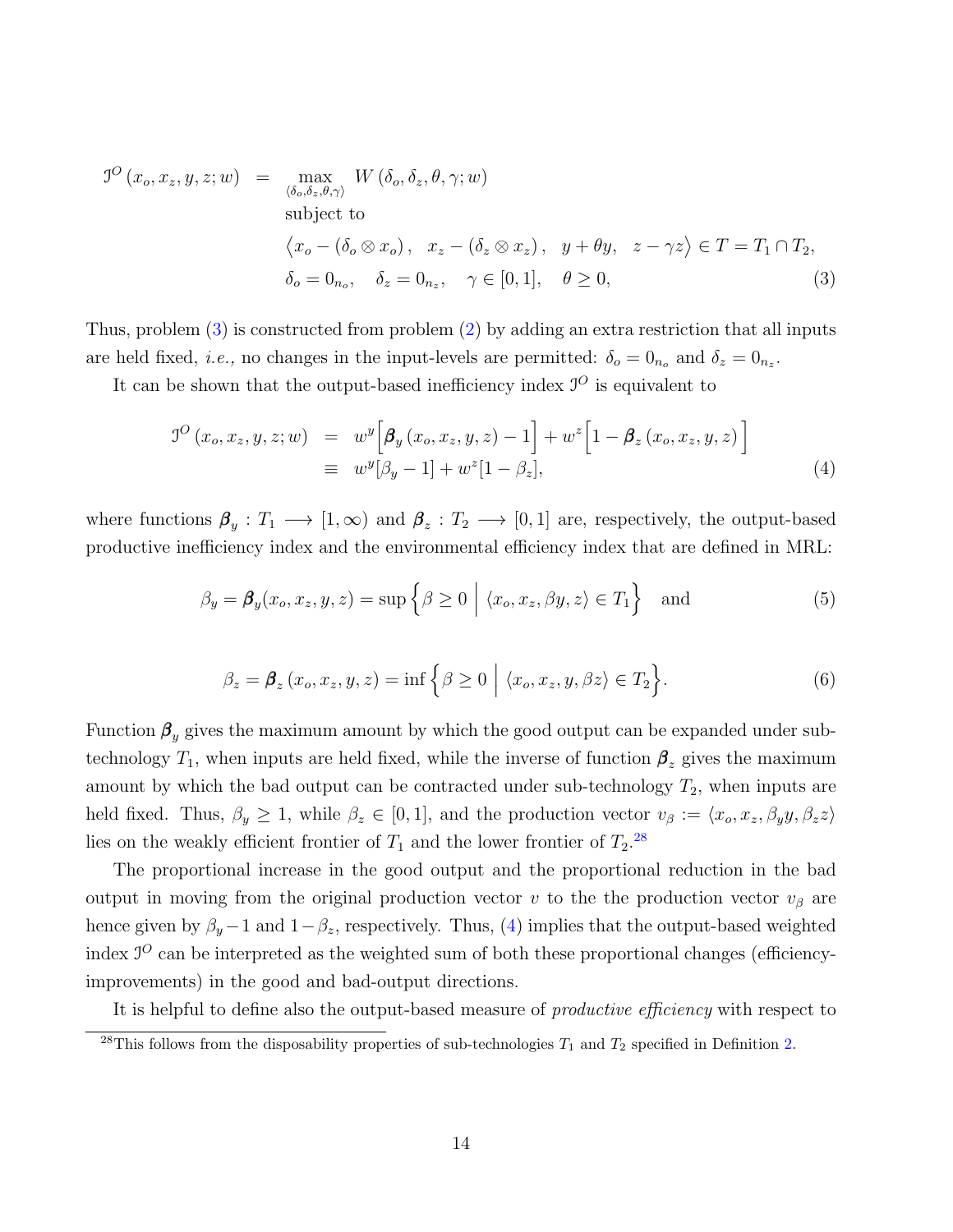sub-technology  $T_1$  as the inverse of output-based index of productive inefficiency  $\beta_y$ :

$$
b_y = \mathbf{b}_y(x_o, x_z, y, z) = \frac{1}{\beta_y(x_o, x_z, y, z)} = \frac{1}{\beta_y}.
$$
 (7)

Since function  $\beta_y$  takes values that are no smaller than one, function  $\mathbf{b}_y$  takes values lying between zero and one. The more closer its value to one, the more efficient (less inefficient) is the producing unit with respect to sub-technology  $T_1$ .

The remark below follows from the definitions of weighted graph index  $\mathcal{I}^G$  and output-based indexes  $\beta_y$  and  $\beta_z$ . It says that, when a production vector is an efficient point of technology T, then there exist no feasible efficiency improvements in inputs and outputs, so that the solution to problem [\(2\)](#page-12-0) is a zero vector and the inefficiency index  $\mathcal{I}^G$  takes a value zero. Further, when a production vector lies on the efficient frontier of  $T_1$ , then it is not possible to reduce usage of inputs and increase the production of good output under this sub-technology. Lastly, when output-based index  $\beta_y$  (respectively,  $\beta_z$ ) takes a value equal to one, then the production vector lies on the weakly efficient frontier (respectively, lower frontier) of sub-technology  $T_1$ (respectively, sub-technology  $T_2$ ).<sup>[29](#page-0-0)</sup>

<span id="page-15-0"></span>**Remark 4** Consider a production vector  $\bar{v} = \langle \bar{x}_o, \bar{x}_z, \bar{y}, \bar{z} \rangle \in T$  and let  $\bar{s} = \langle \bar{\delta}_o, \bar{\delta}_z, \bar{\theta}, \bar{\gamma} \rangle$  be a solution to problem [\(2\)](#page-12-0) for  $\langle x_o, x_z, y, z \rangle = \overline{v}$ . Let  $\overline{\beta}_y = \beta_y(\overline{x}_o, \overline{x}_z, \overline{y}, \overline{z})$  and  $\overline{\beta}_z = \beta_z(\overline{x}_o, \overline{x}_z, \overline{y}, \overline{z})$ . Then  $\bar{v}$  is

- an efficient point of technology T if and only if  $\bar{s} = 0_{n+2}$ . In that case, we have,  $J^G(\bar{x}_o, \bar{x}_z, \bar{y}, \bar{z}; w) = 0.$
- a weakly efficient point of sub-technology  $T_1$  if and only if  $\bar{\beta}_y = 1$ . It is an efficient point of sub-technology  $T_1$  if and only if  $\langle \overline{\delta}_o, \overline{\delta}_z, \overline{\theta} \rangle = 0_{n+1}$ .
- a point on the lower frontier of sub-technology  $T_2$  if and only if  $\bar{\beta}_z = 1$ .

## 4 Maximum proportional increase in good output and decrease in emission given proportional reductions in inputs.

In this section we derive the maximum feasible proportional increase in the intended output and the maximum feasible proportional reduction in the emission level for a given vector of

<sup>&</sup>lt;sup>29</sup>For any positive integer k,  $0_k$  denotes a k-dimensional vector of zeroes.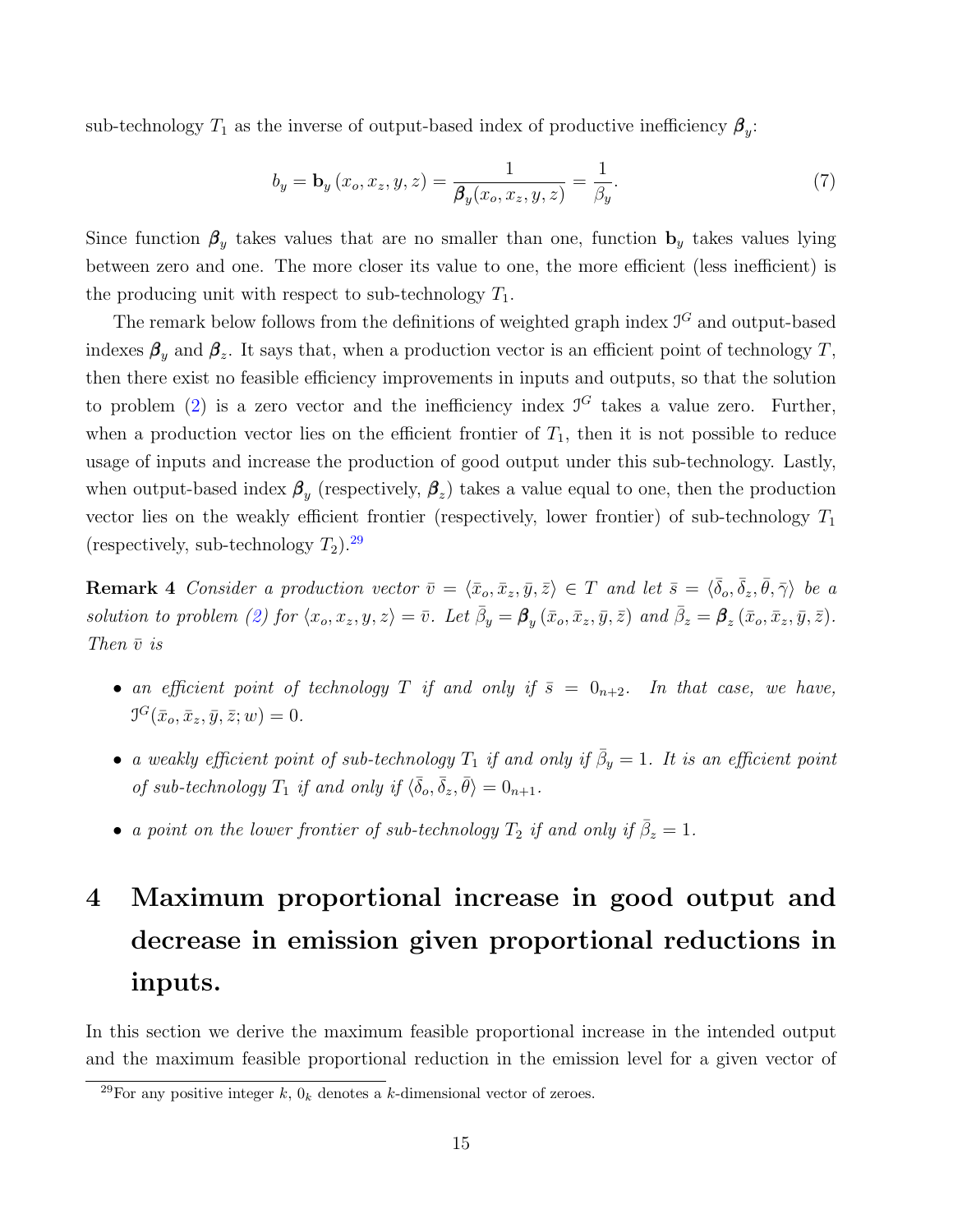proportional reductions in inputs. As will be seen in Sections [5,](#page-21-0) [6,](#page-24-0) and [9,](#page-33-0) these concepts are useful in the qualitative characterisation of all possible solutions to problem [\(2\)](#page-12-0).

Denote the sets  $[0, 1]^{n_z}$  and  $[0, 1]^{n}$  by  $\mathcal{Q}_z$  and  $\mathcal{Q}$ , respectively.<sup>[30](#page-0-0)</sup> Fix a point in the BPT, say  $\bar{v} = \langle \bar{x}_o, \bar{x}_z, \bar{y}, \bar{z} \rangle \in T$  and define functions  $\Theta : \Omega \longrightarrow \mathbf{R}$  and  $\Gamma : \Omega_{n_z} \longrightarrow \mathbf{R}$  with images:

<span id="page-16-1"></span>
$$
\Theta\left(\delta_{o},\delta_{z}\right) := \max_{\theta \in \mathbf{R}} \{\theta \mid \left\langle \bar{x}_{o} - \left(\delta_{o} \otimes \bar{x}_{o}\right), \ \bar{x}_{z} - \left(\delta_{z} \otimes \bar{x}_{z}\right), \ \bar{y} + \theta \bar{y}, \ \bar{z}\right\rangle \in T_{1}\}\tag{8}
$$

$$
\Gamma\left(\delta_z\right) := \max_{\gamma \in \mathbf{R}} \{ \gamma \mid \left\langle \bar{x}_o, \ \bar{x}_z - \left(\delta_z \otimes \bar{x}_z\right), \ \bar{y}, \ \bar{z} - \gamma \bar{z} \right\rangle \in T_2 \}. \tag{9}
$$

Starting from  $\bar{x}$ , function  $\Theta$  gives the maximum proportional increase in the economic output that is feasible under sub-technology  $T_1$  for every given vector of proportional decreases in inputs  $\delta$  lying in set Q. Similarly, function  $\Gamma$  gives the maximum proportional decrease in the level of emission that is feasible under sub-technology  $T_2$  for every given vector of proportional decreases in emission-causing inputs  $\delta_z \in \mathcal{Q}_z$  in inputs.

Figures 2 and 3 explain the intuition behind functions  $\Theta$  and  $\Gamma$ . Figure 2 assumes that there is a single input that is emission-causing, *i.e.*,  $n = n_z = 1$ , while Figure 3 assumes that there are two inputs, both of which are emission-causing, *i.e.*,  $n = n_z = 2$ . Starting from  $\bar{x}$ , if the input vector is reduced by a proportion equal to  $\hat{\delta} \in \mathcal{Q}$ , then the new vector of inputs is  $\hat{x} = \bar{x} - \hat{\delta}\bar{x}$ , which is lower than  $\bar{x}$ . Panel (a) of Figure 2 and Figure 3 show that, when the input vector is  $\hat{x}$  then, starting from  $\bar{y}$  level of the intended output, the maximum possible increase in the intended output under sub-technology  $T_1$  is given by  $\hat{\theta} \bar{y}$ . Thus, the maximum proportional increase in the intended output due to a proportional decrease  $\hat{\delta}$  in the inputs is  $\Theta\left(\hat{\delta}\right) = \hat{\theta}$ , and the new intended output level is  $\bar{y} + \hat{\theta}\bar{y}$ . Similarly, panel (b) of Figure 2 shows that, starting from  $\bar{z}$  level of emission, the maximum reduction in the emission under sub-technology  $T_2$  is given by  $\hat{\gamma}\bar{z}$  when the input level is  $\hat{x}$ . Thus, the maximum proportional decrease in emission due to a proportional decrease  $\hat{\delta}$  in the inputs is  $\Gamma(\hat{\delta}) = \hat{\gamma}$ , and the new level of emission is  $\bar{z} - \hat{\gamma}\bar{z}$ , which is lower than  $\bar{z}$ .

<span id="page-16-0"></span>The following theorem states the monotonicity properties of functions  $\Theta$  and  $\Gamma$ , which are discussed in detail in the next two subsections.

**Theorem 5**  $\Theta$  is a non-increasing function and  $\Gamma$  is a non-decreasing function. Both functions are concave.

<sup>&</sup>lt;sup>30</sup>Note that, if a vector of proportional changes in inputs  $\delta \in \mathbb{R}^n_+$  lies in  $\mathcal{Q} = [0,1]^n$ , then every element of  $\delta$ lies in the interval [0, 1]. Similarly, if a vector of proportional changes in emission-causing inputs  $\delta_z \in \mathbb{R}^{n_z}$  lies in  $\mathcal{Q}_z = [0,1]^{n_z}$ , then every element of  $\delta_z$  lies in the interval  $[0,1]$ .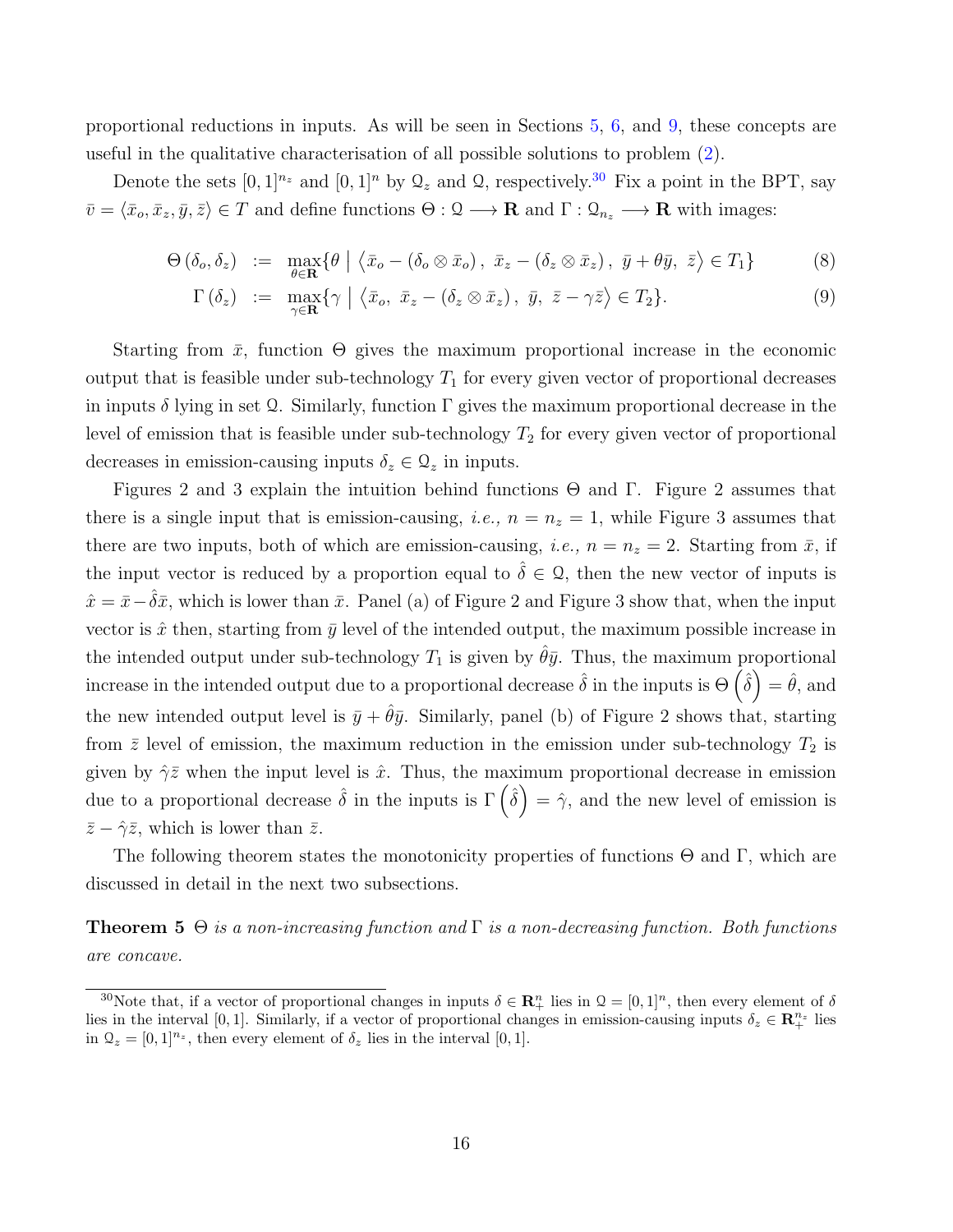

Figure 2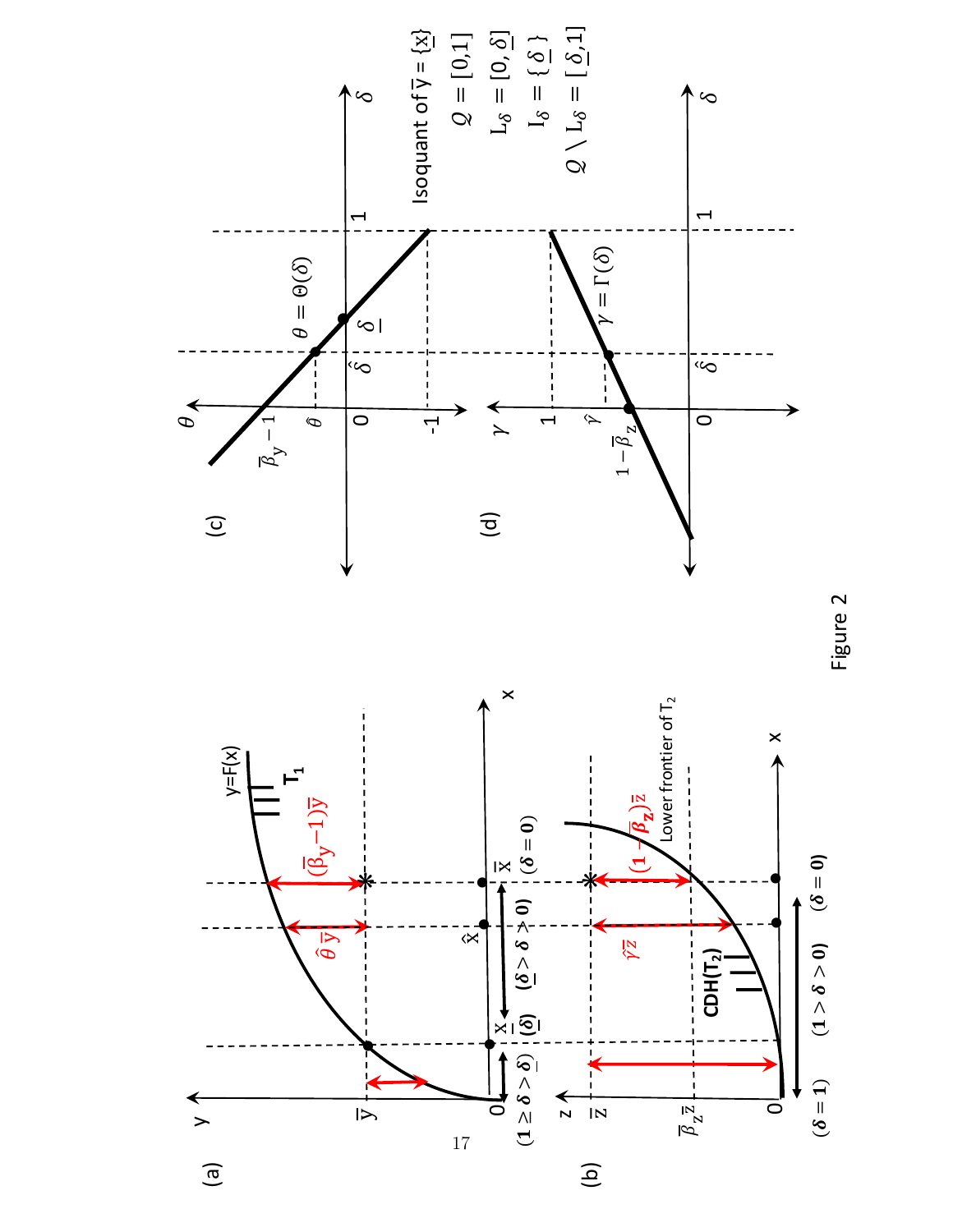

#### 4.1 Image of function  $\Theta$ .

To study the image of function  $\Theta$ , we will first partition its domain Q into four mutually exclusive sets. To this end, we first derive the following production function from sub-technology  $T_1$  by maximising the production of intended output under sub-technology  $T_1$  given any vector of input levels. $31$ 

$$
F(x_o, x_z) := \max\{y \ge 0 \mid \langle x_o, x_z, y, z \rangle \in T_1\}.
$$

Under the free disposability condition (i) in Definition [2,](#page-9-0) function  $F$  can be shown to be nondecreasing in all inputs and it can be employed to functionally represent sub-technology  $T_1$ .<sup>[32](#page-0-0)</sup> The input requirement set of sub-technology  $T_1$  corresponding to  $\bar{y}$  level of the intended output can be written as

$$
L(\bar{y}) = \left\{ \langle x_o, x_z \rangle \in \mathbf{R}_+^n \middle| \bar{y} \le F(x_o, x_z) \right\}.
$$

It is the set of all input bundles that can produce  $\bar{y}$  level of the intended output under subtechnology  $T_1$ . We now define the set

<span id="page-18-0"></span>
$$
L_{\delta} = \left\{ \langle \delta_{o}, \delta_{z} \rangle \in \mathcal{Q} \mid \bar{y} \le F(\bar{x}_{o} - (\delta_{o} \otimes \bar{x}_{o}), \ \bar{x}_{z} - (\delta_{z} \otimes \bar{x}_{z})) \right\}
$$
(10)

<sup>31</sup>Since  $T_1$  satisfies independence from the emission level, z is not shown as an argument of function F.

<sup>32</sup>See, for instance, Russell (1998) and Murty and Russell (2017).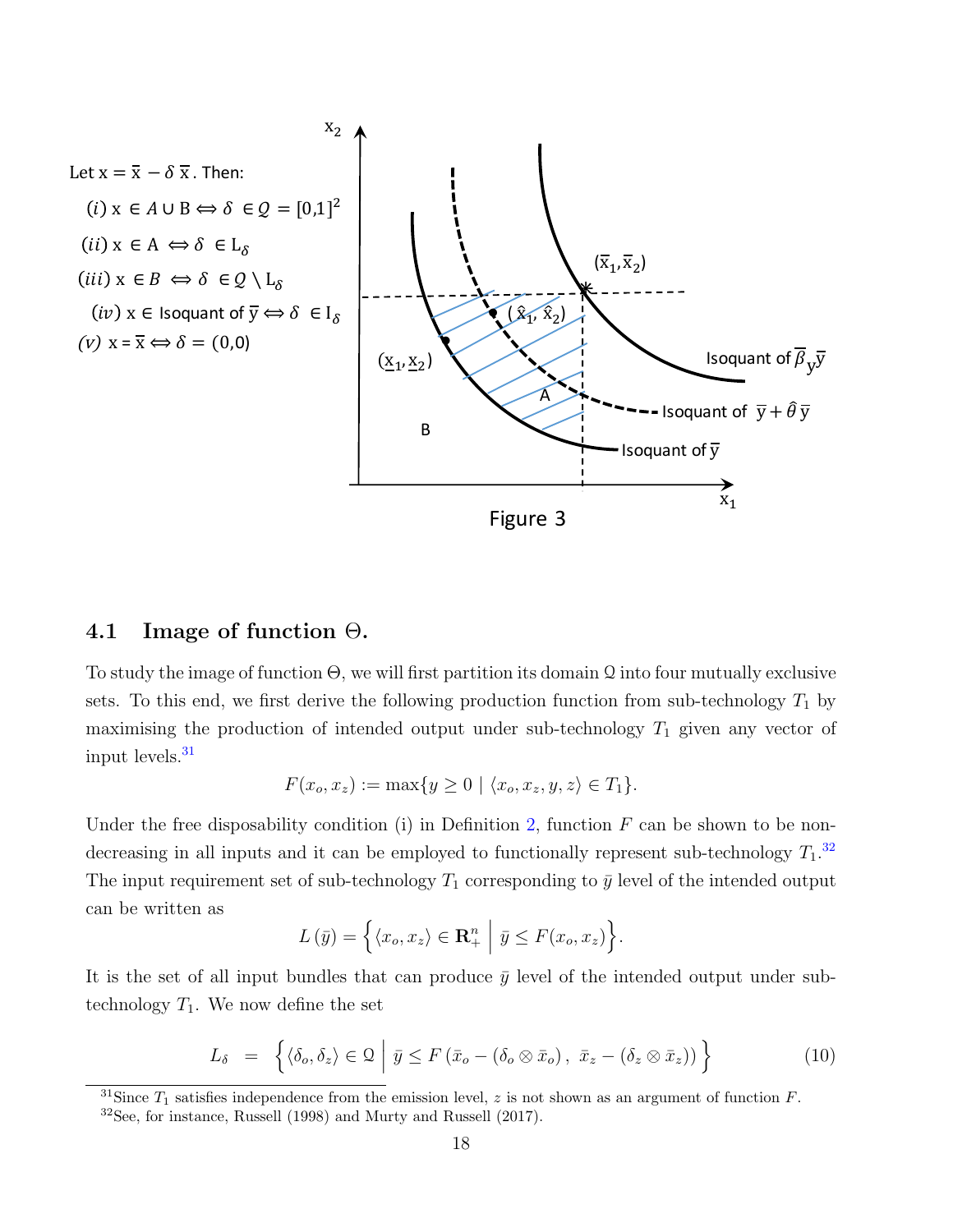as the set of proportional changes in inputs lying in  $\Omega$  such that the corresponding changed levels of input can continue producing intended output level  $\bar{y}$  under sub-technology  $T_1$ . That is, for any  $\langle \delta_o, \delta_z \rangle \in L_\delta$ , the input vector  $\langle \bar{x}_o - (\delta_o \otimes \bar{x}_o), \ \bar{x}_z - (\delta_z \otimes \bar{x}_z) \rangle$  lies in the input requirement set  $L(\bar{y})$ . Since  $\bar{v} \in T$ , we have  $\bar{y} \leq F(\bar{x}_o, \bar{x}_z)$ . Hence, it is clear that the vector of no proportional changes in inputs (i.e.,  $0_n$ ) is in  $L_{\delta}$ . The isoquant of sub-technology  $T_1$ corresponding to  $\bar{y}$  level of intended output is

$$
I(\bar{y}) = \{ \langle x_o, x_z \rangle \in \mathbf{R}_+^n \mid F(x_o, x_z) = \bar{y} \}
$$

It is the set of all input combinations such that the maximum intended output produced by each of these combinations under sub-technology  $T_1$  is  $\bar{y}$ . The following subset of  $L_{\delta}$  is the set of all proportional changes in inputs in Q that result in points on the isoquant of  $\bar{y}$  starting from  $\langle \bar{x}_o, \bar{x}_z \rangle$ :

$$
I_{\delta} = \left\{ \langle \delta_o, \delta_z \rangle \in \mathfrak{Q} \middle| F(\bar{x}_o - (\delta_o \otimes \bar{x}_o), \ \bar{x}_z - (\delta_z \otimes \bar{x}_z)) = \bar{y} \right\}.
$$

Note that the set  $I_{\delta}$  may or may not include  $0_n$ . If  $I_{\delta}$  includes  $0_n$  then  $F(\bar{x}_o, \bar{x}_z) = \bar{y}$  and production vector  $\bar{v} = \langle \bar{x}_o, \bar{x}_z, \bar{y}, \bar{z} \rangle$  is a weakly efficient point of sub-technology  $T_1$ .

It follows from the above discussion that  $L_{\delta}$  can be decomposed into (i) set  $I_{\delta}$  after excluding the zero vector, (ii) the singleton set containing the zero vector, and (iii) the part remaining of set  $L_{\delta}$  after excluding (i) and (ii)<sup>[33](#page-0-0)</sup>

<span id="page-19-0"></span>
$$
L_{\delta} = I_{\delta} \setminus \{0_n\} \cup \{0_n\} \cup L_{\delta} \setminus (I_{\delta} \cup \{0_n\}). \tag{11}
$$

From this it follows that set  $\Omega$  can be partitioned into four mutually exclusive and exhaustive subsets, namely the subset of Q that excludes all elements in  $L_{\delta}$ , (which can be denoted by  $\mathcal{Q} \setminus L_{\delta}$  and the three mutually exclusive and exhaustive components of set  $L_{\delta}$  in [\(11\)](#page-19-0). The values that function  $\Theta$  takes in these four subsets of its domain are given by:

<span id="page-19-1"></span>
$$
\Theta(\delta_o, \delta_z) \in [-1, 0) \qquad \forall \langle \delta_o, \delta_z \rangle \in \mathcal{Q} \setminus L_{\delta}
$$
  
\n
$$
= 0 \qquad \forall \langle \delta_o, \delta_z \rangle \in I_{\delta} \setminus \{0_n\}
$$
  
\n
$$
\in (0, \bar{\beta}_y - 1] \qquad \forall \langle \delta_o, \delta_z \rangle \in L_{\delta} \setminus (I_{\delta} \cup \{0_n\})
$$
  
\n
$$
= \bar{\beta}_y - 1 \qquad \text{for } \langle \delta_o, \delta_z \rangle = 0_n. \qquad (12)
$$

<sup>&</sup>lt;sup>33</sup>Given sets A and B, the notation  $A \setminus B$  stands for a set containing all elements of set A excluding those in set B.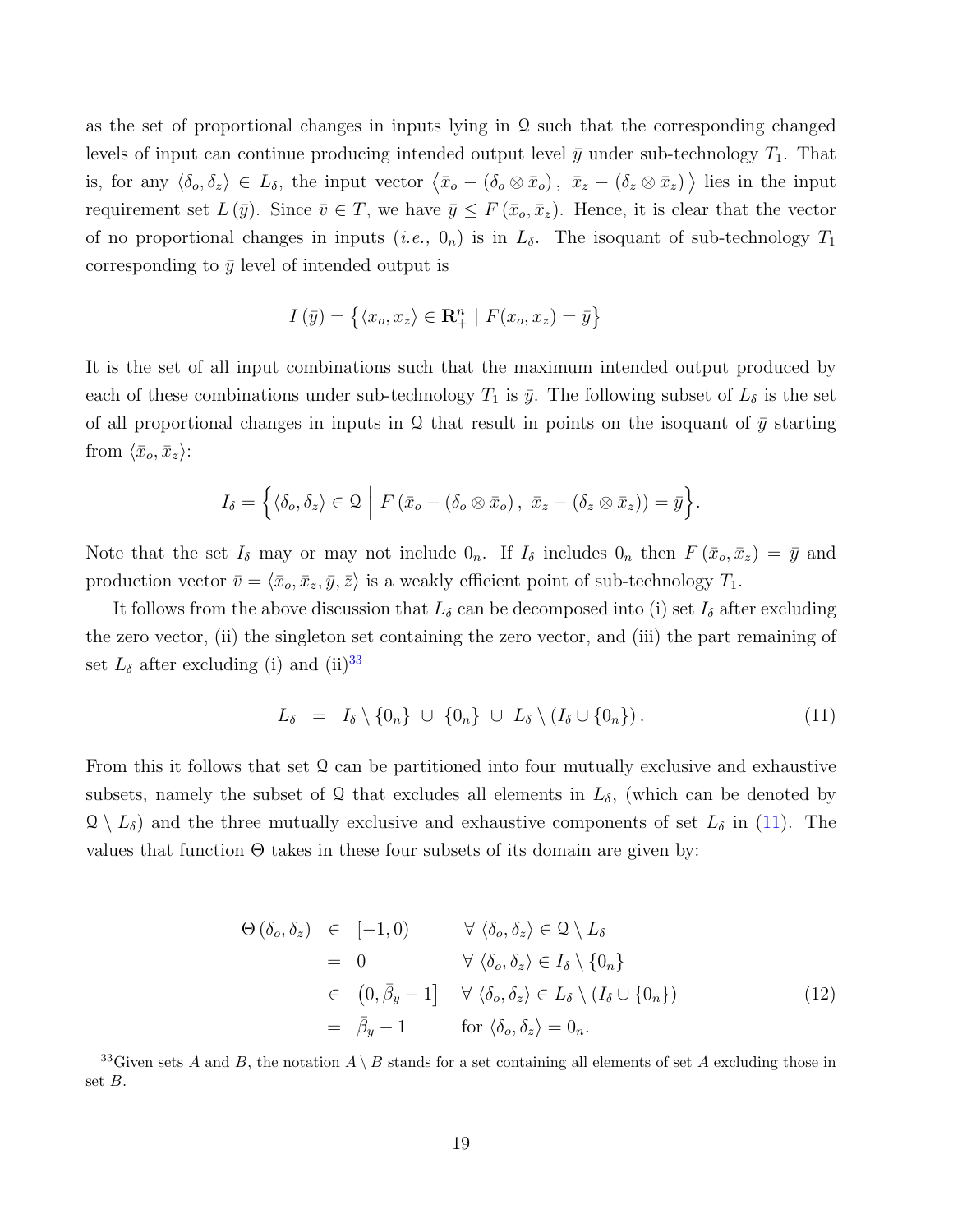To understand the image of function  $\Theta$  presented above, first recall that  $\bar{\beta}_y$  denotes the value of the output-based inefficiency index  $\beta_y(\bar{x}_o, \bar{x}_z, \bar{y}, \bar{z})$ . If  $\delta = \langle \delta_o, \delta_z \rangle = 0_n$ , then there is no change in the input levels and the maximum proportional increase in output (*i.e.*, the value that  $\Theta$  can take) is given by  $\bar{\beta}_y - 1$ . If  $\delta \in I_\delta$ , *i.e.*, if the new levels of inputs lie in the isoquant of  $\bar{y}$ , then the maximum output they can produce is  $\bar{y}$  itself so that  $\Theta$  takes a value zero. On the other hand, if  $\delta \in L_{\delta} \setminus (I_{\delta} \cup \{0_n\})$ , then the new levels of inputs lie in the input requirement set of  $\bar{y}$  but are not in its isoquant. This means that they can produce intended output levels higher than  $\bar{y}$ , so that  $\Theta$  takes values greater than zero. When  $\delta \in \mathcal{Q} \setminus L_{\delta}$ , *i.e.*, the new input vector does not lie in the input requirement set of  $\bar{y}$ , then  $\Theta$  takes negative values. This is because, in this case, the proportional reductions in the inputs given by  $\delta$  are so high that the new levels of inputs can no longer produce the intended output level  $\bar{y}$ .

Figures 2 and 3 illustrate these cases. In both the figures, sets  $\mathcal{Q}, L_{\delta}$  and  $I_{\delta}$  are indicated. The isoquant of  $\bar{y}$  is the singleton set  $\{\underline{x}\}\$ in panel (a) of Figure 2. This implies that set  $I_{\delta}$ also contains only one element, which we denote by  $\underline{\delta}$ , that solves  $\underline{x} = \overline{x} - \underline{\delta}\overline{x}$ . In Figure 3, the isoquant of  $\bar{y}$ , and hence the set  $I_{\delta}$ , have many points. It is to be noted that in both Figures 2 and 3,  $I_{\delta}$  does not include zero, *i.e.*,  $\bar{x}$  does not lie on the isoquant of  $\bar{y}$ . But  $\bar{x}$  does belong to the the input requirement set of  $\bar{y}$ ,  $L(\bar{y})$ , so that zero is an element of  $L_{\delta}$ . When  $\delta = 0_n$ (where  $n = 1$  in Figure 2 and  $n = 2$  in Figure 3), there is no change in the input level(s), and the maximum increase in the intended output starting from its initial level  $\bar{y}$  is  $(\bar{\beta}_y - 1)$   $\bar{y}$ . As seen clearly in panel (a) of Figure 2, starting from  $\delta = 0$ , increases in  $\delta$  reduce the input level below  $\bar{x}$  and reduce the maximum proportionate increase in the intended output below  $\bar{\beta}_y - 1$ . When  $\delta = \underline{\delta}$ , the new input level is <u>x</u>, which lies in the isoquant of  $\bar{y}$  and so the maximum proportionate increase in the intended output when input level is  $\underline{x}$ , is zero. For further increase in  $\delta$  beyond  $\delta$ , the maximum increase in the intended output is negative, *i.e.*, the output falls below  $\bar{y}$ . Panel (c) of Figure 2 plots function  $\Theta$ . In this example, the graph of  $\Theta$  is negatively sloped, which is consistent with Theorem [5.](#page-16-0)

#### 4.2 Image of function Γ.

Non-negativity of technologically feasible levels of the emission implies that  $\Gamma(\delta_z)$  has to take values that are no-bigger than one. The image of function  $\Gamma$  is as follows:

<span id="page-20-0"></span>
$$
\Gamma(\delta_z) \in [1 - \bar{\beta}_z, 1] \quad \forall \ \delta_z \in \mathcal{Q}_z \setminus \{0_{n_z}\}\
$$
  
=  $1 - \bar{\beta}_z$  if  $\delta_z = 0_{n_z}$  (13)

Function  $\Gamma$  is illustrated in panels (b) and (d) of Figure 2, which assumes that the single input is emission-causing. When  $\delta = 0$  (which is equivalent to no change in the input level from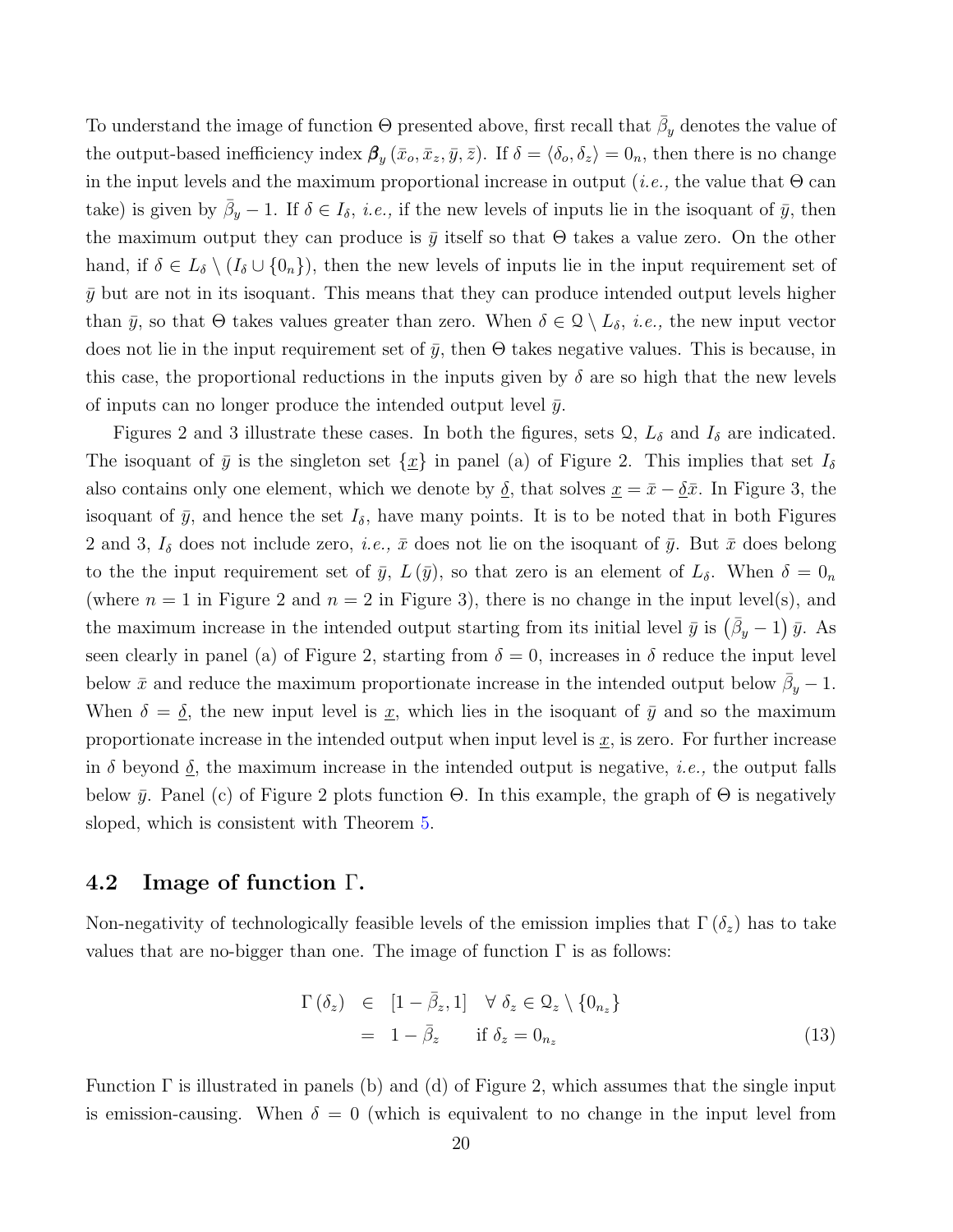$\bar{x}$ ), the maximum possible reduction in emission level starting from  $\bar{z}$  is given by  $(1 - \bar{\beta}_z)\bar{z}$ , where  $\bar{\beta}_z$  is the value of the output-based efficiency index  $\beta_z$  defined in [\(6\)](#page-14-2) evaluated at  $\bar{v}$ , *i.e.*,  $\mathbf{\beta}_z(\bar{x}_o,\bar{x}_z,\bar{y},\bar{z}) = \bar{\beta}_z$ . Hence,  $\Gamma(0) = 1 - \bar{\beta}_z$ . Panels (b) and (d) in Figure 2 show that, as  $\delta$  increases starting from zero, the input level falls below  $\bar{x}$ , and the maximum proportionate reduction in emission  $\Gamma(\delta)$  increases starting from  $1-\bar{\beta}_z$ . This is because, in this example, the lower frontier of sub-technology  $T_2$  is negatively sloped. This is consistent with Remark [3](#page-11-0) that holds under our maintained assumptions.

## <span id="page-21-0"></span>5 First-order conditions of problem [\(2\)](#page-12-0) and their interpretations.

<span id="page-21-1"></span>The following proposition relates problem [\(2\)](#page-12-0) that computes the graph index of weighted inefficiency/efficiency improvements  $\mathcal{I}^G$  to problems [\(8\)](#page-16-1) and [\(9\)](#page-16-1) that compute functions  $\Theta$  and  $\Gamma$ , respectively.

**Proposition 6** Suppose  $\bar{s} = \langle \bar{\delta}_o, \bar{\delta}_z, \bar{\theta}, \bar{\gamma} \rangle$  solves problem [\(2\)](#page-12-0) given production vector  $\bar{v} =$  $\langle \bar{x}_o, \bar{x}_z, \bar{y}, \bar{z} \rangle \gg 0^{n+2}$ . Then we have  $\langle a \rangle \langle \bar{\delta}_o, \bar{\delta}_z \rangle \in [0, 1)^n$ ,  $\langle b \rangle \bar{\theta} = \Theta(\bar{\delta}_o, \bar{\delta}_z) \geq 0$ , and (c)  $\bar{\gamma} = \Gamma\left(\bar{\delta}_z\right)$ .

First note that part (a) in the above proposition implies that, at a solution  $\bar{s}$  to problem [\(2\)](#page-12-0),  $\bar{\delta}_i$  is *strictly* less than one for all  $i = 1, \ldots, n$ . From this it follows that each element of the implied new input vector, given by  $\bar{x} - (\bar{\delta} \otimes \bar{x})$ , is *strictly* bigger than zero. This follows from condition (iii) in Definition [2](#page-9-0) of a BPT. This is because, if all inputs are essential, then reducing any input  $i = 1, \ldots, n$  to zero (which is equivalent to  $\delta_i = 1$ ) implies that the intended output falls to zero. But this is not optimal in the context of problem  $(2)$ , which searches for efficiency improvements and hence does not allow the intended output level to fall below its initial level  $\bar{y}$ . Parts (b) and (c) of Proposition 5 state that, at a solution to problem [\(2\)](#page-12-0), the optimal values of the proportional changes in the intended output and emission are given, respectively, by functions  $\Theta$  and  $\Gamma$  evaluated at the optimal vector of proportional changes in inputs,  $\langle \bar{\delta}_o, \bar{\delta}_z \rangle$ .<sup>[34](#page-0-0)</sup> Furthermore, since problem [\(2\)](#page-12-0) does not permit a fall in the good output,  $\bar{\theta} = \Theta\left(\bar{\delta}_o, \bar{\delta}_z\right)$  cannot be negative. From the image of function  $\Theta$  provided in [\(12\)](#page-19-1) and [\(11\)](#page-19-0), this implies that the optimal vector of proportional changes in inputs  $\langle \bar{\delta}_o, \bar{\delta}_z \rangle$  must lie in  $L_{\delta}$ .

<sup>&</sup>lt;sup>34</sup>For example, if  $\bar{\theta}$  was not equal to  $\Theta$   $(\bar{\delta}_o, \bar{\delta}_z)$  then, since  $\Theta$   $(\bar{\delta}_o, \bar{\delta}_z)$  is the maximum proportional increase in the intended output starting from  $\bar{y}$  when the proportional decrease in inputs is  $\langle \bar{\delta}_{o}, \bar{\delta}_{z} \rangle$ , it must be the case that  $\bar{\theta} < \Theta\left(\bar{\delta}_o, \bar{\delta}_z\right)$ . But this implies  $\bar{s} = \langle \bar{\delta}_o, \bar{\delta}_z, \bar{\theta}, \bar{\gamma} \rangle$  is not an optimal solution to problem [\(2\)](#page-12-0), as replacing  $\bar{\theta}$  in  $\bar{s}$  by  $\Theta(\bar{\delta}_{o}, \bar{\delta}_{z})$  is feasible and it increases the value of the objective function W of this problem, which is defined as the weighted sum of proportional changes in inputs and outputs.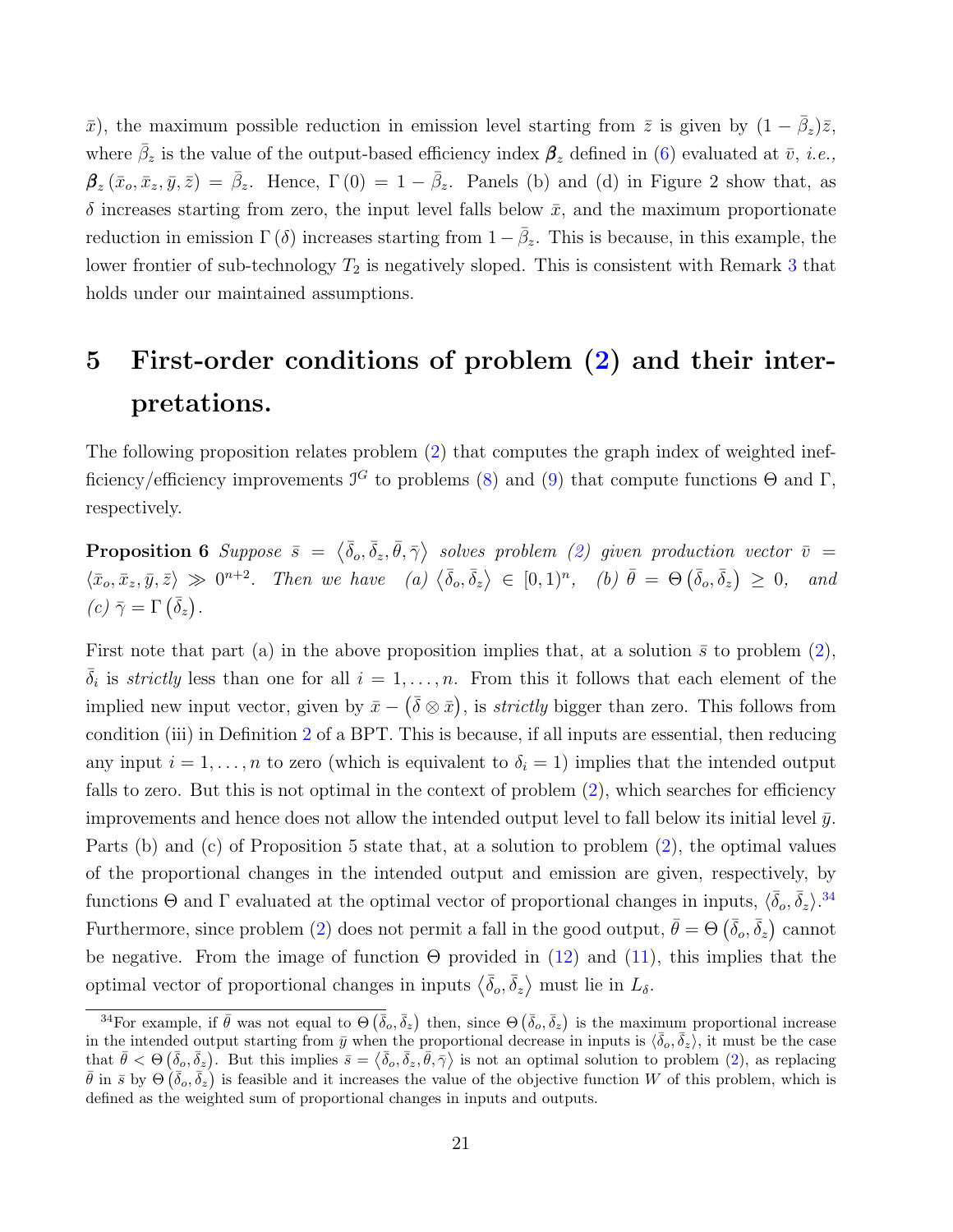## 5.1 Computing the weighted index of graph inefficiency/efficiency improvements using functions  $\Theta$  and  $\Gamma$ .

Proposition [\(6\)](#page-21-1) above and the functional representation of  $L_{\delta}$  in [\(10\)](#page-18-0) imply that problem [\(2\)](#page-12-0) can be re-written  $as^{35}$  $as^{35}$  $as^{35}$ 

<span id="page-22-0"></span>
$$
J^{G}(\bar{x}_{o}, \bar{x}_{z}, \bar{y}, \bar{z}; w) = \max_{\delta_{o}, \delta_{z}} W(\delta_{o}, \delta_{z}, \Theta(\delta_{o}, \delta_{z}), \Gamma(\delta_{z}); w)
$$
  
subject to  

$$
\langle \delta_{o}, \delta_{z} \rangle \in L_{\delta} \iff \bar{y} \leq F(\bar{x}_{o} - (\delta_{o} \otimes \bar{x}_{o}), \bar{x}_{z} - (\delta_{z} \otimes \bar{x}_{z})) \text{ and } \langle \delta_{o}, \delta_{z} \rangle \in [0, 1]^{n}. (14)
$$

Problem [\(14\)](#page-22-0) replaces  $\theta$  and  $\gamma$  in problem [\(2\)](#page-12-0) by functions  $\Theta$  and  $\Gamma$  and requires that the vector of proportional changes in inputs lead to points in the input requirement set of  $\bar{y}$ , *i.e.*,  $\langle \delta_o, \delta_z \rangle \in L_{\delta}$ . The Lagrangian of the problem is

$$
\mathcal{L} = W\left(\delta_o, \delta_z, \Theta\left(\delta_o, \delta_z\right), \Gamma\left(\delta_z\right); w\right) - \lambda \left[\bar{y} - F\left(\bar{x}_o - \left(\delta_o \otimes \bar{x}_o\right), \ \bar{x}_z - \left(\delta_z \otimes \bar{x}_z\right)\right)\right].
$$

#### 5.2 First-order conditions and their interpretations.

In order to understand the economic intuition underlying the solution to the problem [\(14\)](#page-22-0), in this section, we consider the case where  $\Theta$  and  $\Gamma$  are continuously differentiable and adopt standard calculus techniques to characterise the solution. Noting from Proposition [6](#page-21-1) that, due to essentiality of inputs, the upper bound of one on inputs is non-binding, the following Kuhn-Tucker first-order conditions (FOCs) hold at a solution  $\langle \bar{\delta}_{o}, \bar{\delta}_{z} \rangle$  to the problem.

<span id="page-22-1"></span>
$$
w_{o_i}^x \le -w^y \frac{\partial \Theta}{\partial \delta_{o_i}} + \bar{\lambda} \frac{\partial F}{\partial x_{o_i}} x_{o_i}; \quad \bar{\delta}_{o_i} \ge 0; \quad \bar{\delta}_{o_i} \left[ w_{o_i}^x + w^y \frac{\partial \Theta}{\partial \delta_{o_i}} + \bar{\lambda} \frac{\partial F}{\partial x_{o_i}} x_{o_i} \right] = 0 \quad \forall \ i = 1, \dots, n_o \ (15)
$$

<span id="page-22-2"></span>
$$
w_{z_i}^x + w^z \frac{\partial \Gamma}{\partial \delta_{z_i}} \le -w^y \frac{\partial \Theta}{\partial \delta_{z_i}} + \bar{\lambda} \frac{\partial F}{\partial x_{z_i}} x_{z_i}; \ \ \bar{\delta}_{z_i} \ge 0; \ \ \bar{\delta}_{z_i} \left[ w_{z_i}^x + w^z \frac{\partial \Gamma}{\partial \delta_{z_i}} + w^y \frac{\partial \Theta}{\partial \delta_{z_i}} + \bar{\lambda} \frac{\partial F}{\partial x_{z_i}} x_{z_i} \right] = 0 \ (16)
$$

<sup>35</sup>Note that the objective function is

$$
W(\delta_o, \delta_z, \Theta(\delta_o, \delta_z), \Gamma(\delta_z); w) = \sum_{i=1}^{n_o} w_{o_i}^x \delta_{o_i} + \sum_{i=1}^{n_z} w_{z_i}^x \delta_{z_i} + w^y \Theta(\delta_o, \delta_z) + w^z \Gamma(\delta_z).
$$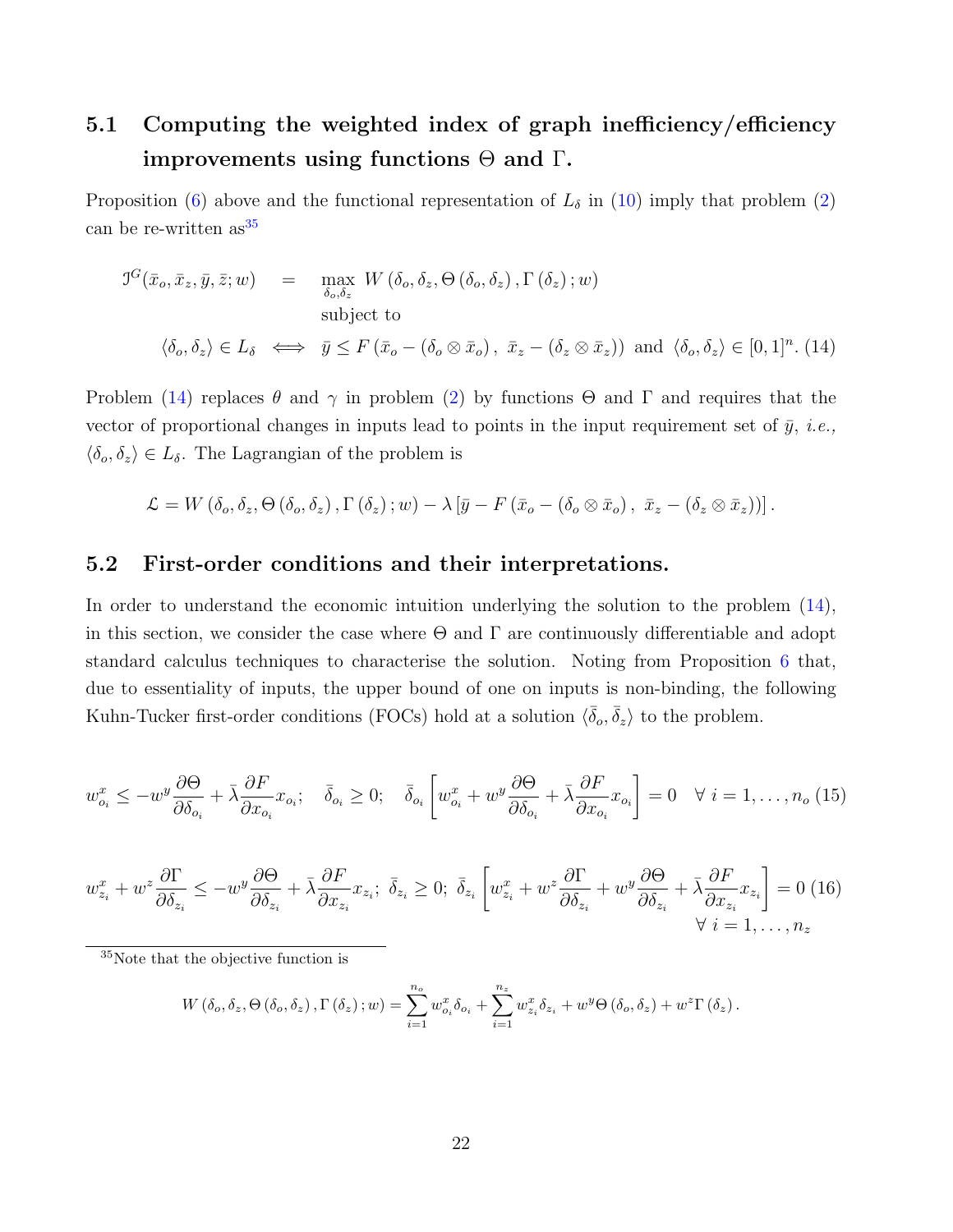<span id="page-23-0"></span>
$$
F\left(\bar{x}_o - \left(\bar{\delta}_o \otimes \bar{x}_o\right), \ \bar{x}_z - \left(\bar{\delta}_z \otimes \bar{x}_z\right)\right) \ge \bar{y}, \quad \bar{\lambda} \ge 0,
$$

$$
\bar{\lambda}\left[\bar{y} - F\left(\bar{x}_o - \left(\bar{\delta}_o \otimes \bar{x}_o\right), \ \bar{x}_z - \left(\bar{\delta}_z \otimes \bar{x}_z\right)\right)\right] = 0 \tag{17}
$$

From FOC [\(17\)](#page-23-0), it is clear that, if the Lagrange multiplier takes a positive value, *i.e.*,  $\bar{\lambda} > 0$ , then the constraint in problem [\(14\)](#page-22-0) is binding (holds as an equality). This means that the solution  $\langle \bar{\delta}_o, \bar{\delta}_z \rangle$  lies in  $I_\delta$  and hence leads to points in the isoquant of  $\bar{y}$ . As seen in [\(12\)](#page-19-1), the image of function  $\Theta$  implies that, in this case, the optimal proportionate change in the intended output is zero, *i.e.*,  $\bar{\theta} = \Theta\left(\bar{\delta}_o, \bar{\delta}_z\right) = 0.$ 

On the other hand, if the solution leads to a point in the input requirement set of  $\bar{y}$  but not in its isoquant, *i.e.*, if  $\langle \bar{\delta}_{o}, \bar{\delta}_{z} \rangle \in L_{\delta} \setminus I_{\delta}$ , then the constraint of problem [\(14\)](#page-22-0) holds as a strict inequality and (i) the FOC [\(17\)](#page-23-0) implies that the Lagrange multiplier takes a value  $\bar{\lambda} = 0$ and (ii) the image of function  $\Theta$  in [\(12\)](#page-19-1) implies that the optimal proportionate change in the intended output is bigger than zero, *i.e.*,  $\bar{\theta} = \Theta\left(\bar{\delta}_o, \bar{\delta}_z\right) > 0$ .

<span id="page-23-1"></span>**Remark 7** We can interpret the terms of the FOCs as  $(15)$  and  $(16)$  as follows:

- (a) The term  $w_{o_i}^x$  on the left-side of the first inequality in FOC [\(15\)](#page-22-1) is the direct marginal gain in the weighted sum of proportional changes W due to a marginal increase in  $\delta_{o_i}$ .
- (b) The right-side of the first inequality in FOC  $(15)$  consists of  $(i)$  the indirect marginal loss in W induced by a marginal increase in  $\delta_{o_i}$  (given by  $-w^y\frac{\partial \Theta}{\partial \delta_{o_i}}$  $\frac{\partial \Theta}{\partial \delta_{o_i}}$ ) and (ii) the adjustment costs incurred in meeting the constraint of problem [\(14\)](#page-22-0) when  $\delta_{o_i}$  changes (given by  $\bar{\lambda} \frac{\partial F}{\partial x_{o_i}}$ ). The loss in (i) occurs because a marginal increase in  $\delta_{o_i}$  decreases W by decreasing  $\Theta$ .
- (c) The term on the left-side of the first inequality in FOC  $(16)$  is the total marginal gain in W due to a marginal increase in  $\delta_{z_i}$ . This includes (i) a direct gain  $w_{z_i}^x$  and (ii) an indirect gain  $w^z \frac{\partial \Gamma}{\partial \delta}$  $\frac{\partial \Gamma}{\partial \delta_{z_i}}$ . The latter can be interpreted as the marginal gain in W due to an increase in  $\Gamma$  induced by the marginal increase in  $\delta_{z_i}$ .
- (d) The interpretation of the right-side of the first inequality in FOC [\(16\)](#page-22-2) is exactly similar to the interpretation given in  $(b)$  above. It is the additional cost incurred due to a marginal increase in  $\delta_{z_i}$

The above remark implies that the computation of the weighted index of inefficiency/ efficiency improvements  $\mathcal{I}^G$  involves both marginal gains and losses. An increase in  $\delta_i$  (which is equivalent to a proportional reduction in the usage of the  $i<sup>th</sup>$  input) implies a marginal gain in the weighted sum of proportional changes  $W$  (as described in parts (a) and (c)). On the other hand, it also involves some marginal costs (as described in parts (b) and (d)). At an interior optimal value of  $\delta_i$ , *i.e.*, when  $\bar{\delta}_i > 0$  for  $i = 1, \ldots, n$ , the FOCs [\(15\)](#page-22-1) and [\(16\)](#page-22-2) imply that these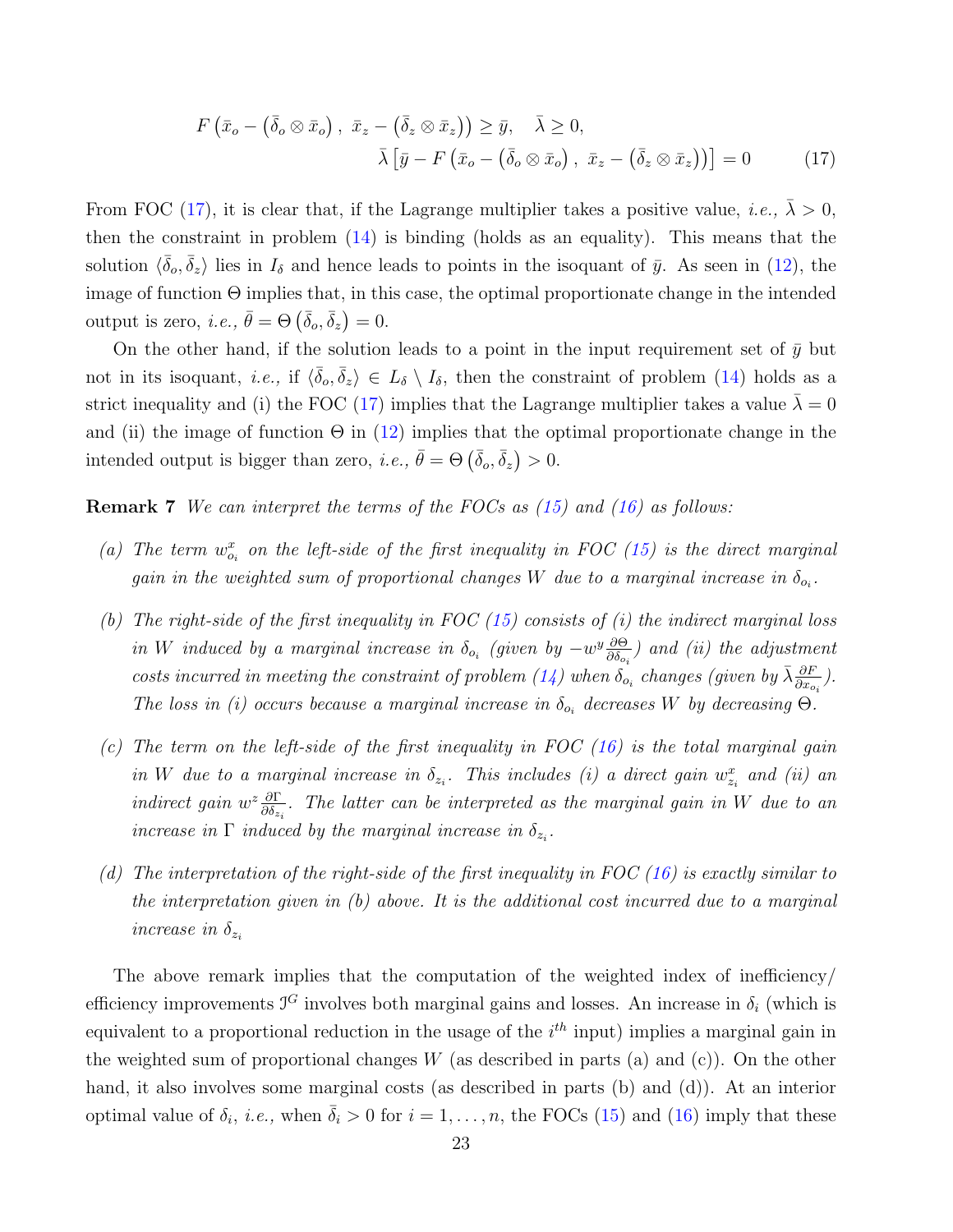marginal gains and losses are equalised. At a corner optimum, *i.e.*, when  $\bar{\delta}_i = 0$ , the marginal losses of further proportional reduction in the  $i<sup>th</sup>$  input are bigger than the marginal gains.

In particular, starting from  $\bar{x}_z$ , reducing the usage of  $i^{th}$  emission-causing input  $(i.e., \bar{\delta}_{z_i} > 0)$ leads to a trade-off between efficiency improvement along the intended output direction and efficiency improvement along the emission direction. This is because, such a reduction has two consequences. On the one hand, it implies a reduction in  $\Theta$ , which measures the maximum possible proportional increase in the intended output. On the other hand, it also implies an increase in Γ, which measures the maximum possible proportional reduction in emission. These consequences of reducing an emission-causing input starting from  $\bar{x}_z$  can clearly be seen in panels (a) and (b) of Figure 1. When the usage of the emission-causing input is reduced to promote efficiency improvement in the input direction, an increase in environmental efficiency improvement  $\gamma$  comes at the cost of reduction in the efficiency improvement along the intended output direction  $\theta$ .

## <span id="page-24-0"></span>6 Characterising all possible solutions.

Table 1 characterises all the possible solutions of problem [\(2\)](#page-12-0) (or equivalently, problem  $(14)$ ).<sup>[36](#page-0-0)</sup> If  $\bar{s} = \langle \bar{\delta}_{o}, \bar{\delta}_{z}, \bar{\theta}, \bar{\gamma} \rangle$  denotes a solution of problem [\(2\)](#page-12-0), then it follows from Proposition [6](#page-21-1) that  $\bar{\theta} = \Theta\left(\bar{\delta}_{o}, \bar{\delta}_{z}\right)$  and  $\bar{\gamma} = \Theta\left(\bar{\delta}_{z}\right)$ . The columns of Table 1 cover the possible values  $\bar{\gamma}$  can take given the image of function  $\Gamma$  defined in [\(13\)](#page-20-0), while its rows cover the possible values  $\bar{\theta}$  can take given the image of function  $\Theta$  defined in [\(12\)](#page-19-1). For each combination of values of  $\bar{\gamma}$  and  $\bar{\theta}$ , the table shows the possible values  $\langle \bar{\delta}_{o}, \bar{\delta}_{z} \rangle$  can take such that  $\bar{\theta} = \Theta\left(\bar{\delta}_{o}, \bar{\delta}_{z}\right)$  and  $\bar{\gamma} = \Gamma\left(\bar{\delta}_{z}\right)$ .

#### 6.1 Rows of Table 1.

It is clear from [\(12\)](#page-19-1) that the maximum value that function  $\Theta$  can take is  $\bar{\beta}_y - 1$ , which happens when  $\delta = 0_n$ . This measures the (optimal) efficiency improvement in the intended output direction when all inputs are held fixed (see also panel (a) of Figure 2).

Rows (1) and (2) of Table 1 correspond to  $\bar{\theta}$  taking values smaller than  $\bar{\beta}_y - 1$ . Since  $\Theta(0_n) = \bar{\beta}_y - 1$  and because  $\Theta$  is a non-increasing function of  $\delta$  (see Theorem [5\)](#page-16-0), the optimum of problem  $(2)$  (equivalently, problem  $(14)$ ), when positioned in Rows  $(1)$  and  $(2)$  of Table 1, necessarily requires reductions in inputs, *i.e.*,  $\bar{\delta} > 0_n$  when  $\bar{\theta} < \bar{\beta}_y - 1$ . The differences in the situations covered by Rows (1) and (2) are described below:

• In Row (1),  $\bar{\theta}$  takes a value strictly greater than zero. Thus, the optimum recommends efficiency improvement in the intended output direction, in addition to efficiency im-

<sup>&</sup>lt;sup>36</sup>It covers the general case where  $\Theta$  and  $\Gamma$  need not be differentiable.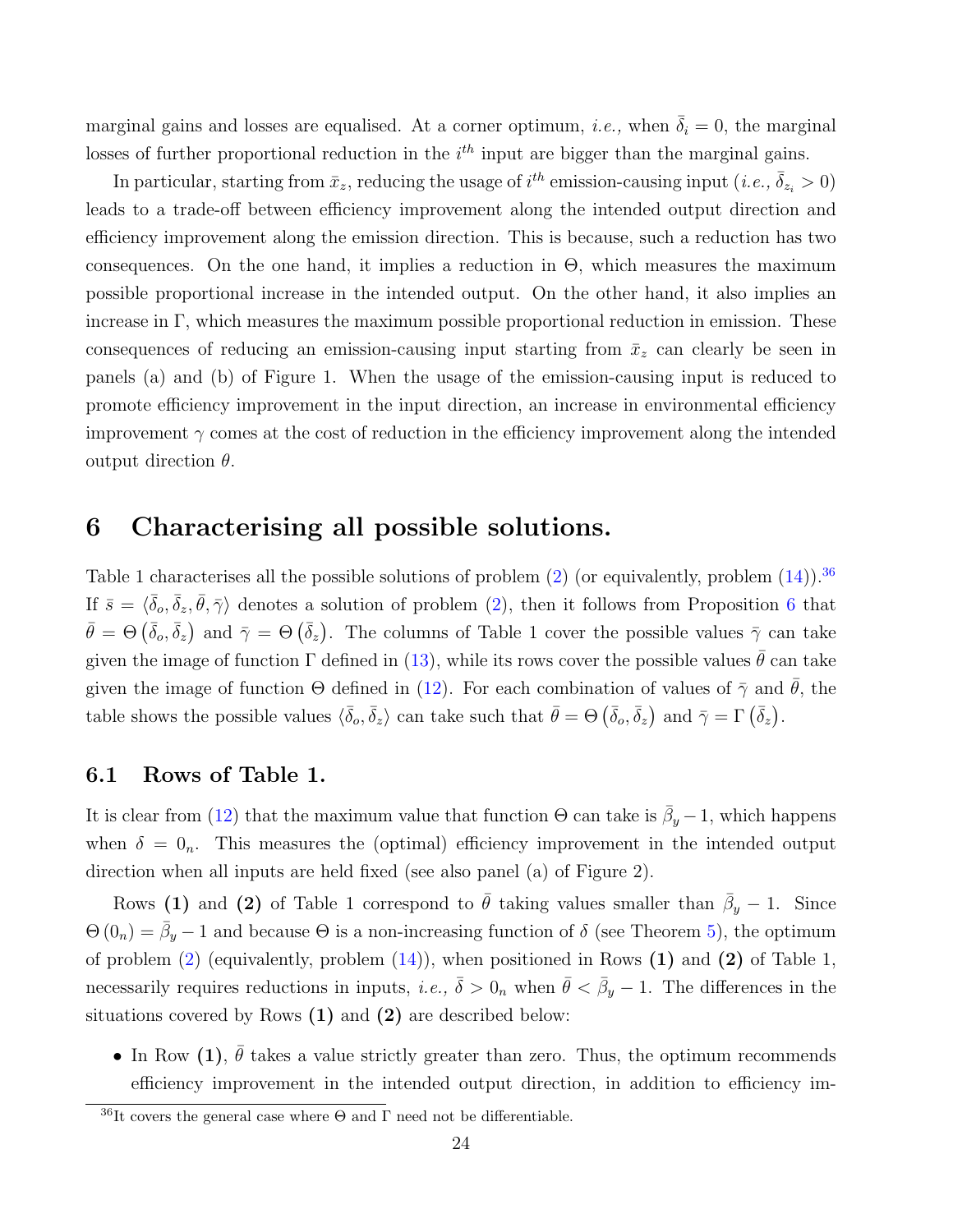Table 1

|                                                                         | $\bar{\gamma} > 1 - \bar{\beta}_z \geq 0$<br>(1)                               | $\bar{\gamma}=1-\bar{\beta}_z>0$<br>$\Omega$ | $\bar{\gamma}=1-\bar{\beta}_z=0$<br>$(3)$                                                                                                                                                                                                                                                                                                                                                                                                                          |
|-------------------------------------------------------------------------|--------------------------------------------------------------------------------|----------------------------------------------|--------------------------------------------------------------------------------------------------------------------------------------------------------------------------------------------------------------------------------------------------------------------------------------------------------------------------------------------------------------------------------------------------------------------------------------------------------------------|
| $0<\bar{\theta}<\bar{\beta}_y-1$  <br>$\begin{pmatrix} 1 \end{pmatrix}$ | $L_{\delta}\setminus (I_{\delta}\cup \{0_{n}\})$<br>$\bar{\delta}_z > 0_{n_z}$ |                                              | $\frac{L_{\delta}\setminus (I_{\delta}\cup\{0_{n}\})}{\bar{\delta}_{z}=0_{n_{z}}}\quad \text{or}\quad \bar{\delta}_{z}>0_{n_{z}}^{\quad \  \  \, +}\left \frac{L_{\delta}\setminus (I_{\delta}\cup\{0_{n}\})}{\bar{\delta}_{z}=0_{n_{z}}}\right. \quad \text{or}\quad \bar{\delta}_{z}>0_{n_{z}}^{\quad \  \  \, +}$                                                                                                                                               |
| $0=\bar{\theta}<\bar{\beta}_y-1$<br>$\left( 2\right)$                   | $\bar{\delta}_z>0_{n_z}$<br>$0_n<\bar{\delta}\in I_{\delta}$                   | $0_n < \bar{\delta} \in I_{\delta}$ .        | $\overline{\delta}_{z} = 0_{n_{z}} \quad \text{or} \quad \overline{\delta}_{z} > 0_{n_{z}}^{\text{+}} \quad \left  \begin{array}{cc} 0_{n} < \overline{\delta} \in I_{\delta} \\ \overline{\delta}_{z} = 0_{n_{z}}^{\text{+}} & \text{or} \quad \overline{\delta}_{z} > 0_{n_{z}}^{\text{+}} \end{array} \right $                                                                                                                                                  |
|                                                                         |                                                                                |                                              | $\overline{\hat{\theta}} = \overline{\beta}_y - 1 > 0$<br>(3) $\overline{\hat{\delta}} = 0_n$<br>or $\overline{\hat{\delta}} = 0_n$<br>$\overline{\hat{\delta}} = 0_n$<br>$\overline{\hat{\delta}} = 0_n$<br>$\overline{\hat{\delta}} = 0_n$<br>$\overline{\hat{\delta}} = 0_n$<br>$\overline{\hat{\delta}} = 0_n$<br>$\overline{\hat{\delta}} = 0_n$<br>$\overline{\hat{\delta}} = 0_n$<br>$\overline{\hat{\delta}} = 0_n$<br>$\overline{\hat{\delta}} = 0_n$<br> |
|                                                                         |                                                                                |                                              | $\bar{\theta} = \bar{\beta}_y - 1 = 0$<br>$\begin{bmatrix} \bar{\theta}_y - 1 = 0 \\ 4 \end{bmatrix}$<br>$\bar{\delta} = 0_n$<br>$\sigma$ $\bar{\delta} = 0$<br>$\bar{\delta} = 0$<br>$\bar{\delta} = 0$<br>$\bar{\delta} = 0$<br>$\bar{\delta} = 0$ $\bar{\delta}_z \geq 0$<br>$\bar{\delta}_z = 0$<br>$\bar{\delta}_z = 0$<br>$\bar{\delta}_z = 0$<br>$\bar{\delta}_z = 0$<br>$\bar{\delta}_z = 0$                                                               |

- - -
- 

<sup>†</sup>  $\Gamma(\delta_z) = 1 - \bar{\beta}_z$  for all  $\delta_z$  such that  $\bar{\delta}_z \geq \delta_z \geq 0_{n_z}$ .<br>
\*  $(\bar{x}_o, \bar{x}_z, \bar{y}, \bar{z})$  lies on the lower frontier of  $T_2$ .<br>
\*  $\Theta(\delta) = \beta_y - 1$  for all  $\delta$  such that  $\bar{\delta} \geq \delta \geq 0_n$ .<br>
\*  $(\bar{x}_o, \bar{x}_z, \bar{y}, \bar$ <sup>†</sup>  $\Gamma(\delta_z) = 1 - \beta_z$  for all  $\delta_z$  such that  $\delta_z \ge \delta_z \ge 0_{n_z}$ .<br>
◆  $\langle \bar{x}_o, \bar{x}_z, \bar{y}, \bar{z} \rangle$  lies on the lower frontier of  $T_2$ .<br>
\*  $\Theta(\delta) = \beta_y - 1$  for all  $\delta$  such that  $\bar{\delta} \ge \delta \ge 0_n$ .<br>
◆  $\langle \bar{x}_o, \bar{x}_z, \bar{y}, \bar{z}$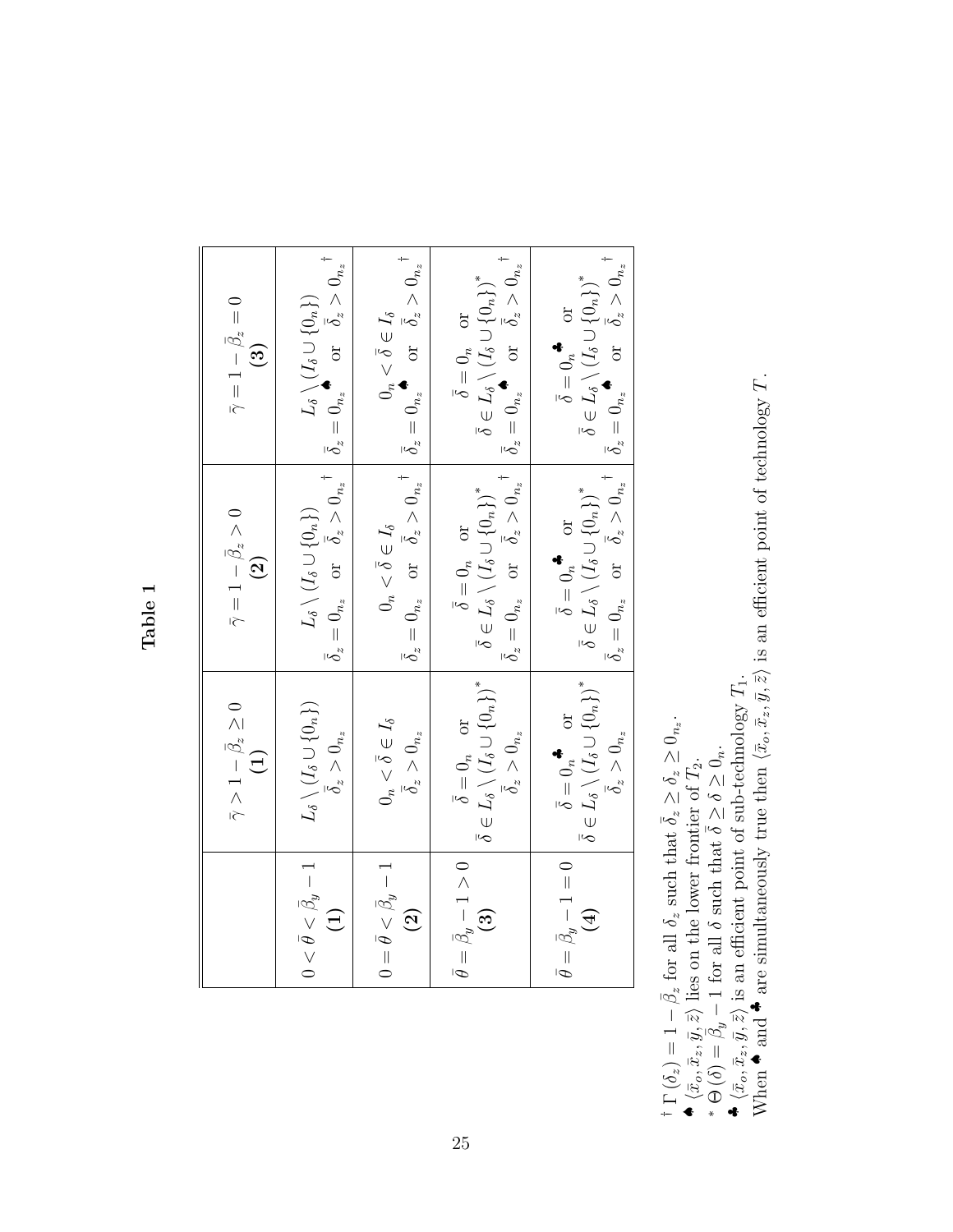provements in the input directions, i.e., the optimum involves proportional increase in the intended output as well as proportional reductions in inputs.

• In Row (2),  $\bar{\theta}$ , the optimal proportional increase in the intended output, takes a value exactly equal to zero. Thus, this is a case where there are efficiency improvements only in the input direction, with no change in the level of the intended output produced, *i.e.*, the optimum recommends producing the original level of intended output  $\bar{y}$  with the greatest feasible reductions in the inputs. Clearly, this is a case, where the reduced input vector will lie in the isoquant of  $\bar{y}$ , *i.e.*,  $\bar{\delta} \in I_{\delta} \setminus \{0_n\}.$ 

Rows (3) and (4) of Table 1 cover the cases where  $\bar{\theta}$  is exactly equal to  $\bar{\beta}_y - 1$ , which is the optimal proportional increase in the intended output when all inputs are held fixed at the original level  $\bar{x}$ .

- In Row (3),  $\bar{\theta} = \bar{\beta}_y 1$  takes a value greater than zero, indicating that there is outputbased productive inefficiency at the initial production vector  $\bar{v}$ , *i.e.*,  $\bar{v}$  is not on the weakly efficient frontier of sub-technology  $T_1$ .
- In Row (4),  $\bar{\theta} = \bar{\beta}_y 1$  is equal to zero. Since  $\bar{\beta}_y$  is exactly equal to one in this case, there is no output-based productive inefficiency at the initial production vector  $\bar{v}$ , which is hence on the weakly efficient frontier of sub-technology  $T_1$ . (See Remark [4.](#page-15-0))

In both Rows (3) and (4) of Table 1, two possibilities arise with respect to optimal reductions in the inputs:

- (i) Since  $\Theta(0_n) = \bar{\beta}_y 1$ , a possible recommendation of the optimum of problem [\(2\)](#page-12-0) (and problem [\(14\)](#page-22-0)) is not to reduce usage of any input, *i.e.*,  $\overline{\delta} = 0_n$ . Two cases arise: (a) In Row (3),  $\bar{\beta}_y - 1 > 0$ , so that the optimum will involve an efficiency improvement of magnitude  $\bar{\theta} = \bar{\beta}_y - 1 > 0$  along the intended output dimension. (b) In Row (4),  $1 - \bar{\beta}_y$ is equal to zero. Hence, there is no scope for efficiency improvements along both the intended output and input dimensions at the original production vector  $\bar{v}$ . Hence,  $\bar{v}$  is an efficient point of sub-technology  $T_1$ . (See Remark [4.](#page-15-0))
- (ii) It is also possible that the optimum recommends reductions in inputs, *i.e.*,  $\bar{\delta} > 0_n$ , even when  $\bar{\theta} = \bar{\beta}_y - 1$ . This is true when inputs have been employed in excessive amounts at the original production vector  $\bar{v}$ . In that case, starting from  $\bar{v}$ , the optimum of problem [\(2\)](#page-12-0) recommends efficiency improvements (reductions) along the input dimensions. This is illustrated in panels (a) and (b) of Figure 4, which assumes  $n = n<sub>z</sub> = 1$ . In both panels,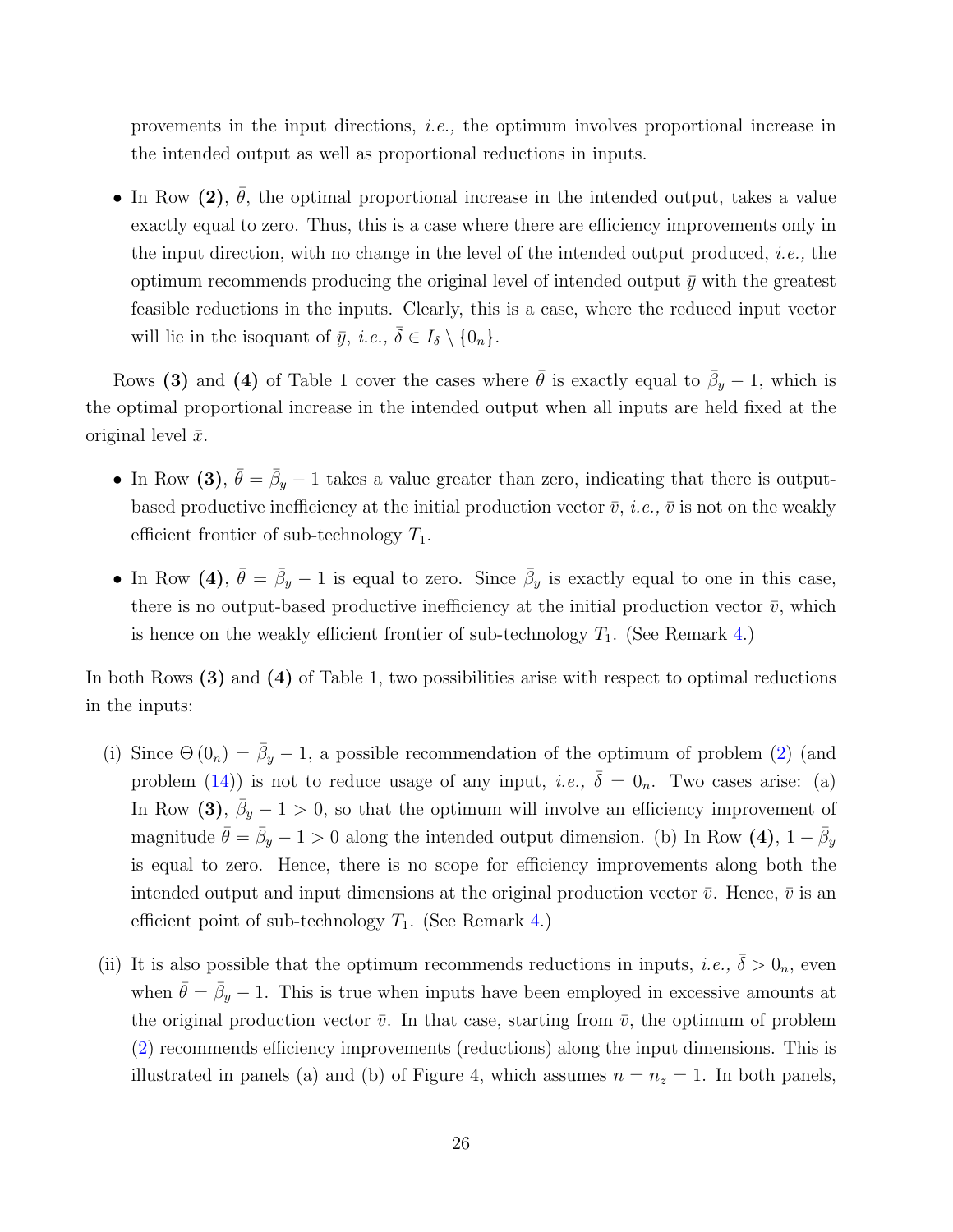$\bar{\delta} > 0$ , so that the new optimal level of input is  $x^* = \bar{x} - \bar{\delta}\bar{x}$  which is less than  $\bar{x}$ . Panel (a) shows that  $\bar{\theta} = \bar{\beta}_y - 1 > 0$ , while panel (b) shows that  $\bar{\theta} = \bar{\beta}_y - 1 = 0^{37}$  $\bar{\theta} = \bar{\beta}_y - 1 = 0^{37}$  $\bar{\theta} = \bar{\beta}_y - 1 = 0^{37}$ 

#### <span id="page-27-1"></span>6.2 Columns of Table 1.

The image of  $\Gamma$  in [\(13\)](#page-20-0) implies that the minimum value it can take is  $1 - \bar{\beta}_z$ , which happens when  $\delta_z = 0_{n_z}$ . This measures the output-based environmental efficiency improvement, *i.e.*, it is the optimal proportional reduction in emission when all emission-causing inputs are held fixed at the initial level  $\bar{x}_z$ .

Column (1) of Table 1 corresponds to  $\bar{\gamma}$  taking a value bigger than  $1 - \bar{\beta}_z$ . Since  $\Gamma(0_{n_z}) =$  $1-\bar{\beta}_z$  and because  $\Gamma$  is a non-decreasing function of  $\delta_z$ , the optimum to problem [\(2\)](#page-12-0) necessarily involves a reduction in the usage of emission-causing inputs, *i.e.*,  $\bar{\delta}_z > 0_{n_z}$ . Further, the total efficiency improvement in the emission direction at the optimum of problem [\(2\)](#page-12-0) can be decomposed into

<span id="page-27-0"></span>
$$
\bar{\gamma} = \left[1 - \bar{\beta}_z\right] + \left[\bar{\gamma} - (1 - \bar{\beta}_z)\right] \tag{18}
$$

where  $1-\bar{\beta}_z$  is the maximum proportional reduction in emission that is possible when emissioncausing inputs are held fixed, while  $[\bar{\gamma} - (1 - \bar{\beta}_z)]$  is the proportional reduction in emission that is attributable purely to reduction in the usage of the emission-causing inputs.

Columns (2) and (3) of Table 1 correspond to  $\bar{\gamma}$  taking a value exactly equal to  $1 - \bar{\beta}_z$ .

- In Column (2),  $1 \bar{\beta}_z$  takes a value greater than zero, indicating that there is outputbased environmental inefficiency at the initial production vector  $\bar{v}$ , *i.e.*,  $\bar{v}$  is not on the lower frontier of sub-technology  $T_2$ .
- In Column (3),  $1 \bar{\beta}_z$  takes a value exactly equal to zero, indicating that there is no output-based environmental inefficiency at the initial production vector  $\bar{v}$ , *i.e.*,  $\bar{v}$  is on the lower frontier of sub-technology  $T_2$ . (See Remark [4.](#page-15-0))

<sup>&</sup>lt;sup>37</sup>Note that, since  $\Theta$  is a non-increasing function and  $\Theta(0_n) = \bar{\beta}_y - 1$ , we have  $\Theta(\delta) = \bar{\beta}_y - 1$  for all  $\delta$  such that  $\overline{\delta} \geq \delta \geq 0_n$ . This is seen in both panels (a) and (b) of Figure 4.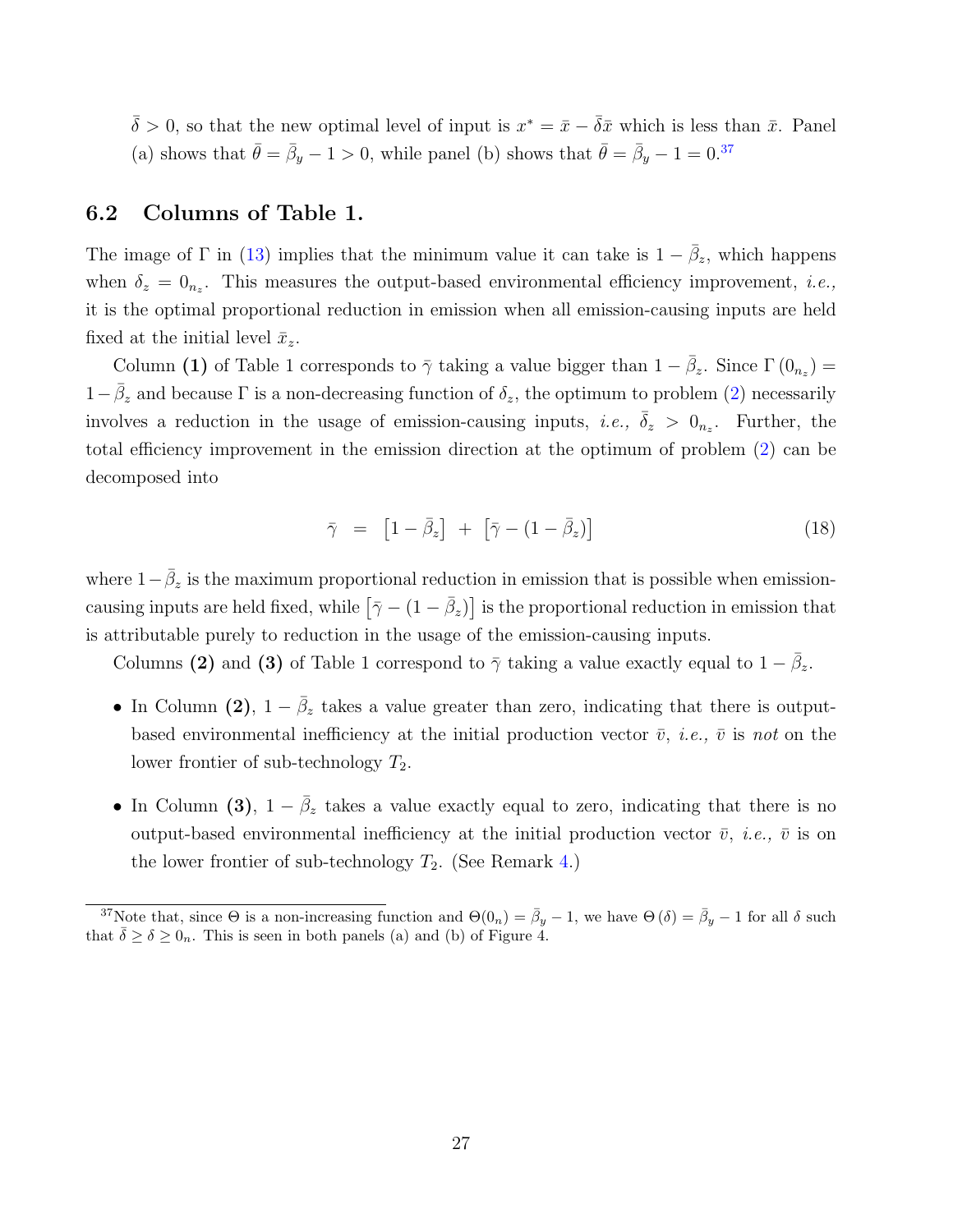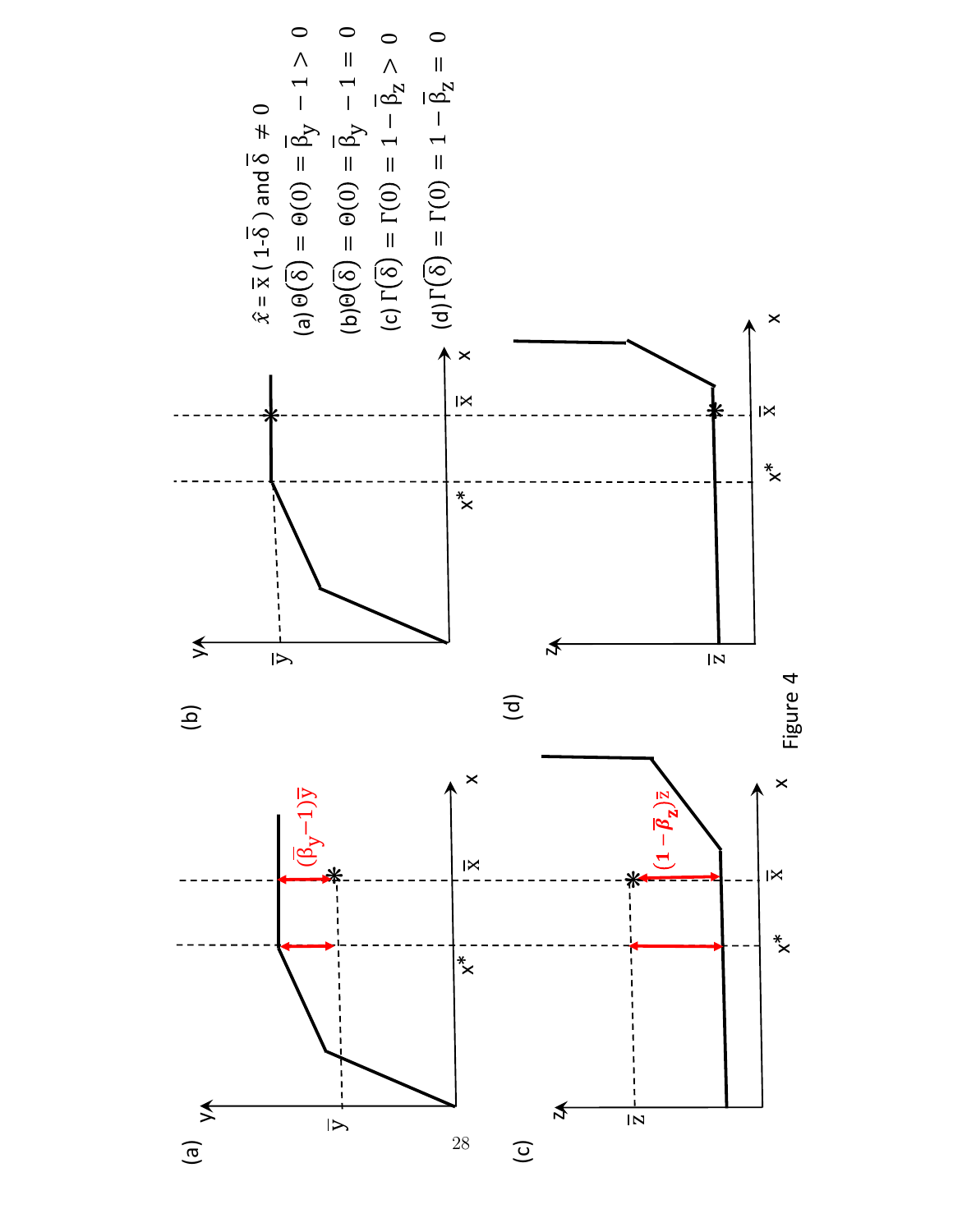In both Columns (2) and (3), two possibilities arise with respect to optimal reductions of emission-causing inputs:

- (i) Since  $\Gamma(0_{n_z}) = 1 \bar{\beta}_z$ , one possibility is that there is no change in the usage of emissioncausing inputs at the optimum, *i.e.*,  $\bar{\delta}_z = 0_{n_z}$ . In this case, if  $1 - \bar{\beta}_z > 0$  (the case of Column (2)) then the optimum will also require a proportional reduction in the emission level that is equal to  $1 - \bar{\beta}_z$ . On the other hand, if  $1 - \bar{\beta}_z = 0$  (the case of Column (3)) then there is no scope at all for reduction in emission at the optimum.
- (ii) It is also possible that the optimum recommends proportional reductions in the usage of emission-causing inputs  $(\bar{\delta}_z > 0_{n_z})$ . This is illustrated in panels (c) and (d) of Figure 4, where  $\bar{\delta}_z > 0_{n_z}$ . Panel (c) covers the case of Column (2), where a proportional reduction in emission to the tune of  $\bar{\gamma} = 1 - \bar{\beta}_z > 0$  is also required. Panel (d) covers the case of Column (3), where  $\bar{\gamma} = 1 - \bar{\beta}_z = 0$  and no further proportional reduction in emission is possible.[38](#page-0-0)

#### <span id="page-29-0"></span>6.3 Consequences of zero weights on inputs.

It is to be noted that assigning zero weights on inputs in problems [\(2\)](#page-12-0) or [\(14\)](#page-22-0) is not equivalent to computing output based inefficiency, where all inputs are held fixed.

To see the consequences of this restriction, note that FOC [\(15\)](#page-22-1) and its interpretations in Remark [7](#page-23-1) imply that, when a zero weight is attached to a non-emission causing input, then there is no gain/increase in the value of the objective function  $W$  of problem  $(2)$  (equivalently, problem  $(14)$ ) when this input is reduced.<sup>[39](#page-0-0)</sup> On the contrary, a reduction in this input could impose a cost as it could reduce the scope of efficiency improvement in the intended-output direction (*i.e.*, the value taken by  $\Theta$  reduces), thereby reducing  $W^{40}$  $W^{40}$  $W^{40}$  As, a result, the optimum of problem  $(2)$  (equivalently, problem  $(14)$ ) recommends no changes in these inputs when zero weights are attached to them in the objective function.

On the other hand, FOC [\(16\)](#page-22-2) and its interpretation in Remark [7](#page-23-1) implies that the optimal proportional reduction in the emission-causing input may not be zero even when a zero weight is attached to it in the objective function  $W$ . This is because, although a reduction in this input may not imply a direct gain in  $W$  on account of its zero weight, it does warranty an efficiency

<sup>&</sup>lt;sup>38</sup>Note that, since  $\Gamma$  is a non-decreasing function and  $\Gamma(0_n) = 1 - \bar{\beta}_z$ , we have  $\Gamma(\delta_z) = \bar{1} - \beta_z$  for all  $\delta$  such that  $\bar{\delta} \geq \delta \geq 0_n$ . This is seen in both panels (c) and (d) of Figure 4.

 $39$ Recall that function W is defined as the weighted sum of proportional reductions in all inputs and emission levels and proportional increase in the intended output production. Also, recall that changes in non-emission causing inputs only influence the intended output and do not affect emission generation under condition (i') in the Definition [2](#page-9-0) of a BPT.

<sup>&</sup>lt;sup>40</sup>Recall from Theorem [5](#page-16-0) that  $\Theta$  is non-increasing in  $\delta$ , the vector of proportional reductions in inputs.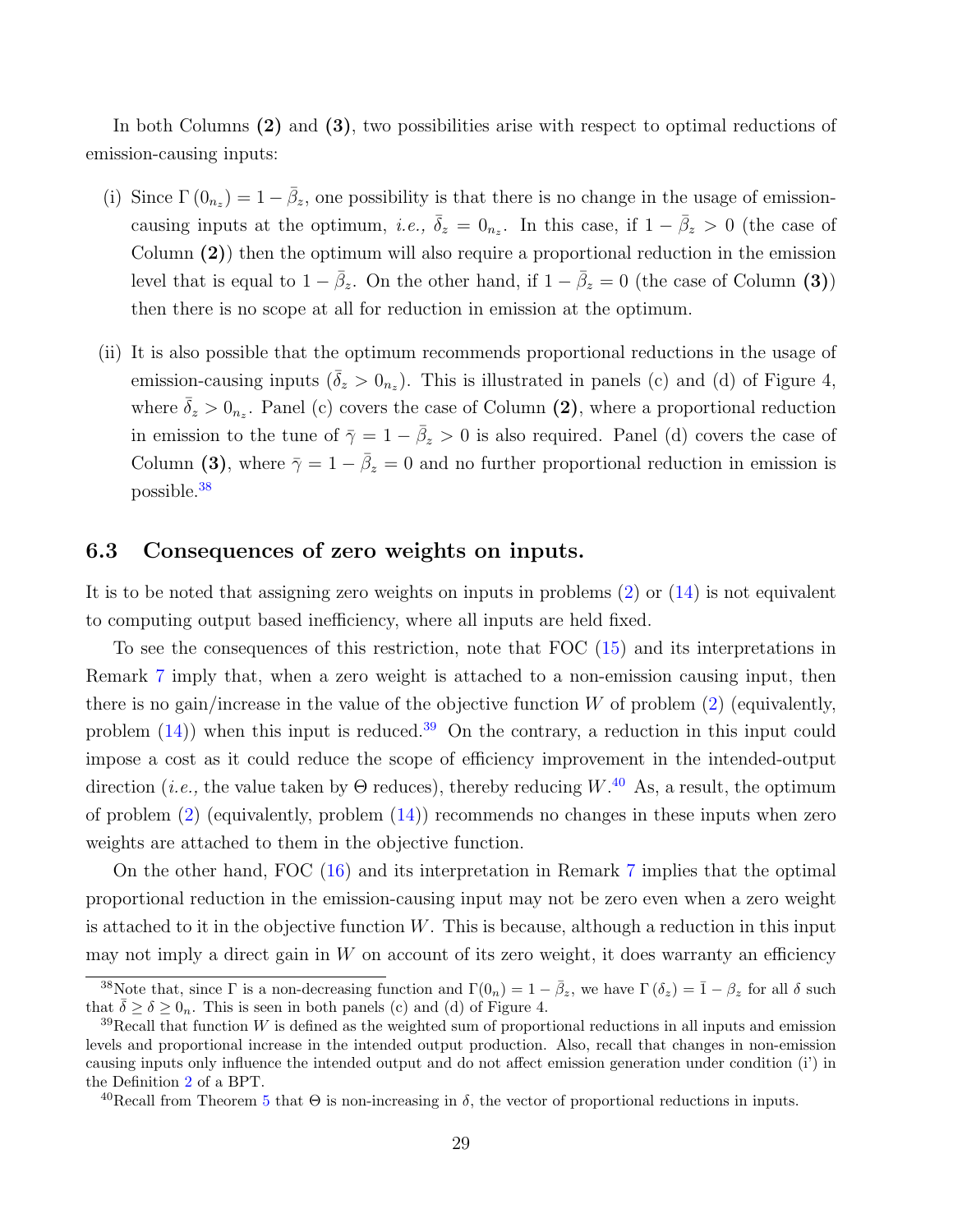improvement (*i.e.*, a proportional reduction) in the emission direction (given by function  $\Gamma$ ) through relations defining sub-technology  $T_2$ . It can hence lead to a gain in the objective function W provided a positive weight is attached to  $\gamma$  (which denotes the proportional reduction in emission) in the objective function. At the optimum, it is possible that this gain can offset any loss due to decline in the efficiency improvement in the intended output direction, given by function  $\Theta$ , that is also caused by the reduction in this input.

<span id="page-30-0"></span>**Remark 8** If the weight given to efficiency improvement in any non-emission causing input in problem  $(14)$  is zero then, at the optimum of problem  $(14)$ , there is no change in the usage of this input, i.e., we have a corner solution for that input  $(\bar{\delta}_{o_i} = 0$  whenever  $w_{o_i}^x = 0$  for any  $i = 1, \ldots, n_o$ .

However, a zero weight given to efficiency improvement in any emission-causing input need not imply a corner solution for that input.

## 7 Relation between efficiency improvements and thermodynamic efficiency.

In our empirical analysis, we study efficiency improvements in coal-based thermal power plants, where coal measured in heat units is the single emission-causing input. In engineering science, thermodynamic efficiency (TDE) of a thermal power plant is defined as the electrical output produced per unit of heat employed by the plant. Engineers of thermal power plants aim to increase the thermodynamic efficiency of electricity generation and, at the same time, min-imise emission generation per unit of electricity generated (denoted by EPUE).<sup>[41](#page-0-0)</sup> Recalling that amount of coal employed  $(x<sub>z</sub>)$  is measured in heat units, we can define thermodynamic efficiency as

$$
TDE(x_o, x_z, y, z) = \frac{y}{x_z} \quad \text{and} \quad EPUE(x_o, x_z, y, z) = \frac{z}{y}
$$

Then the percentage increase in TDE is given by the difference between the percentage increase in electrical output and the percentage increase in coal. Similarly, we can define the percentage reduction in EPUE.

$$
\frac{d \; TDE}{TDE} \;\; = \;\; \frac{dy}{y} - \frac{dx_z}{x_z} \qquad \text{and} \qquad -\frac{d \; EPUE}{EPUE} \quad = \quad -\frac{dz}{z} + \frac{dy}{y}.
$$

In general, increases in TDE are consistent with no efficiency improvements in the electricity

 $41$ See the report of IEA's Coal Industry Advisory Board (2010).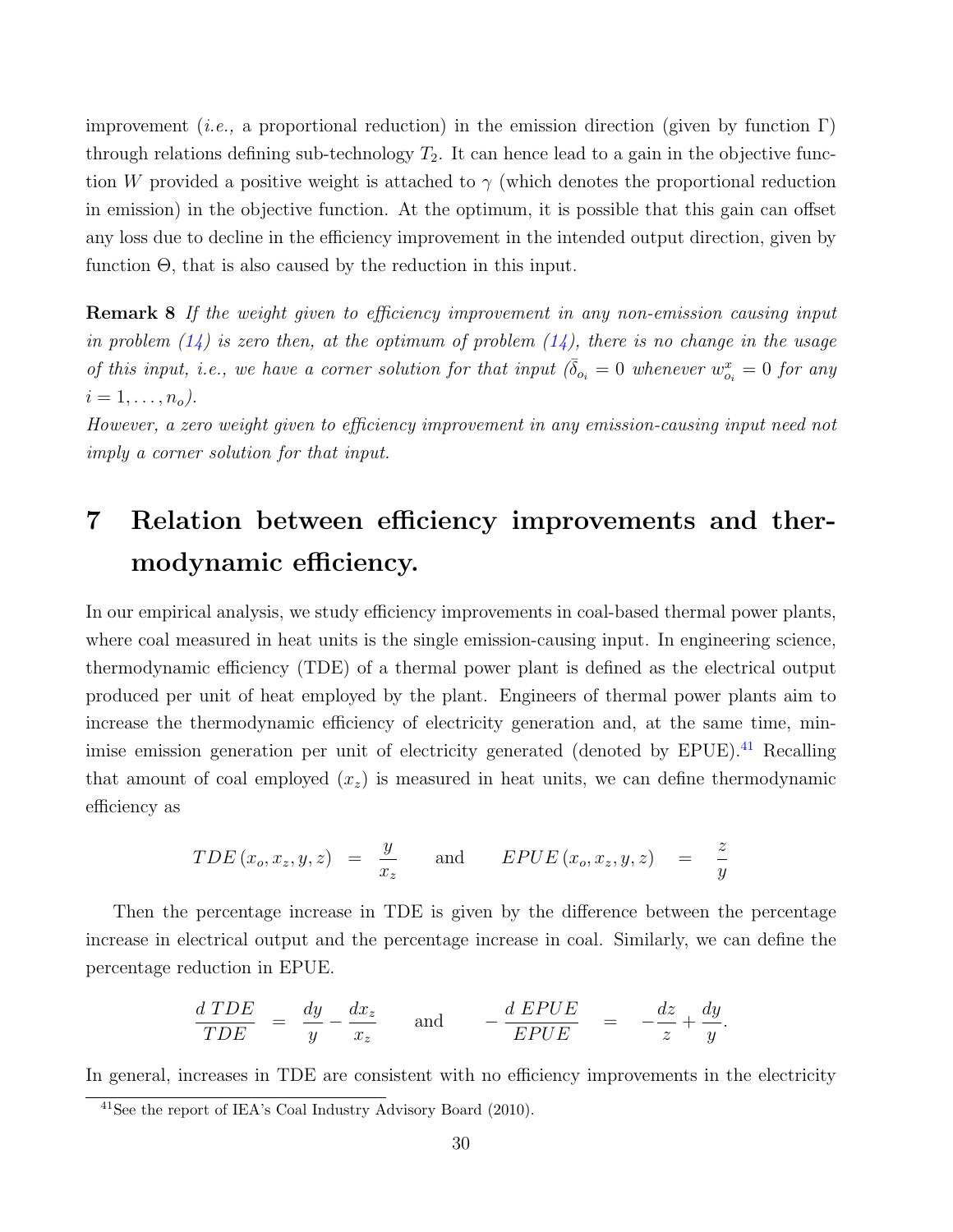or coal input directions, *i.e.*, with  $\frac{dy}{y}$  taking negative values or  $\frac{dx}{x_z}$  taking positive values. Similarly, reductions in EPUE are consistent with no efficiency improvements in the emission or electricity directions, *i.e.*, with  $\frac{dz}{z}$  taking positive values or  $\frac{dy}{y}$  taking negative values. However, in problem [\(2\)](#page-12-0),  $\theta$  denotes the percentage *increase* in the intended output, while  $\delta_z$  and  $\gamma$  denote the percentage reductions in the emission-causing input and emission, respectively. Hence,  $dx_z$  $\frac{dx_z}{dx_z} = -\delta_z$  and  $\frac{dz}{z} = -\gamma$ . Since the problem is concerned with designing improvements in technical efficiency,  $\theta$ ,  $\delta_z$ , and  $\gamma$  are restricted to taking non-negative values. This implies that the technical efficiency improvements studied in this paper always imply increases in TDE and reductions in EPUE of power plants.

<span id="page-31-0"></span>
$$
\frac{dTDE}{TDE} = \theta + \delta_z \ge 0 \quad \text{and} \quad -\frac{d EPUE}{EPUE} = \gamma + \theta \ge 0. \tag{19}
$$

In our empirical analysis, we will study the improvements in TDE and reductions in EPUE implied by optimal configurations of efficiency improvements.

## 8 Data and methodology.

#### 8.1 Data.

This study uses data on 47 coal-fired thermal power plants in India for the year 2014. The data was collected from the annual publication of the Central Electricity Authority (CEA) of India (2013-14, 2014-15). The plants studied are run by 16 major power generating companies operating in various states of India.

The intended output of the power plants is net electricity, which is measured in gigawatt hours (GWh). Since data on capital and labour employed in these power plants is not available, plant capacity, measured in megawatt  $(MW)$ , is used as a proxy for capital,  $42$  while labour is not included as an input.<sup>[43](#page-0-0)</sup> Aggregate heat from coal and oil consumption by the coal-based thermal power plants measured in millions of kilocalories (mill of Kcal) is taken as the emission-causing input (fossil fuel input).<sup>[44](#page-0-0)</sup> The model also employs CEA data on plant operating availability as a managerial input.<sup>[45](#page-0-0)</sup> It is the percentage of total capacity (measured in MWh) that is

 $^{42}$ A similar approach is also taken in other recent works on Indian thermal power plants (see e.g., Sahoo et al. (2017) and Behera et al., (2010)).

 $^{43}$ It has been argued that the contribution of labour cost to total operating costs of these power plants is very small (see  $e.g.,$  Kumar et al  $(2015)$ ).

<sup>44</sup>Oil is the secondary fuel in coal-based thermal power plants. It is employed primarily to cover the start-up fuel requirements and for flame stabilisation, and does not contribute significantly to electricity generation in these power plants.

<sup>&</sup>lt;sup>45</sup>Many recent works on thermal power plants such as Sueyoshi and Goto (2010, 2011, 2012) and Sahoo et al. (2017) include managerial inputs.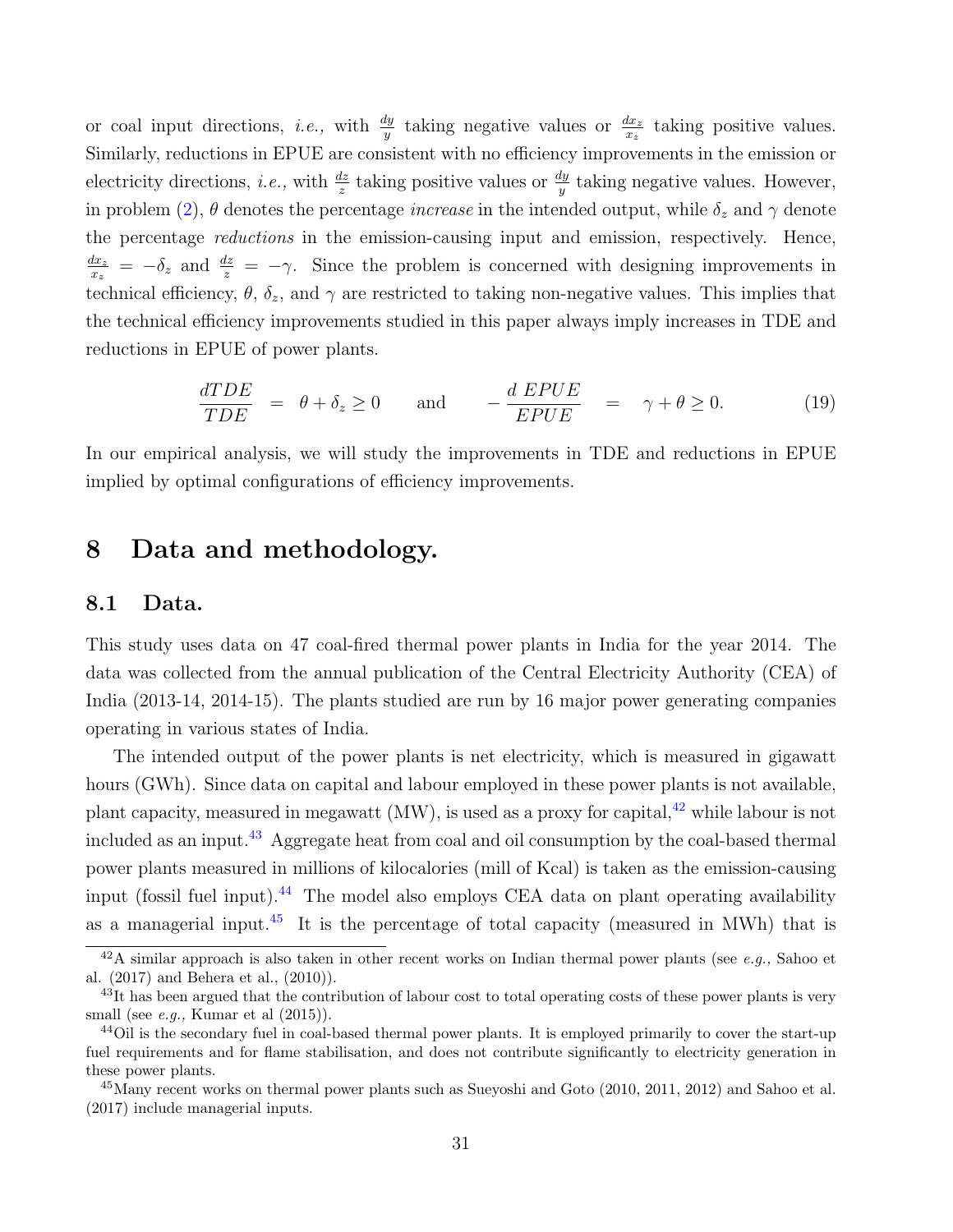available to the plant for electricity generation after subtracting out the percentage lost due to forced outage and planned maintenance. Finally, data on  $CO<sub>2</sub>$  emission (the bad output, which is measured in metric tons (Mtons)) is generated by the CEA using a linear formula that employs a constant average emission and oxidation factors across all grades of coal and oil.

For greater details on the dataset, the reader is referred to Murty and Nagpal (2018).

#### 8.2 Methodology.

A DEA methodology is employed in this paper to estimate the weighted index of graph inefficiency/efficiency improvements of plants in the Indian coal-based thermal power sector. Thermal power plants in our dataset are indexed by  $u = 1, \ldots, U$ , where  $U = 47$ . The description of our dataset implies that, in our study,  $n_o = 2$ , while  $n_z = 1$ , so that the number of inputs is  $n = n_o + n_z = 3$ . The  $U \times n$ -dimensional data matrix of inputs is denoted by

$$
X = \begin{bmatrix} X_o & X_z \end{bmatrix},
$$

where  $X_o$  and  $X_z$  are, respectively, the  $U \times n_o$  and  $U \times n_z$ -dimensional data matrices of nonemission causing and emission-causing inputs. The  $U \times 1$ -dimensional data matrices of intended output and emission are denoted by Y and Z, respectively.

The DEA specification of a BPT is adapted from MRL as follows: First, the DEA specification of sub-technology  $T_1$  is<sup>[46](#page-0-0)</sup>

$$
T_1 = \left\{ \langle x, y, z \rangle \in \mathbf{R}^{n+2}_+ \; \middle| \; \lambda^\top X \le x^\top, \; \lambda^\top Y \ge y, \; \lambda \ge 0_U \right\} \tag{20}
$$

Since we are concerned with measuring technical efficiency, one part of which requires computing how far power plants are from the lower frontier of sub-technology  $T_2$ , it suffices to focus on its costly disposal hull  $CDH(T_2)$ . Under our maintained assumptions, the lower frontiers of sub-technology  $T_2$  $T_2$  and set  $CDH(T_2)$  are the same (see Definition 2 of a BPT) and set  $T_2$  is a subset of set  $CDH(T_2)$ . The costly disposal hull of sub-technology  $T_2$  has a convenient DEA representation in MRL:[47](#page-0-0)

$$
CDH(T_2) = \left\{ \langle x_o, x_z, y, z \rangle \in \mathbf{R}^{n+2}_+ \middle| \mu^\top X_z \ge x_z^\top, \mu^\top Z \le z, \mu \ge 0_U \right\}
$$
 (21)

<sup>46</sup>The vector  $\lambda^{\top}$  denotes the transpose of a U dimensional vector  $\lambda$ .  $0_U$  is a U-dimensional zero vector.

<sup>&</sup>lt;sup>47</sup>The vector  $\mu^{\top}$  denotes the transpose of a U dimensional vector  $\mu$ .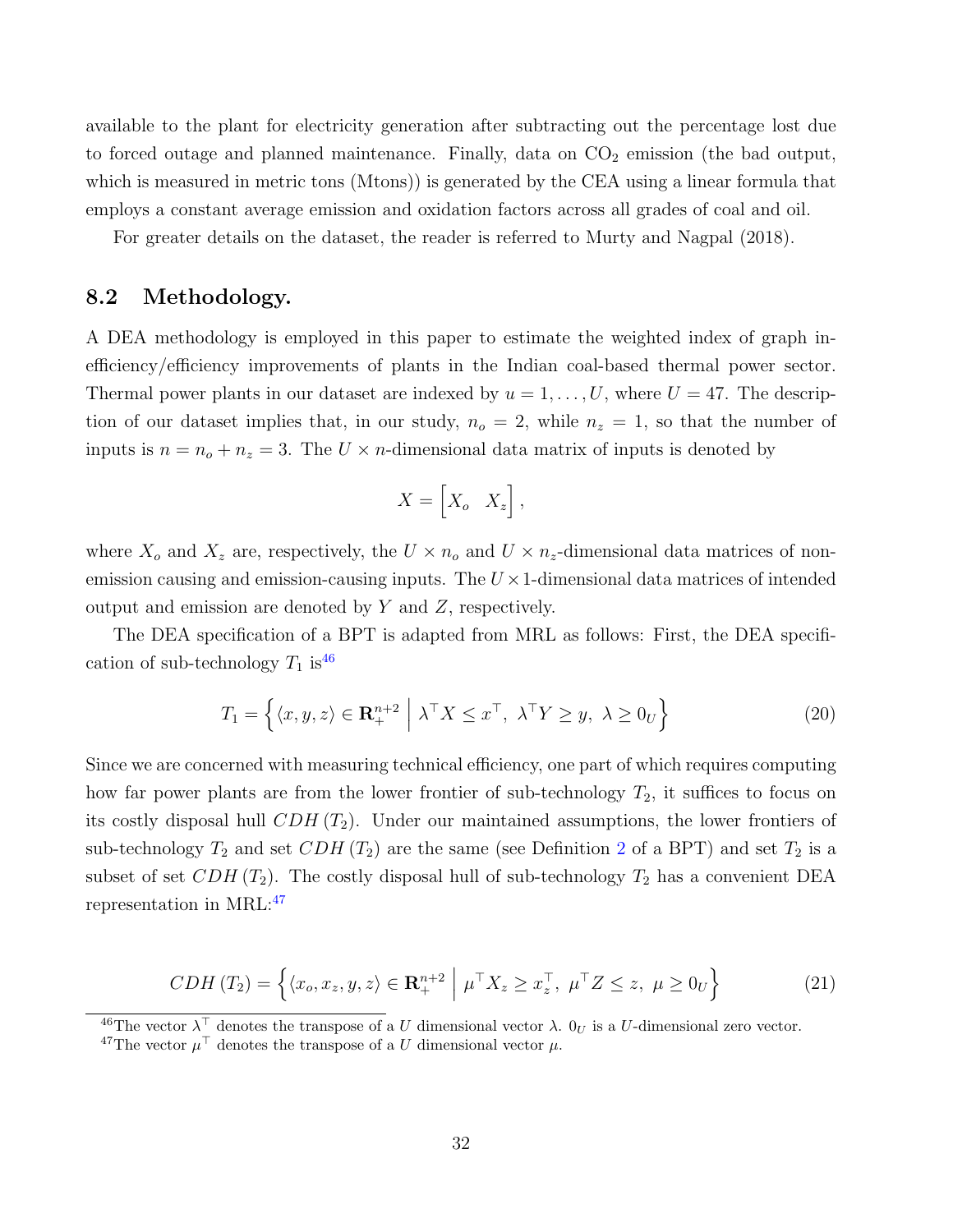We define set  $\overline{T}$  as the intersection of sub-technologies  $T_1$  and  $CDH$  ( $T_2$ ). Thus, it is given by:

$$
\overline{T} = \left\{ \langle x_o, x_z, y, z \rangle \in \mathbf{R}^{n+2}_+ \middle| \lambda^\top X \leq x^\top, \lambda^\top Y \geq y, \mu^\top X_z \geq x_z^\top, \mu^\top Z \leq z, \\ \lambda \geq 0_U, \mu \geq 0_U \right\}
$$

The above specification implies that set  $\bar{T}$  exhibits constant returns to scale, is convex, satisfies free input disposability of the non-emission causing inputs and free output disposability of the intended output, but is not freely disposable in the emission-causing inputs. It satisfies costly disposability with respect to the emission. Given its construction, the weakly efficient and the efficient frontiers of  $\overline{T}$  will be the same as those of the original overall technology  $T = T_1 \cap T_2$ .

The DEA programme for computing the weighted index of graph efficiency improvements for the  $u^{th}$  thermal power plant in our data set is:

$$
J^{G}(x_{o}^{u}, x_{z}^{u}, y^{u}, z^{u}) = \max_{\delta, \theta, \gamma} \quad w_{o_{1}} \delta_{o_{1}} + w_{o_{2}} \delta_{o_{2}} + w_{z} \delta_{z} + w_{y} \theta + w_{z} \gamma
$$
\nsubject to\n
$$
\theta y^{u} - \lambda^{\top} Y \leq -y^{u}, \quad (\delta \otimes x^{u})^{\top} + \lambda^{\top} X \leq x^{u \top},
$$
\n
$$
-\delta_{z} x_{z}^{u} - \mu^{\top} X_{z} \leq -x_{z}^{u}, \quad \gamma z^{u} + \mu^{\top} Z \leq z^{u}, \quad \lambda \in \mathbf{R}_{+}^{U}, \quad \mu \in \mathbf{R}_{+}^{U}
$$

### <span id="page-33-0"></span>9 Results and interpretations.

Some special aspects of the results in Murty and Nagpal (2018) on the output-based FGL index computed for the Indian coal-based thermal power plants and its decomposition into productive and environmental efficiency were discussed in the introductory section (Section [1\)](#page-2-0) of this paper. Table 2 corroborates these points. It shows that, in comparison to the output-based measure of productive efficiency improvement  $\bar{\beta}_y - 1$ , the output-based measure of environmental efficiency  $1 - \bar{\beta}_z$  has very low variability, as measured by the standard deviation. Moreover, the average and maximum values of the latter are much lower (and close to zero) as compared to those of the former.

In our empirical analysis, we address the question whether there can be significant improvements in environmental and productive efficiency across plants in the Indian coal-based thermal power sector, when the emission-causing input is also allowed to adjust efficiently along with both the good and the bad outputs. We find that the nature and the extent of these efficiency improvements (i) depend crucially on the weights chosen while computing the weighted graph index of efficiency improvements  $J<sup>G</sup>$  and (ii) are highly correlated to the output-based measure of productive efficiency  $\mathbf{b}_y$  measured in Murty and Nagpal (2018). Table 2 provides the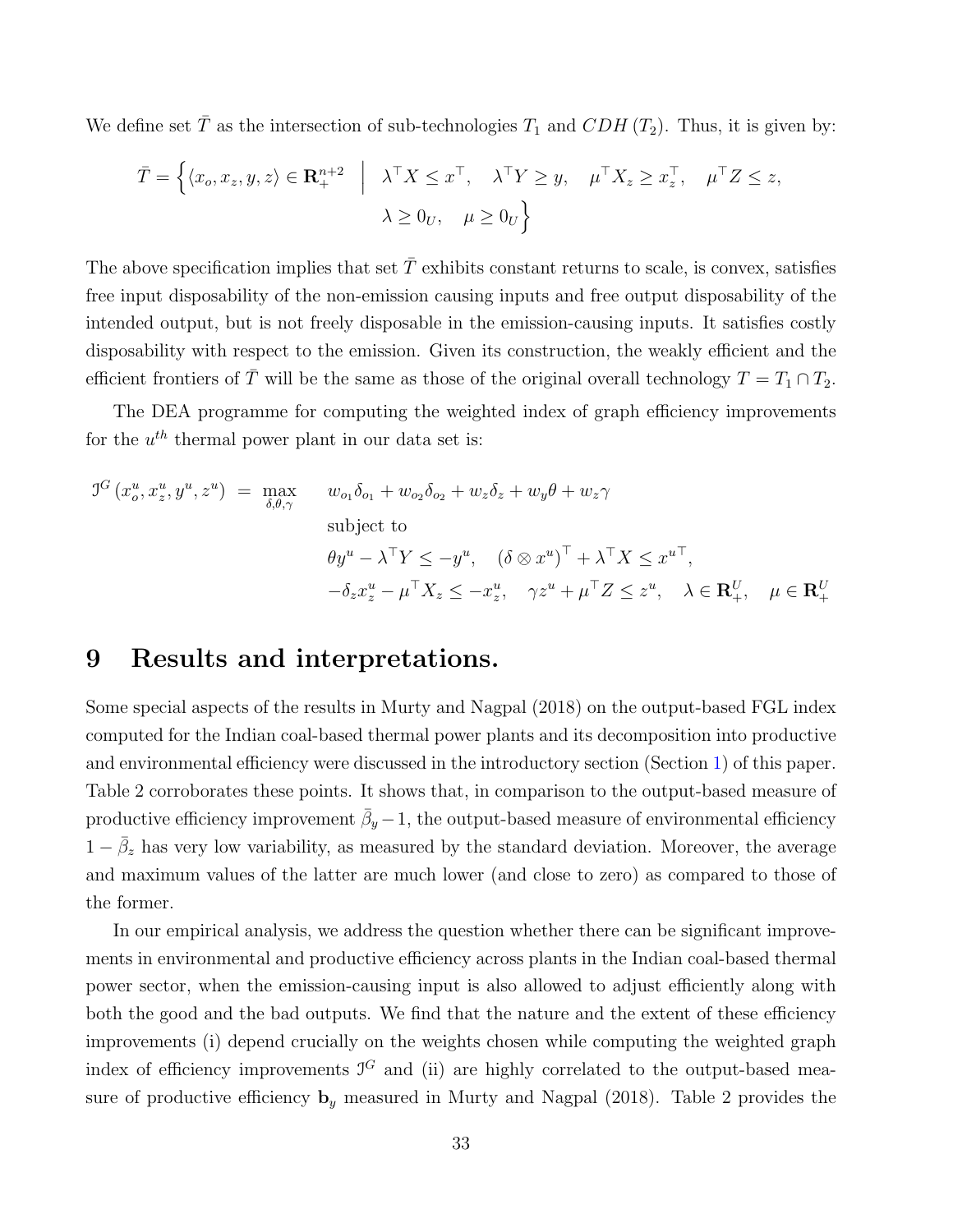descriptive statistics of  $\mathbf{b}_y$ .

|         | Table 2: Descriptive statistics |                    |       |
|---------|---------------------------------|--------------------|-------|
|         | b,                              | $\beta_{\rm V}$ -1 | 1-β,  |
| Avg     | 0.833                           | 0.276              | 0.100 |
| Max     |                                 | 2.712              | 0.181 |
| Min     | 0.269                           |                    | 0.000 |
| Std dev | 0.160                           | 0.442              | 0.027 |

**Table 2: Descriptive statistics** 

Hence, in our analysis, we group all the coal-based power plants in our data set into three categories based on the values taken by the output-based productive efficiency index  $\mathbf{b}_y$  across these plants: (1) high performers, where  $\mathbf{b}_y$  ranges between 0.95 to 1; (2) moderate performers, where  $\mathbf{b}_y$  ranges between 0.795 to 0.95; and (3) low performers, where  $\mathbf{b}_y$  ranges between 0 to 0.795. We now study the differences in efficiency improvements recommended by the optimum of problem [\(2\)](#page-12-0) across these three types of performers for various weighting schemes.

To focus sharply on studying the extent of efficiency improvements possible in the good and bad output directions and the trade-offs between these two efficiency improvements, in our empirical analysis, we restrict ourselves to cases where zero weights are assigned to all inputs.<sup>[48](#page-0-0)</sup> As a result, the optimum recommends no change in the non-emission causing inputs  $(\bar{\delta}_o = 0_{n_o})$ . On the other hand, as stated in Remark [8,](#page-30-0) the optimum may recommend positive reductions in the usage of coal even when a zero weight is assigned to it in problem [\(2\)](#page-12-0).

### <span id="page-34-1"></span>9.1 Equal weights on  $\theta$  and  $\gamma$  and zero weight on  $\delta_z$ .

Table 3 summarises the results in the case when equal weights are assigned to efficiency improvements along the intended output and the bad output directions, which are given by  $\theta$  and  $\gamma$ , respectively (*i.e.*,  $w_y = w_z = 0.5$ ), while a zero weight is assigned to the efficiency improvement in the emission-causing input direction, given by  $\delta_z$  (*i.e.*,  $w_{x_z} = 0$ ). Table 3 lists all the positions (solution categories) in Table 1, where the solutions of problem [\(2\)](#page-12-0) are observed for different plants. For example, position (4, 2) denotes the fourth row and second column of Table 1. Only five out of the twelve positions in Table 1 are observed in this weighting scheme.<sup>[49](#page-0-0)</sup>

#### <span id="page-34-0"></span>9.1.1 Optimal efficiency improvements in the case of the high performers.

It is clear that, for plants with high values of output-based productive efficiency  $\mathbf{b}_y$ , the scope for efficiency improvement in the intended output direction is limited, when the inputs are held

 $48$ To see the implications of this restriction, see also Section [6.3](#page-29-0) and Remark [8.](#page-30-0)

 $49$ Refer to Table 1 and its detailed explanation in Section [6.](#page-24-0) Note that only a subset of all the possible positions in Table 1 will be observed under any given weighting scheme.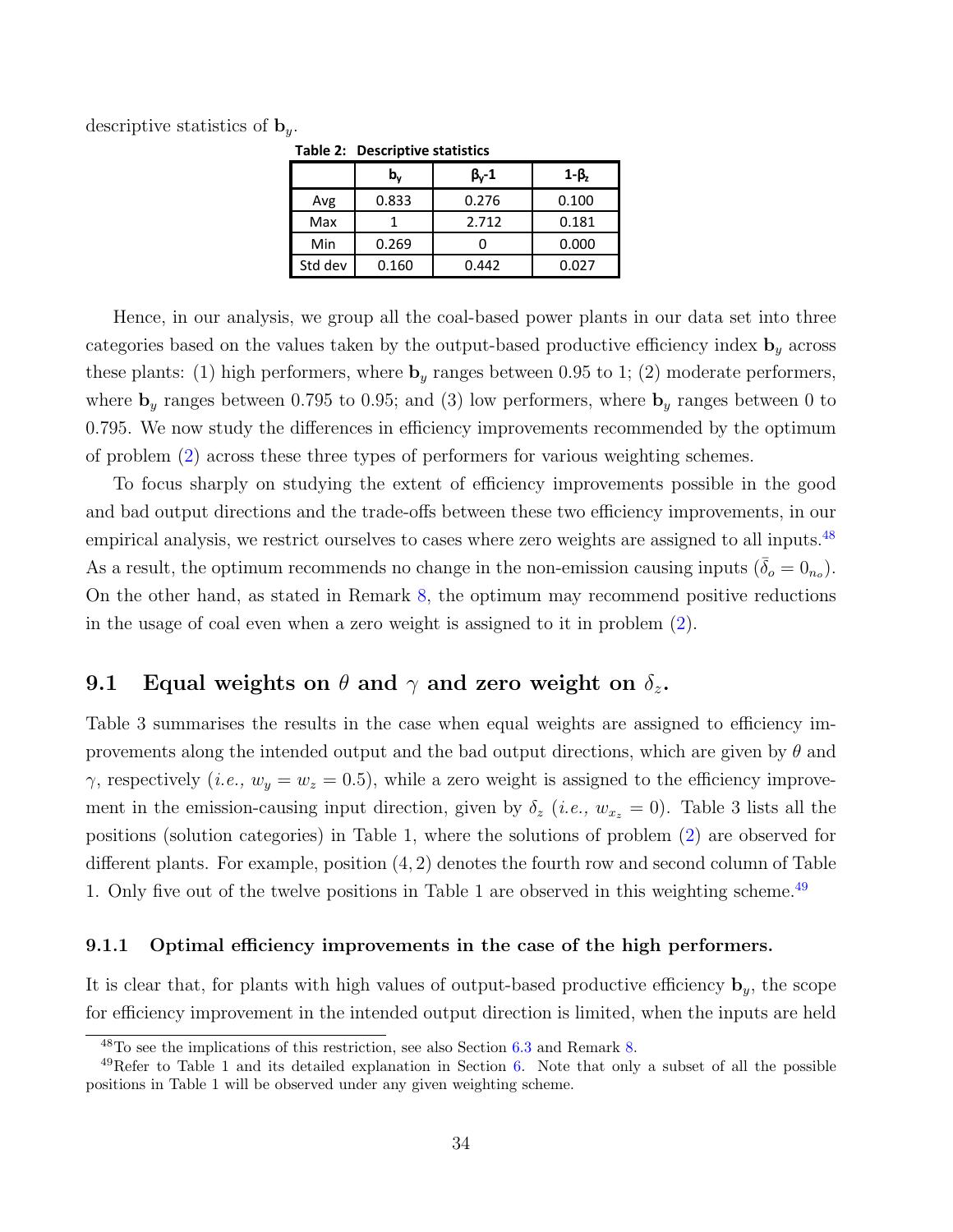fixed.<sup>[50](#page-0-0)</sup> But Table 3 reveals that, when the emission-causing input is also allowed to vary, the efficiency improvement in its direction is also very small for plants in this category, *i.e.*, the optimum of problem [\(2\)](#page-12-0) involves very small proportional reductions in coal for these plants:  $\delta_z$ ranges between 0% and 7% with an average of 2%.

In particular, 4 out of the 14 plants in this category, namely, Bokaro B, Dahanu, Korba, and Vindhyanchal are positioned in Row (4) of Table 1. This implies that  $\bar{\theta} = \bar{\beta}_y - 1 = 0$  for these plants, *i.e.*, they lie on the weakly efficient frontier of sub-technology  $T_1$ . (See Table 1) and its discussion in Section  $6$ ). In addition, we find that the optimal proportional reduction in coal  $(\delta_z)$  is also zero for these plants. This implies that, for these plants, there is no scope for efficiency improvement in either the intended output or the emission-causing input directions, *i.e.*, the optimum for these plants lies also on the efficient frontier of sub-technology  $T_1$ . Since the optimum recommends no reduction in the usage of coal, the efficiency improvement in the emission direction, *i.e.*, the optimal proportional reduction in  $CO<sub>2</sub>(\bar{\gamma})$ , is given purely by the output-based measure  $1 - \bar{\beta}_z$ . This measures the maximum proportional reduction in emission when the emission-causing input is held fixed. Since the optima for these plants are positioned in Column (2) of Table 1,  $1 - \bar{\beta}_z$  is positive. Thus, the output-based environmental efficiency index  $\bar{\beta}_z$  is less than one, indicating that these plants do not lie on the lower frontier of subtechnology  $T_2$ . Nevertheless, as argued above and in the introductory section (Section [1\)](#page-2-0) given the methodology employed by CEA to compute  $CO<sub>2</sub>$  emission data, all plants (including the high performers) operate very close to the lower frontier of sub-technology  $T_2$ , and hence  $1-\bar{\beta}_z$ is low for all plants in our dataset.<sup>[51](#page-0-0)</sup> Hence, the optimal proportional reduction in  $CO<sub>2</sub>$  emission for these four high performers (which is given by  $1 - \bar{\beta}_z$ ) though positive is very small.

Table 3 also shows that the optima for a majority of high performing plants (9 out of 14 plants) are positioned in Row  $(2)$  and Column  $(1)$  of Table 1. The former implies that, for these plants, the optimum recommends producing the initial level of electricity  $(\bar{y})$  with least possible use of coal, i.e., it recommends no efficiency improvement in the intended output (electricity) direction ( $\bar{\theta} = 0$ ), while the optimal proportionate reduction in coal is positive ( $\bar{\delta}_z > 0$ ) and is such that the new level of coal  $(\bar{x}_z - \bar{\delta}_z \bar{x}_z)$  lies in the isoquant of  $\bar{y}$  level of electricity. However, for these plants, although the efficiency improvement in the coal direction is positive  $(\bar{\delta}_z > 0)$ , it tends to be very small. This could be because the output-based productive efficiency  $\mathbf{b}_y$  of these plants is very high, so that they are already very close to the weakly efficient frontier of sub-technology  $T_1$ .

<sup>&</sup>lt;sup>50</sup>Recall that the output-based efficiency improvement in the intended output direction is given by  $\bar{\beta}_y - 1$ , where  $\bar{\beta}_y$  is the inverse of  $\mathbf{b}_y$ .

<sup>&</sup>lt;sup>51</sup>See also Table 2, where the descriptive statistics of  $1 - \bar{\beta}_z$  are provided.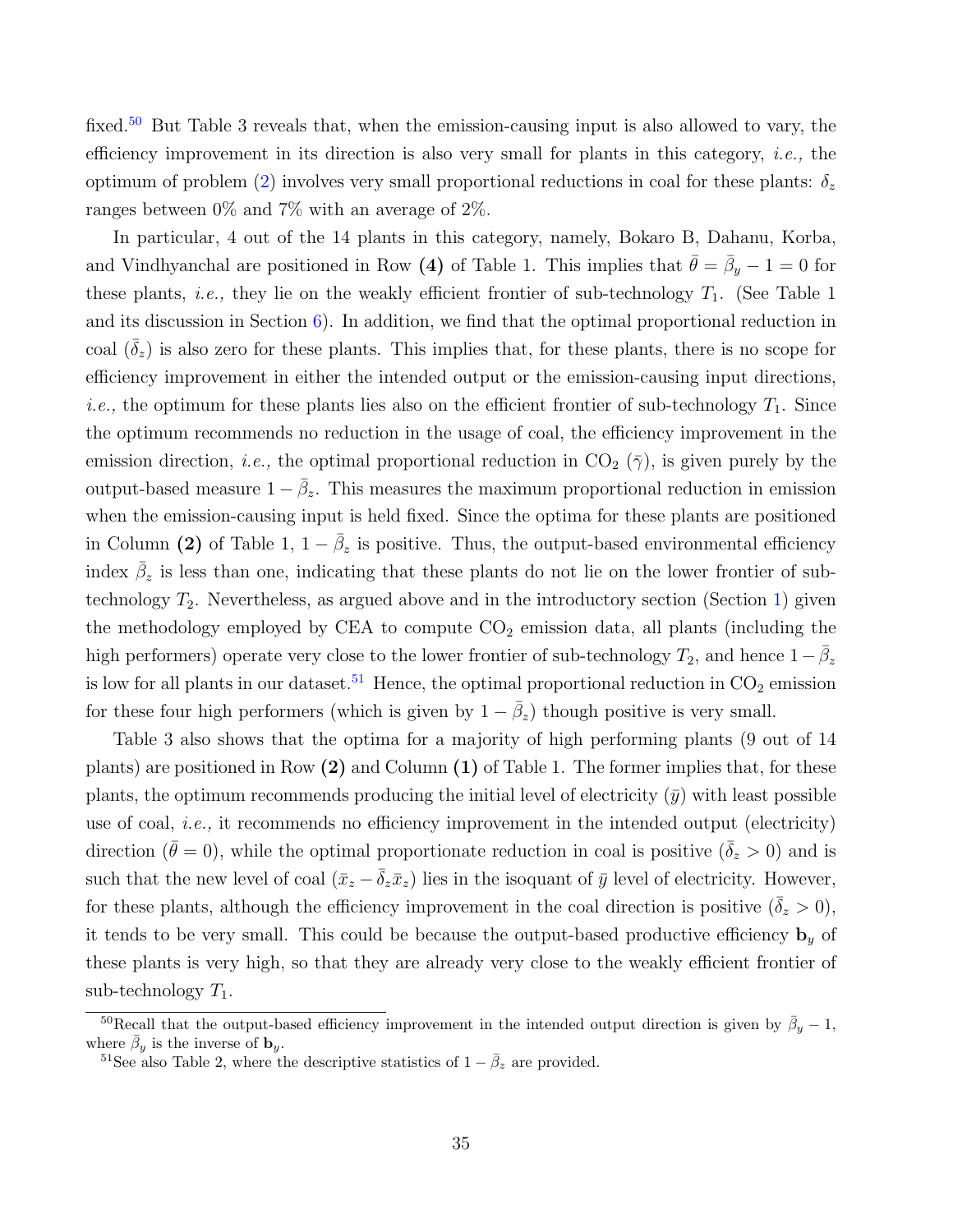|                                    |        |             | Performance categories |                |  |
|------------------------------------|--------|-------------|------------------------|----------------|--|
|                                    |        | high        | moderate               | low            |  |
|                                    | (4, 2) | 4           | 0                      | 0              |  |
|                                    | (2,1)  | 9           | 17                     | 0              |  |
| Solution categories*               | (1,1)  | $\mathbf 1$ | $\overline{2}$         | $\overline{2}$ |  |
|                                    | (3,2)  | 0           | $\mathbf{1}$           | 10             |  |
|                                    | (3,3)  | 0           | 0                      | $\mathbf{1}$   |  |
|                                    | Max    | 0.007       | 0.256                  | 2.712          |  |
| θ                                  | Min    | 0           | 0                      | 0.247          |  |
|                                    | Avg    | 0           | 0.018                  | 0.716          |  |
|                                    | Max    | 0.072       | 0.321                  | 0.242          |  |
| $\delta_{z}$                       | Min    | 0           | 0                      | 0              |  |
|                                    | Avg    | 0.024       | 0.184                  | 0.022          |  |
|                                    | Max    | 37.277      | 84.473                 | 68.144         |  |
| $100^*(\gamma-(1-\beta)) / \gamma$ | Min    | 0           | $\Omega$               | 0              |  |
|                                    | Avg    | 15.190      | 56.162                 | 7.893          |  |
|                                    | Max    | 0.064       | 0.292                  | 0.218          |  |
| $\gamma$ - $(1-\beta_2)$           | Min    | 0           | 0                      | 0              |  |
|                                    | Avg    | 0.022       | 0.165                  | 0.019          |  |

**Table 3: Results with**  $w_y$  **=**  $w_z$  **= 0.5** 

\*Refer to Table 1 for all categories of possible solutions and their interpretations

In fact, these plants must be close to the efficient frontier of  $T_1$ . Hence, there is very limited scope for efficiency improvements in both electricity and coal directions. It follows that the small proportional reductions in the usage of the coal input at the optima of these plants will induce only small proportional reductions in their  $CO<sub>2</sub>$  emissions. For these plants, Table 3 shows that the optimal proportional reduction in  $CO<sub>2</sub>$  emission induced purely due to reductions in the emission-causing input (given by  $\bar{\gamma} - (1 - \bar{\beta}_z)$ ) varies between 0.2% and 6%.<sup>[52](#page-0-0)</sup>

To sum up, under a weighting scheme that gives equal and exhaustive weights to the good and bad outputs, for almost all plants with high output-based productive efficiency, graph efficiency improvement does not imply significant efficiency improvement in the environmental direction and implies no efficiency improvement in the intended output direction. The scope for proportional reduction in  $CO<sub>2</sub>$  emission, purely due to proportional reduction in usage of coal, is limited for these plants. The analysis demonstrates that, for these plants, there is very little scope for improvement in TDE and reduction in EPUE as defined in [\(19\)](#page-31-0) because of the close proximity of their production plans to the efficient frontier of sub-technology  $T_1$  and to the lower frontier of sub-technology  $T_2$ .

<sup>&</sup>lt;sup>52</sup>See [\(18\)](#page-27-0) for decomposition of  $\bar{\gamma}$  into (i) the part attributed to no change in the usage of the emission-causing input  $(1 - \overline{\beta}_z)$  and (ii) the part attributed to reduction in this input  $\overline{\gamma} - (1 - \overline{\beta}_z)$ .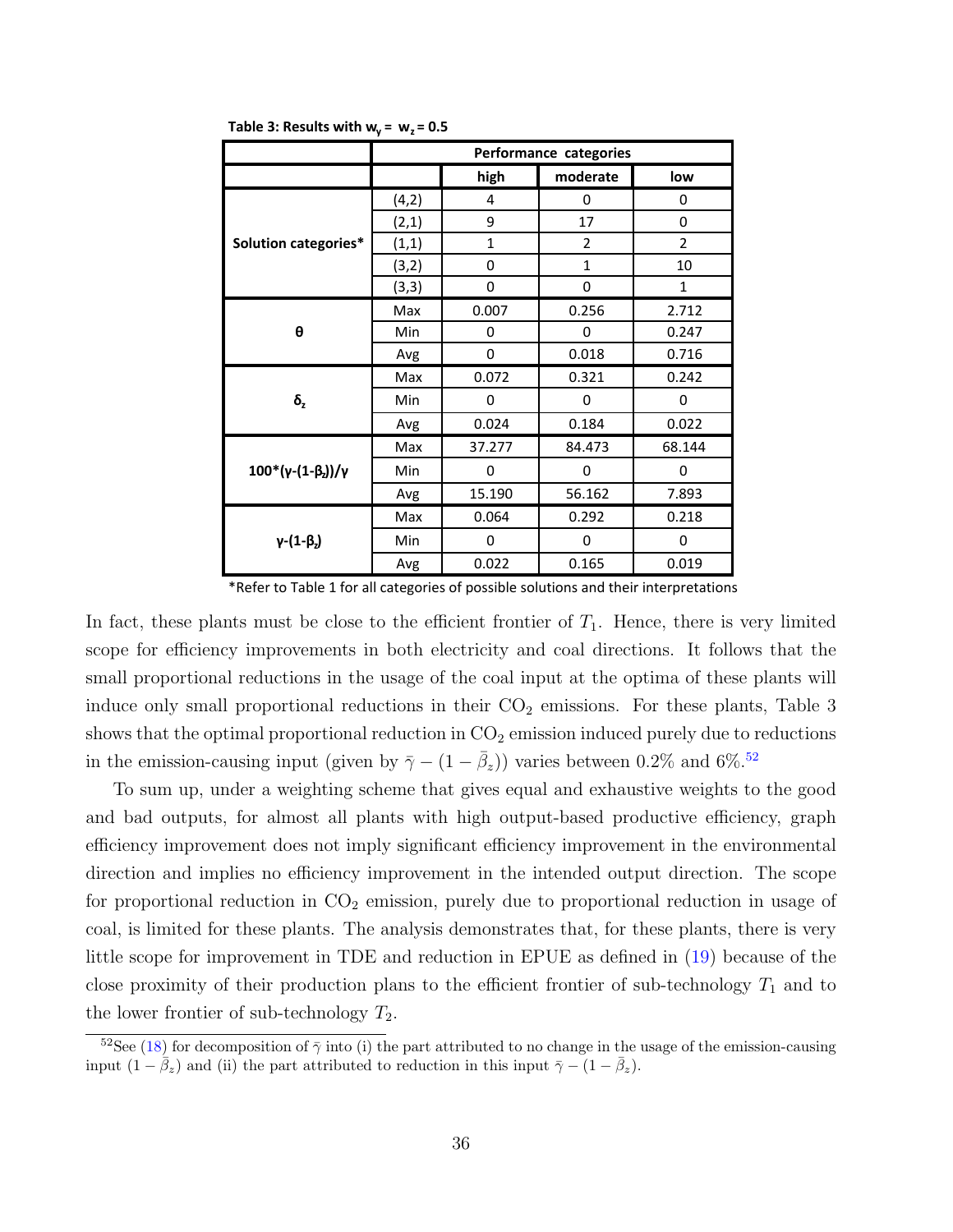#### <span id="page-37-0"></span>9.1.2 Optimal efficiency improvements in the case of the moderate performers.

Table 3 shows that the optimum for a majority of moderate performing plants (17 out of 20 plants) is also positioned in Row (2) and Column (1) of Table 1. Hence, like in the case of the majority of high performers studied in Section [9.1.1,](#page-34-0) the optimum recommends that these plants continue producing their respective initial levels of electricity  $\bar{y}$  with maximum feasible reduction in usage of the coal input, i.e., they hit the isoquants corresponding to their respective initial levels of electricity generation.

However, since the the output-based efficiency index  $\mathbf{b}_y$  takes a lower value for these plants as compared to the high performers, these plants are placed farther below the weakly efficient frontier of sub-technology  $T_1$  than the high performers. Hence, unlike in the case of the majority of the high performers, the optimum recommends significant reduction in coal usage for the majority of the moderate performers. Table 3 shows that, in the category of moderate performers, the proportional reduction in coal can be as high as 32% with the average value of  $\delta_z$  being 18%. This implies that the efficiency improvement in the emission direction induced purely due to reduction in coal is very high for these plants: Table 3 shows that  $\bar{\gamma} - (1 - \bar{\beta}_z)$ can be as high as 29% with an average of 16.5% in this category. A large part of the total proportional reduction in emission  $\bar{\gamma}$  is attributed to reduction in coal: Table 3 shows that, for the moderate performers, the share of  $\bar{\gamma} - (1 - \bar{\beta}_z)$  in  $\bar{\gamma}$  can be as high as 84% (this is observed in the case of the thermal power plant Korba West), while the average share is 56%.

To sum up, under a weighting scheme that gives equal and exhaustive weights to the good and bad outputs, the computation of the weighted index of graph efficiency improvements  $\mathcal{I}^G$  implies that efficiency improvement in the environmental direction is maximum for the moderate performers (plants with moderate output based productive efficiency index  $\mathbf{b}_y$ ). These turn out to be the plants with the maximum potential for reduction in coal usage, and hence also the plants with the greatest potential for reducing of  $CO<sub>2</sub>$  emission in our dataset under this weighting scheme. From this and [\(19\)](#page-31-0) we can also conclude that improvements in TDE and reductions in EPUE at the optima of these plants are brought about mainly due to the reductions in usage of coal (and hence in generation of emission) while producing their existing levels of electricity.

#### <span id="page-37-1"></span>9.1.3 Optimal efficiency improvements in the case of the low performers.

These plants have the lowest values of  $\mathbf{b}_y$ , the output-based productive efficiency index, in our dataset. This implies that they are the farthest away from the weakly efficient frontier of sub-technology  $T_1$ , so that the potential for efficiency improvement in the electricity direction when all inputs are held fixed (given by  $\bar{\beta}_y - 1$ , where  $\bar{\beta}_y$  is the inverse of  $\mathbf{b}_y$ ) is the highest for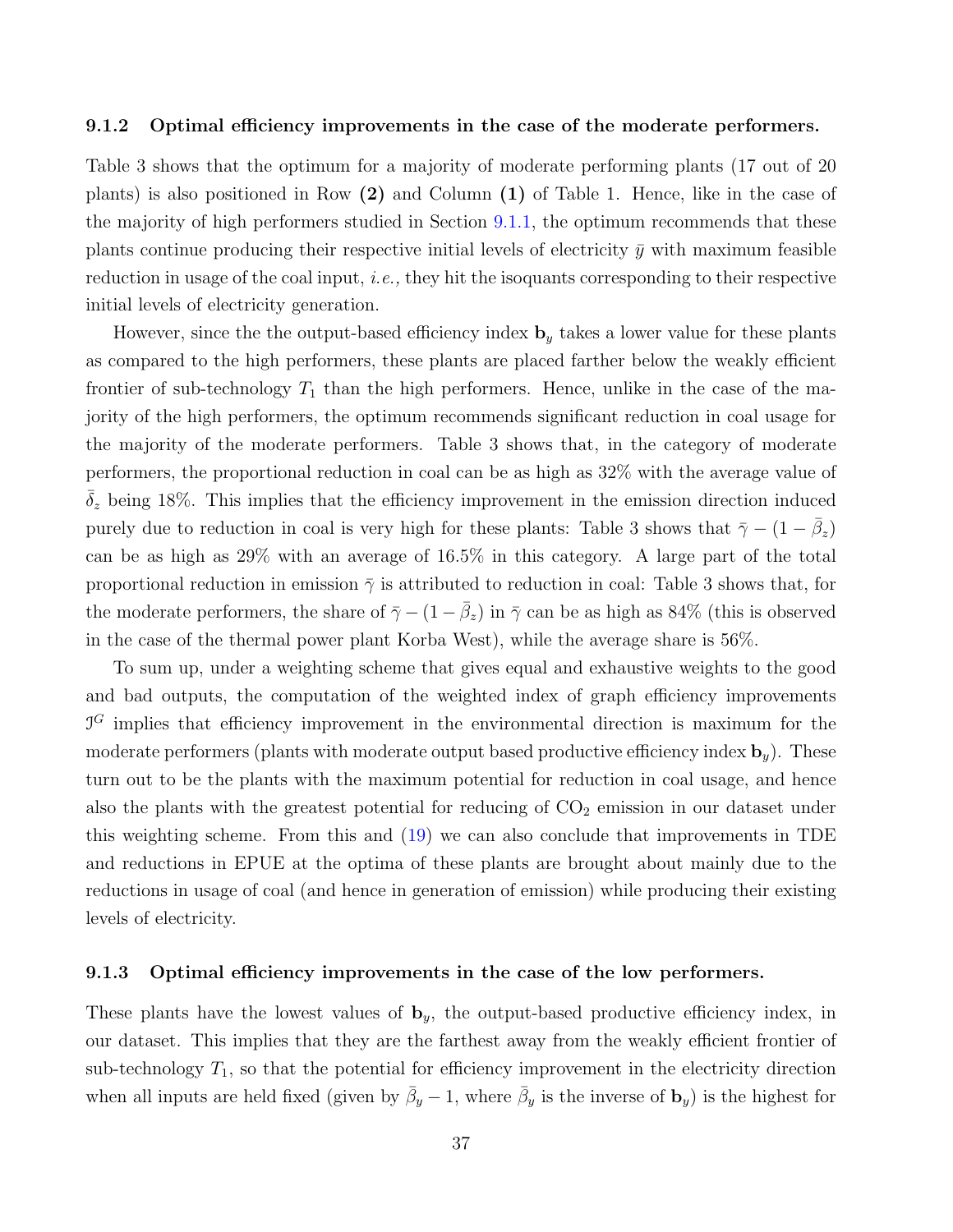these plants among all plants in out dataset. It turns out that, for most of these plants, the optimum of problem [\(2\)](#page-12-0) recommends that they focus primarily on improving efficiency along the intended output direction.

This is indicated in Table 3, which shows that, for a majority of these plants (11 out of the 13 in this category), the optimum of problem [\(2\)](#page-12-0) is positioned in Row (3) of Table 1. As seen in Section  $6$ , this implies that the optimal proportional increase in electricity for these plants  $(\bar{\theta})$  is given by  $\bar{\beta}_y - 1$ , which as argued above, is the highest for these plants among all plants in our dataset. Table 3 shows that the average value of  $\bar{\theta}$  in this category is 72%. The maximum value that  $\hat{\theta}$  takes in this category is 271%, and this is observed in the case of thermal power plant Ennore, whose output-based productive efficiency  $\mathbf{b}_y$  is 0.269, the lowest in our dataset. Sikka and Rajghat are the thermal power plants in our dataset with the next lowest values of  **(0.52 and 0.48, respectively). Hence, for these plants too, the optimal proportional increase** in electricity is very high  $(\bar{\theta} = \bar{\beta}_y - 1)$  takes values 102% and 94%, respectively.

Further, the optima of 10 out of the 11 plants discussed above are positioned in Column (2) of Table 1, while the optimum of the eleventh plant (Bhusawal) is positioned in Column (3) of Table 1. In either case, we find that the optima of these plants recommend no proportional decreases in the usage of coal input, i.e.,  $\bar{\delta}_z$  is zero for these plants. This means that the optimal efficiency improvement in the emission direction  $\bar{\gamma}$  will be purely output-based, *i.e.*, it will be given by  $1 - \bar{\beta}_z$ , the maximum possible proportional reduction in CO<sub>2</sub> when coal is held fixed at the original level  $\bar{x}_z$ . For low performers, whose optimum is positioned in Column (2) of Table 1,  $\bar{\gamma} = 1 - \bar{\beta}_z$  is positive (see Section [6\)](#page-24-0). But as we have already explained,  $1-\bar{\beta}_z$  is small for all plants in our dataset, including the low performers. On the other hand, for Bhusawal, whose optimum is positioned in Column (3) of Table 1,  $\bar{\gamma} = 1 - \bar{\beta}_z$  is zero, indicating that it lies on the lower frontier of sub-technology  $T_2$ . (See Section [6\)](#page-24-0)

To sum up, low performers being plants with very low values of output-based productive efficiency  $\mathbf{b}_y$ , are also the plants that have the greatest potential for increasing electricity generation without changing their existing levels of usage of coal. Under a weighting scheme that gives equal weights to proportional reduction in emission ( $\bar{\gamma}$ ) and proportional increase in electricity  $(\bar{\theta})$ , the optimum of problem [\(2\)](#page-12-0) recommends that these plants focus exclusively on tapping this huge potential to increase electricity generation with their existing levels of usage of coal. Hence, [\(19\)](#page-31-0) implies that, at the optima of these plants, improvements in TDE and reductions in EPUE are attributed mainly to expansion in generation of electricity with their existing usage of the coal input.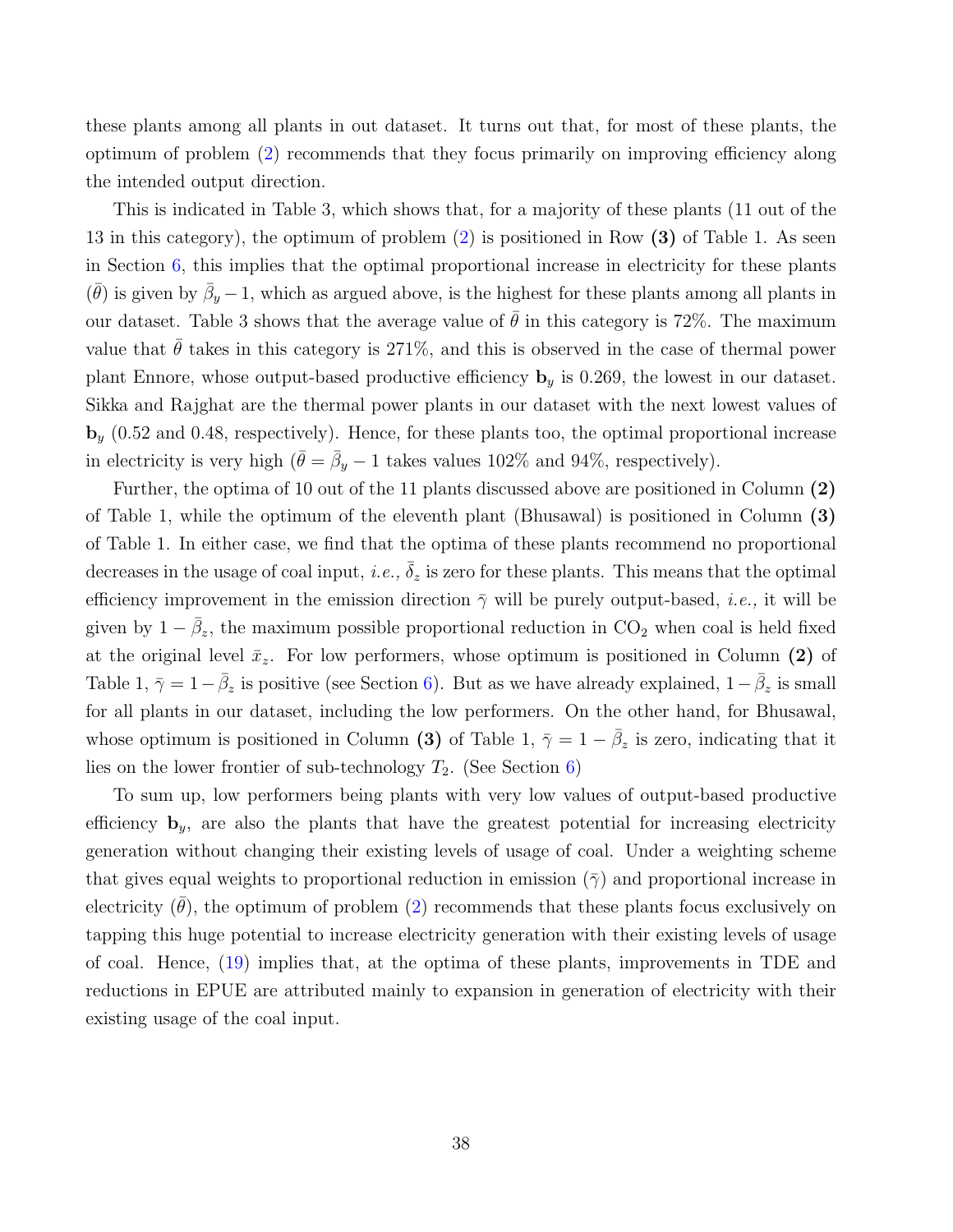#### 9.1.4 The plants with interior solutions to problem  $(2)$ .

Even under a weighting scheme that gives equal weights to proportional reductions in the intended output electricity and the  $CO<sub>2</sub>$  emission, Table 3 and our discussion in Sections [9.1.1,](#page-34-0) [9.1.2,](#page-37-0) and [9.1.3](#page-37-1) showed that, for a majority of plants, the optimum of problem [\(2\)](#page-12-0) either recommends efficiency improvement only along the coal and emission directions ( $\delta_z > 0$  and  $\bar{\gamma} > 0$ ) with no increase in electricity generation ( $\bar{\theta} = 0$ ) (this is the case of high and moderate performers), or it recommends huge efficiency improvement along the electricity direction ( $\theta >$ 0) with no reduction in coal  $(\bar{\delta}_z = 0)$  and very limited (output-based) reduction in emission generation (this is the case of low performers). Thus, for a majority of plants in our dataset, problem [\(2\)](#page-12-0) yields corner solutions even under a scheme with equal weighting of the good and the bad outputs. This means that, for majority of the high and moderate performers, at the optimum of problem  $(14)$ , the marginal gain from reducing the emission-causing input coal (given by the increase in  $\gamma$ ) is higher than the marginal cost of reducing coal (given by the reduction in  $\theta$ ). For the low performers, the reverse is true: the marginal cost of reduction in usage of coal (given by the reduction in  $\theta$ ) is higher than the marginal gain (given by the increase in  $\gamma$ ).

| <b>Name</b>              | Performance | θ     | ν     | $\delta_{\rm z}$ | $y-(1-\beta_2)$ |
|--------------------------|-------------|-------|-------|------------------|-----------------|
| Talcher                  | high        | 0.007 | 0.111 | 0.028            | 0.026           |
| Farakka                  | moderate    | 0.011 | 0.182 | 0.090            | 0.081           |
| Kahalgaon                | moderate    | 0.087 | 0.107 | 0.009            | 0.008           |
| Raichur                  | low         | 0.247 | 0.132 | 0.039            | 0.035           |
| <b>GNDTPS (Bhatinda)</b> | low         | 0.326 | 0.319 | 0.242            | 0.218           |

Table 4: Results for plants with interior solutions

Table 3 shows that there are only five plants in our data set for which problem [\(2\)](#page-12-0) yields interior solutions when equal and exhaustive weights are assigned to the good and bad outputs (*i.e.*, for these plants  $\bar{\delta}_z > 0$ ,  $\bar{\gamma} > 0$ , and  $\bar{\theta} > 0$ ). All these plants are positioned in Row (1) and Column (1) of Table 1. For these plants, the marginal gains and losses from reduction in coal are equalised at the optimum of problem [\(2\)](#page-12-0) or problem [\(14\)](#page-22-0). As seen in Table 4, one (namely, Talcher) is a high performer, two (namely, Farakka and Kahalgaon) are moderate performers, and two (namely, Raichur and Bhatinda) are low performers. Among these, the solution for Bhatinda involves the greatest proportional increases in both the electricity and emission direction (both  $\bar{\theta}$  and  $\bar{\gamma}$  are around 32%). It follows that for these five plants, improvements in TDE and reductions in EPUE at the optimum are attributable to both increase in electricity generation and reduction in coal usage (and hence emission generation).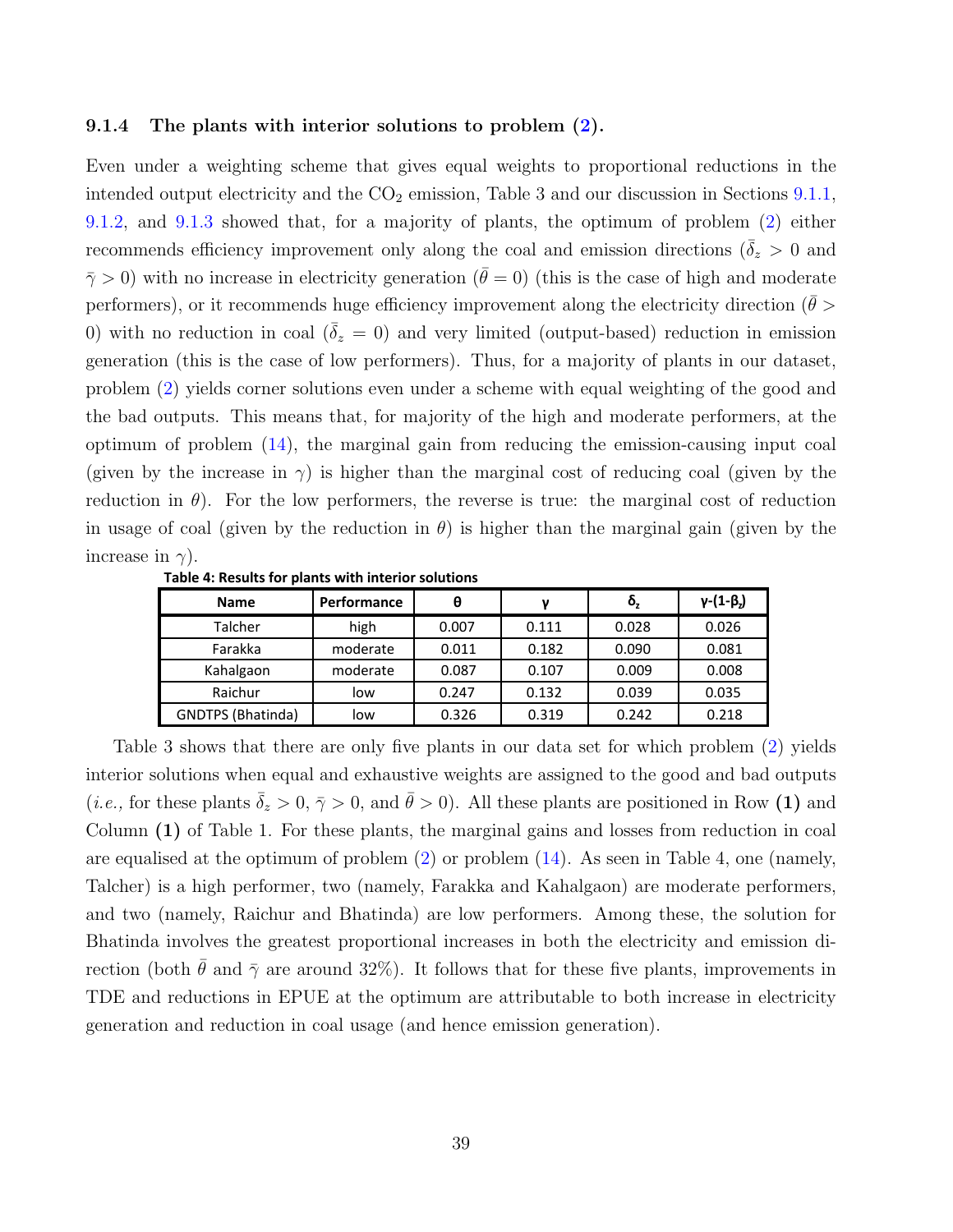#### 9.2 Effects of varying weights on  $\theta$  and  $\gamma$ .

In this section we study the effects of putting more and more weight on reduction in emission starting from a zero weight. When a zero weight is assigned to emission reduction so that only increases in electricity generation matter to the researcher or policy maker, then it is intuitive that efficiency improvements at the optimum of problem [\(2\)](#page-12-0) will coincide with output-based efficiency improvements in Murty and Nagpal (2018). Reduction in coal and the induced reduction in emission are not valued in this case. In fact, reduction in coal will imply that the efficiency improvement in electricity generation, which is assigned full weight, can reduce. Hence, the optimum will recommend no reduction in usage of coal.

Table 5 summarises the results when weight on proportionate reduction in emission is increased gradually from zero to one-third, half, two-thirds, and finally to one.

When the weight on emission reduction is chosen to be one-third and a large weight of two-thirds is assigned to efficiency improvement in the electricity direction, then Table 5 shows that for a big majority of plants the optimum continues to recommend maximum proportional increase in electricity with no change in the usage of the coal input. 43 out of the 47 plants in our dataset are positioned in Row (3) of Table 1, where the optimal proportional increase in electricity  $(\bar{\theta})$  is given by the output-based measure  $\bar{\beta}_y - 1$ .

|                          |       | - - - - - - - 0 |                                                       |                                  |              |
|--------------------------|-------|-----------------|-------------------------------------------------------|----------------------------------|--------------|
|                          |       |                 | $w_y = 2/3$ , $w_z = 1/3$   $w_y = 1/2$ , $w_z = 1/2$ | $ w_y=1/3, w_z=2/3 w_y=0, w_z=1$ |              |
|                          | (4,2) | 4               | 4                                                     | 4                                |              |
|                          | (2,1) |                 | 26                                                    | 38                               | 43           |
| <b>Solution</b>          | (1,1) | 0               | 5                                                     | 3                                | 0            |
| categories*              | (3,2) | 39              | 11                                                    | $\mathfrak z$                    | <sup>0</sup> |
|                          | (3,3) |                 |                                                       |                                  |              |
|                          | (3,1) | 3               | 0                                                     | n                                | n            |
|                          | Max   | 0.025           | 0.292                                                 | 0.520                            | 0.685        |
| $\gamma$ - $(1-\beta_2)$ | Min   | ŋ               | $\Omega$                                              | O                                | 0            |
|                          | Avg   | 0.001           | 0.082                                                 | 0.161                            | 0.195        |

**Table 5: Result under different weighting schemes**

\*Refer to Table 1 for all categories of possible solutions and their interpretations

Table 5 also indicates that 39 out of the 43 plants mentioned above are positioned in Column (2) of Table 1. Hence, the optimal proportional reduction in emission  $(\bar{\gamma})$  for these plants is also given by the output-based measure  $1 - \bar{\beta}_z$ . At the same time, the optimum recommends no reduction in usage of coal for these plants.

Table 5 shows that only 3 out of the 43 plants mentioned above, namely, thermal plants Kota, Singrauli, and Tuticoran, are positioned in Column (1) of Table 1. Hence, for these plants, the optimum recommends reduction in the usage of coal, which implies that efficiency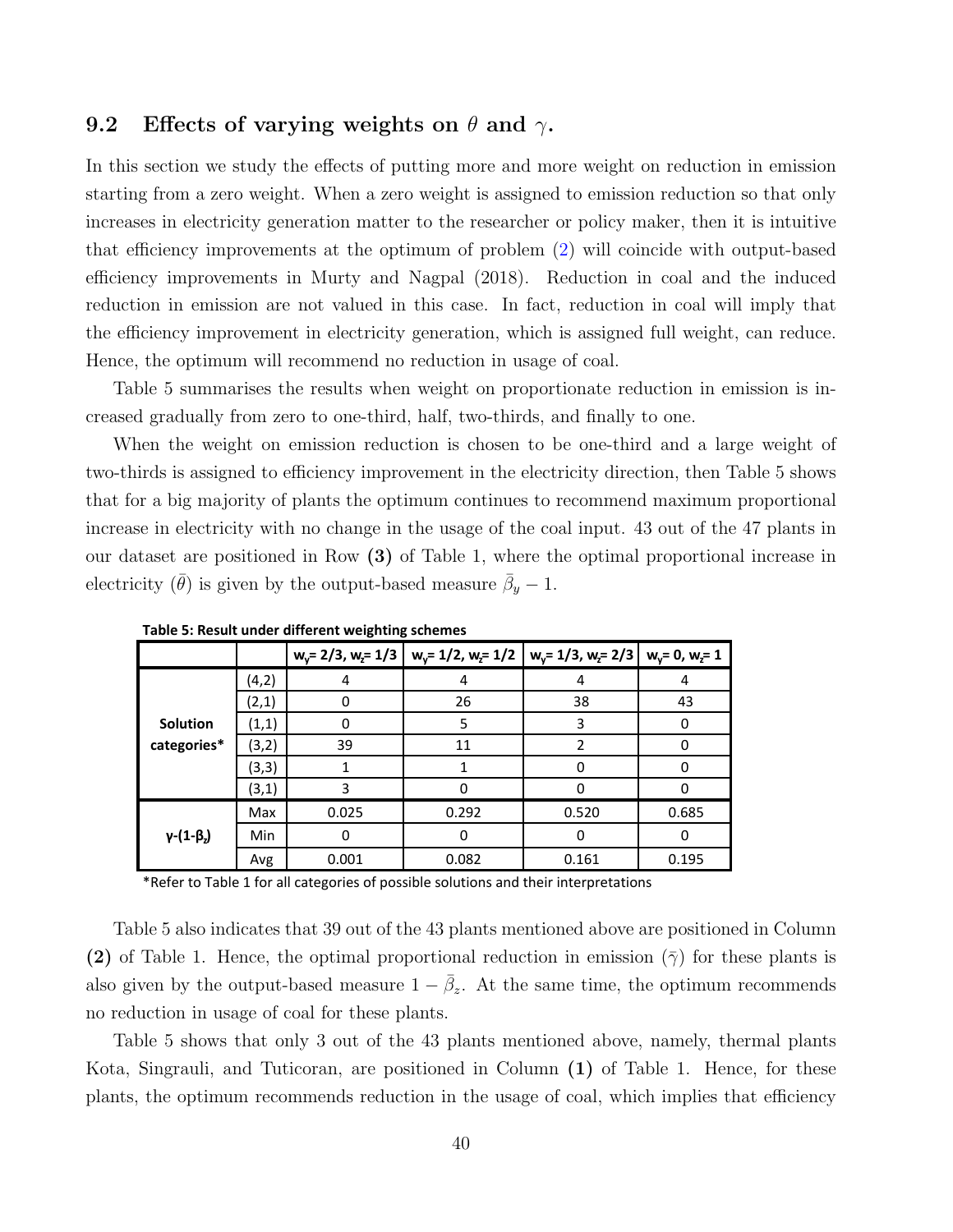improvement in the emission direction  $\bar{\gamma}$  will be greater than the output-based measure  $1 - \bar{\beta}_z$ for these plants. As the optimum is positioned in Row (3) of Table 1 so that  $\bar{\theta}$  is equal to the output-based measure  $\bar{\beta}_y - 1$ , it follows from the discussion in Section [6.2](#page-27-1) that there is a slack on the weakly efficient frontier of sub-technology  $T_1$ , *i.e.* efficiency improvement in the coal direction happens without compromising on the extent of efficiency improvement in the electricity direction.

Results from the case where equal weights are assigned to  $\theta$  and  $\gamma$  were discussed in detail in Section [9.1.](#page-34-1) We only note here that, when the weight on emission is increased from one-third to half, the number of plants for which the optimum recommends efficiency improvement in the coal input direction increases from 3 in the previous case to  $31<sup>53</sup>$  $31<sup>53</sup>$  $31<sup>53</sup>$  On the other hand, the number of plants for which the optimum recommends (output-based) efficiency improvement in the electricity direction with no change in usage of coal falls from 40 to  $12^{54}$  $12^{54}$  $12^{54}$  It is clear that for the 31 plants for which the optimum recommends reduction in coal usage, the proportionate reduction in emission will be in excess of the output-based measure  $1 - \bar{\beta}_z$ .

When the weight on emission reduction is increased further to two-third, Table 5 shows that the number of the plants for which the optimum recommends proportionate reduction in usage of coal increases to  $41<sup>.55</sup>$  $41<sup>.55</sup>$  $41<sup>.55</sup>$  In all these plants, proportionate reduction in emission is induced beyond the output-based measure  $1 - \bar{\beta}_z$ .

Table 5 shows that, when full weight is assigned to emission reduction, then for all but the four productively efficient plants<sup>[56](#page-0-0)</sup> the optimum recommends maximum feasible proportionate decrease in coal usage with no efficiency improvement in the electricity direction, *i.e.*, 43 of the 47 plants in our data set are positioned in Row (2) and Column (1) of Table 1. Thus, under this weighting scheme, the optimum of problem [\(2\)](#page-12-0) recommends emission reduction in excess of the output-based measure  $1 - \bar{\beta}_z$  for all these 43 plants.

Thus, as the weight assigned to proportionate reduction in emission increases, gains in TDE and reductions in EPUE at the optimum of problem [\(2\)](#page-12-0) are increasingly attributed to reduction in coal usage (and hence emission reduction) and not so much to expansion in electricity generation.

Table 5 also shows that as more and more weight is assigned to proportionate reduction in emission, the maximum and the average proportionate increase in emission induced by reduction in coal usage  $\bar{\gamma} - (1 - \bar{\beta}_z)$  increase. The maximum increases from 0.2% when weight on emission

 $53$ Table 5 shows that 26 of the 31 plants are positioned in Row (2) and Column (1) of Table 1 and 5 of these plants positioned in Row (1) and Column (1) of this table.

 $54$ Table 5 shows that these are plants with positions  $(3, 2)$  or  $(3, 3)$  in Table 1.

<sup>&</sup>lt;sup>55</sup>The plants positioned in Row (2) and Column (1) of Table 1 increases to 39, while there are 2 positioned in Row (1) and Column (1) of this table.

 $56$ Namely, Bokaro B, Dahanu, Vindhyanchal and Korba (positioned in Row (4) and Column (2) of Table 1)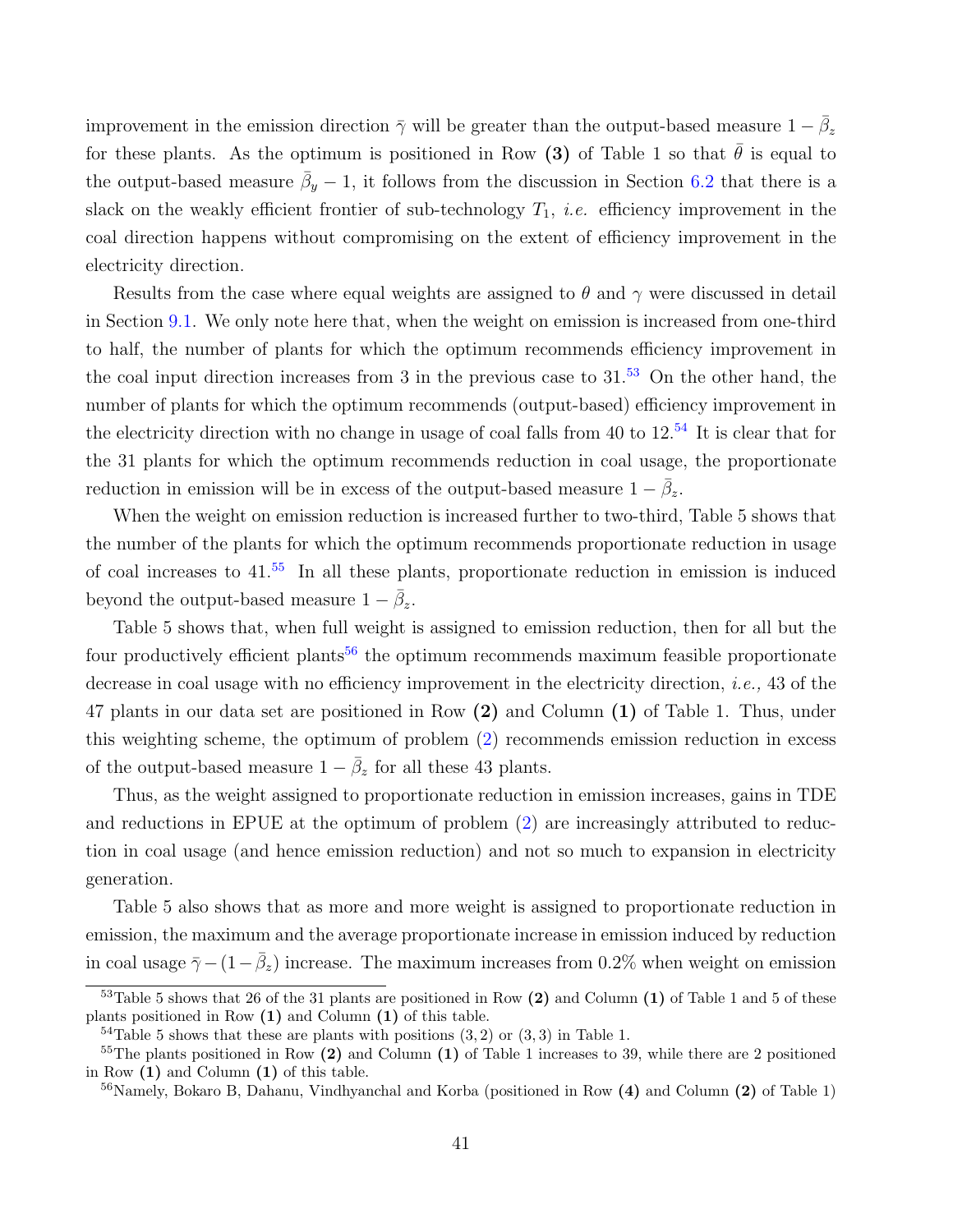|                  | $w_y = 2/3$ , $w_z = 1/3$ |                          |                    | $w_y = 1/2, w_z = 1/2$ |                          |  |  |  |
|------------------|---------------------------|--------------------------|--------------------|------------------------|--------------------------|--|--|--|
| <b>Name</b>      | <b>Performance</b>        | $\gamma$ - $(1-\beta_2)$ | <b>Name</b>        | Performance            | $\gamma$ - $(1-\beta_2)$ |  |  |  |
| Kota             | moderate                  | 0.025                    | Korba West         | moderate               | 0.292                    |  |  |  |
| <b>Tuticorin</b> | moderate                  | 0.024                    | Khaperkheda        | moderate               | 0.287                    |  |  |  |
| Singrauli        | high                      | 0.008                    | Sanjay Gandhi      | moderate               | 0.268                    |  |  |  |
|                  |                           |                          | Metur              | moderate               | 0.259                    |  |  |  |
|                  |                           |                          | Chandrapur (DVC)   | moderate               | 0.247                    |  |  |  |
|                  | $w_y = 1/3, w_z = 2/3$    |                          | $w_y = 0, w_z = 1$ |                        |                          |  |  |  |
| <b>Name</b>      | <b>Performance</b>        | $y-(1-\beta_2)$          | <b>Name</b>        | Performance            | $y-(1-\beta_2)$          |  |  |  |
| Satpura          | low                       | 0.520                    | Ennore             | low                    | 0.685                    |  |  |  |
| <b>Bhusawal</b>  | low                       | 0.495                    | Satpura            | low                    | 0.553                    |  |  |  |
| GNDTPS(Bhatinda) | low                       | 0.385                    | <b>Bhusawal</b>    | low                    | 0.495                    |  |  |  |
| Parli            | low                       | 0.381                    | Rajghat            | low                    | 0.495                    |  |  |  |
| Gandhi Nagar     | low                       | 0.370                    | Sikka              | low                    | 0.438                    |  |  |  |
|                  |                           |                          | Koradi             | low                    | 0.425                    |  |  |  |

is one-third to 69% when full weight is assigned to it.

Table 6: List of plants with maximum potential to reduce emission under different weighting schemes

Table 6 lists the plants with greatest potential to reduce emission due to reductions in the usage of coal under different weighting schemes. It demonstrates the changing nature of these plants as weight on emission reduction is increased. When weight on emission reduction is less than or equal to one-half, plants with highest values of  $\bar{\gamma} - (1 - \bar{\beta}_z)$  are moderate and high performers; while when the weight on emission reduction is greater than one-half, plants with maximum potential to reduce emission are the low performers.

### 10 Conclusions.

This study uses the by-production specification of the technology to measure the scope of efficiency improvements for 47 Indian thermal power plants in 2014 by developing a weighted graph index of efficiency improvements. The current study is an extension of a previous study by Murty and Nagpal (2018) where output-based efficiency index is used for measuring efficiency of Indian thermal power plants. Given the way  $CO<sub>2</sub>$  data is computed by the Central Electricity Authority of India, measurement of environment efficiency under output-based efficiency index does not give meaningful results. Moreover, it is not possible to gauge the maximum potential of a power plant for reducing  $CO<sub>2</sub>$  emission when inputs, especially coal, are held fixed. Graph efficiency index overcomes these inadequacies by allowing all inputs and outputs to vary.

We compare the empirical results of weighted graph efficiency index when equal weights are assigned to electricity-expansion and emission-reduction with the results obtained under purely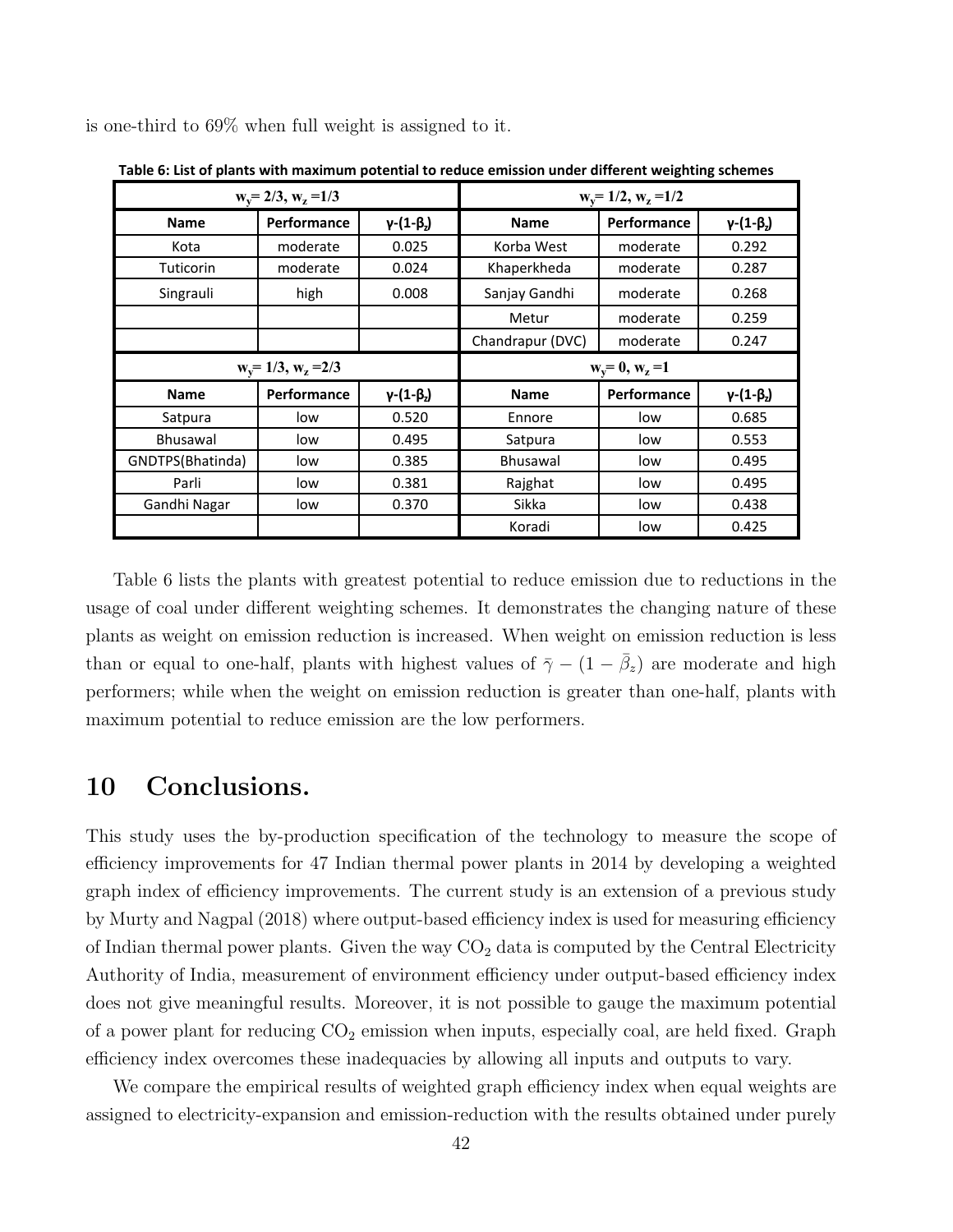output-based FGL measure of technical efficiency. We find that the optimal configuration of efficiency improvement varies depending upon a plant's proximity to the frontier (as measured by the output-based FGL index). It is optimal for most high performing power plants (plants closest to the frontier) to reduce their usage of coal keeping electricity unaltered. However, they have the least scope of efficiency improvement in either the intended output direction or the environment direction. The optimal configuration of efficiency improvements for a majority of moderate performing plants also involves reduction in coal keeping electricity generation fixed, while the optimal configuration for low performing plants (plants farthest from the frontier) suggests expansion in electricity generation keeping coal usage unchanged. The moderate performing plants exhibit maximum potential for environment efficiency improvement while the low performing plants have the maximum scope for increasing electricity generation.

However, the optimum for a power plant changes with the change in the weighing scheme. The plants that have maximum potential for expansion of the intended output when more weight is assigned to electricity generation become plants with maximum potential for  $CO<sub>2</sub>$  reduction when more weight is assigned to emission reduction. Thus, in the presence of technical inefficiencies, the policymakers need to choose an appropriate system of weights while designing and implementing policies in accordance with the contrasting needs of a nation: increasing electricity generation and/or reducing emission. In particular, weighted graph efficiency measures are helpful in understanding the potential for emission reduction when the objective is to meet a lower emission target without compromising on electricity generation. A scheme in place for Indian thermal power plants called Perform, Achieve, and Trade (PAT) promotes improvement in thermodynamic efficiency through lower station heat rate, but it does not rule out an increase in overall emissions as electricity generation increases.<sup>[57](#page-0-0)</sup> In contrast, the efficiency improvements for an inefficient plant derived through measures such as the weighted graph index of efficiency improvements developed in this paper would ensure improvement in thermodynamic efficiency and reduction in emission per unit of electricity along with adherence to an overall emission cap. As countries commit to lowering their  $CO<sub>2</sub>$  emission levels, while at the same time strive towards expanding their respective thermal power sectors, the need for developing methodologies that compute optimal configurations of efficiency improvements gain significance. In this backdrop, this study is useful in understanding how the plant-level optimum changes as priorities and preferences of policymakers for reduction in emission and expansion of desirable output shift.

#### REFERENCES

Baumgärtner, S., and J. de Swaan Arons (2003), "Necessity and Inefficiency in the Generation

<sup>&</sup>lt;sup>57</sup>The station heat rate is the inverse of thermodynamic efficiency. Hence, it measures the heat input used per unit of gross electricity generation.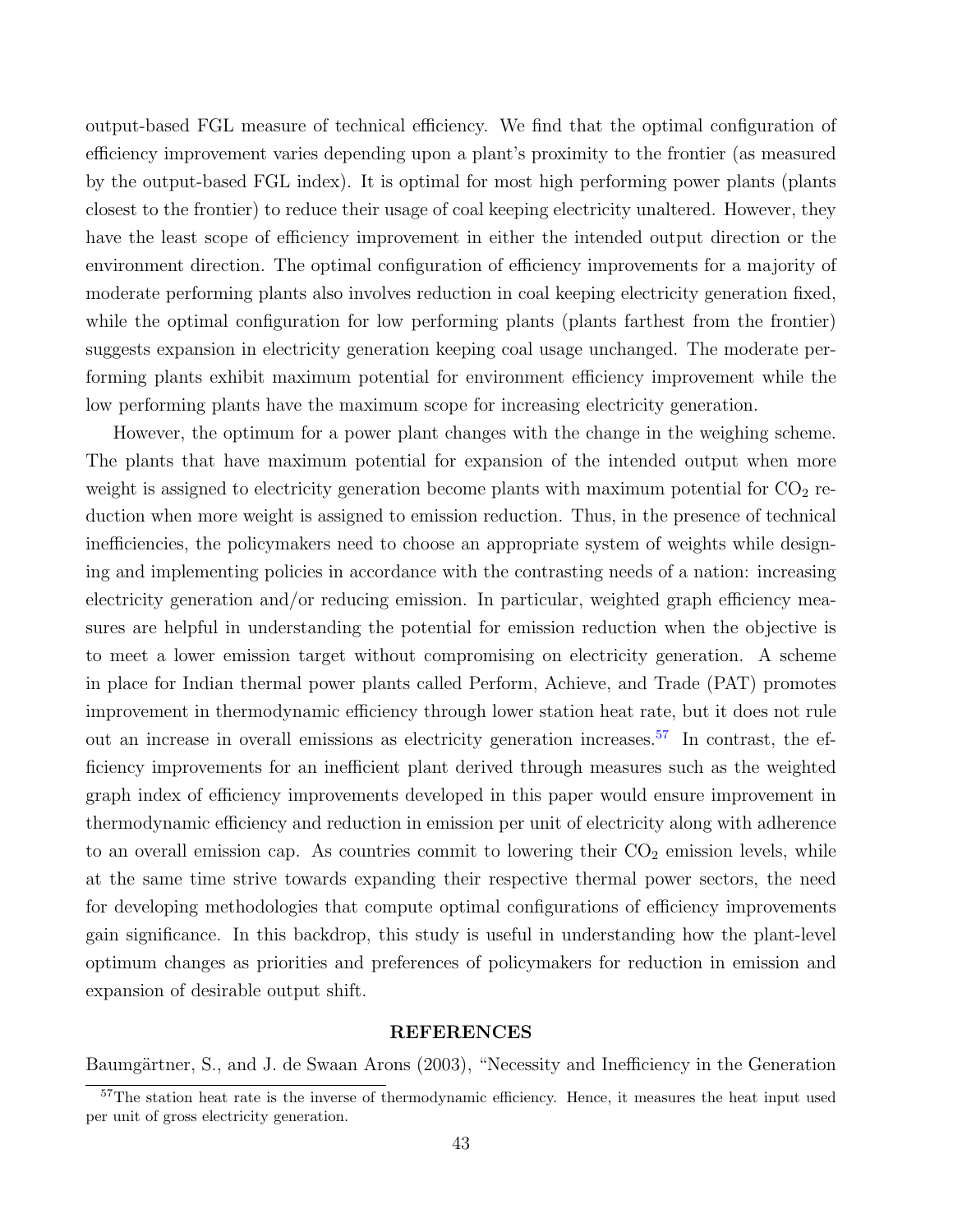of Waste," Journal of Industrial Ecology, 7: 113–123.

- Baumol, W. J., and W. E. Oates (1975, 1988), The Theory of Environmental Policy, 1st and 2nd editions, Cambridge University Press.
- Behera, S.K., A.P. Dash and J. A. Farooquie (2010), "Performance Analysis of Coal Fired Power Plants in India," *Proceedings of the 2010 International Conference on Industrial* Engineering and Operations Management Dhaka, Bangladesh.
- Coal Industry Advisory Board (CIAB) (2010) "Power Generation from Coal Measuring and Reporting Efficiency Performance and CO2 Emissions," *International Energy Agency (IEA)*
- Coggins, J. S., and J. R. Swinton (1996), "The Price of Pollution: A Dual Approach to Valuing SO<sup>2</sup> Allowances," Journal of Environmental Economics and Management, 30: 58–72.
- Cropper, M. L., and W. E. Oates (1992), "Environmental Economics: A Survey," Journal of Economic Literature, 30: 675–740.
- Dapko, K. H. (2015), "On Modeling Pollution-Generating Technologies: A New Formulation of the By-production Approach," Paper presented at the 6th EAAE PhD Workshop, Rome Co-organized by AIEAA (Italian Association of Agricultural and Applied Economics) and the Department of Economics of Roma Tre University.

 $http://prodinra.inra.fr/ft$ ?id = 1DE1A17F – F41C – 41F9 – A853 – 305563DA93A9 Debreu, G. (1959), Theory of value, New York, Wiley

- Färe, R., S. Grosskopf, C. A. K. Lovell, and C. Pasurka (1989), "Multilateral Productivity Comparisons When Some Outputs are Undesirable: A Nonparametric Approach," The Review of Economics and Statistics, 71: 90–98.
- Färe, R., and C.A.K. Lovell (1978) "Measuring the technical efficiency of production," Journal of Economic Theory 19, 150–162.
- Färe, Rolf, S. Grosskopf, D. W. Noh, and W. Weber (2005). "Characteristics of a Polluting Technology: Theory and Practice." Journal of Econometrics, 126: 469–492.
- Førsund, F. (1998), "Pollution Modeling and Multiple-Output Production Theory," Discussion Paper #D-37/1998, Department of Economics and Social Sciences, Agricultural University of Norway.
- Førsund, F. (2009), "Good Modelling of Bad Outputs: Pollution and Multiple-Output Production," International Review of Environmental and Resource Economics, 3, 1–38.
- Førsund, F. (2017), "Multi-equation Modeling of Desirable and Undesirable Outputs Satisfying the Material Balance," Empirical Economics, online.
- Hailu, A., and T. S. Veeman (2000), "Environmentally Sensitive Productive Analysis of the Canadian Pulp and Paper Industry, 1959–1994: an input distance function approach," Journal of Environmental Economics and Management, 40, 251–274
- Kumar, R., A. K. Sharma, and P. C. Tewari (2015), "Cost analysis of a coal-fired power plant us-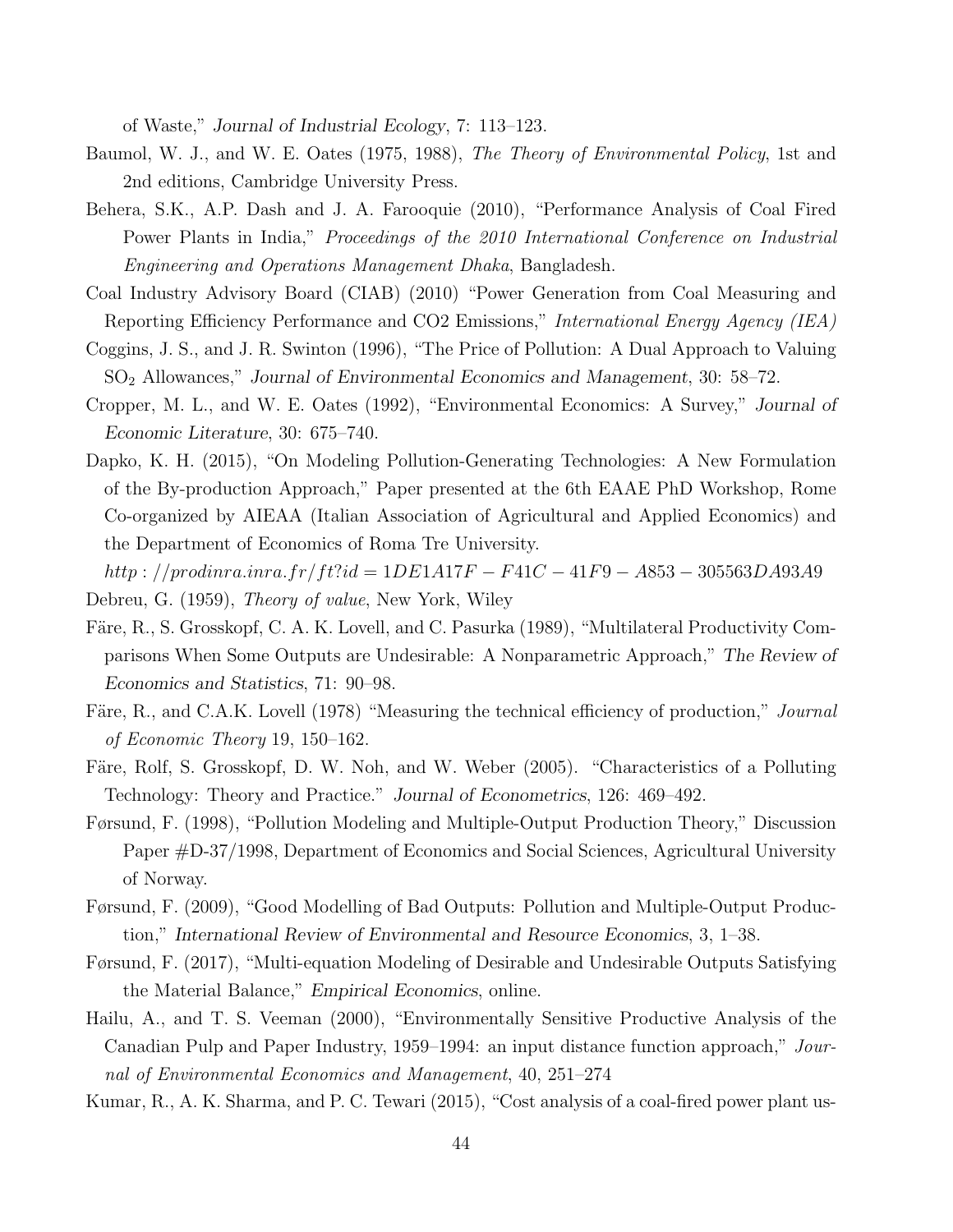ing the NPV method," Journal of Industrial Engineering International, DOI 10.1007/s40092- 015-0116-8

- Kumbhakar, S. C., and E. G Tsionas (2016), "The Good, the Bad and the Technology: Endogeneity in Environmental Production Models", Journal of Econometrics, in press, 1–13.
- Lee, J. D., J. B. Park, T. Y. Kim (2002), "Estimation of the shadow prices of pollutants with production/environment inefficiency taken into account: A nonparametric directional distance function approach," Journal of Environmental Management, 63, 365-375
- Malikov, E., Kumbhakar, C., and Tsionas, E. G. 2015. Bayesian Approach to Disentangling Technical and Environmental Productivity. Econometrics, 3: 443–465.
- Mas-Colell, A., M. D. Whinston, and J. R. Green (1995) *Microeconomic theory*, Chp. 5. Oxford University Press, New York
- Ministry of Power (2010), Government of India, Ministry of Power, Central Electricity Authority, "Mapping of 85 pulverized coal fired thermal power generating units in different states," under Indo-German Energy Program (IGEN).
- Ministry of Power (2013-14, 2014-15), Review of Performance of Thermal Power Plants in India, Central Electricity Authority, Ministry of Power, Government of India.
- Murty, M. N., and S. Kumar (2002), "Measuring Cost of Environmentally Sustainable Industrial Development in India: A Distance Function Approach," Environment and Development Economics, 7: 467–86.
- Murty, M. N., and S. Kumar (2003), "Win-Win Opportunities and Environmental Regulation: Testing of Porter Hypothesis for Indian Manufacturing Industries," Journal of Environmental Management, 67: 139–44.
- Murty, S (2015), "On the Properties of an Emission-Generating Technology and its Parametric Representation," Economic Theory. 60, 243–282.
- Murty, S, and R. Nagpal (2017), "Measuring Output-Based Technical Efficiency of Indian Coal-Based Thermal Power Plants: A By-production Approach," Discussion Paper 18-07, Centre for International Trade and Development, School of International Studies, Jawaharlal Nehru University. https : //jnu.ac.in/sites/default/files/citd/CITD – DP – Murty%26N agpalOuputBasedEff iciency2018.pdf
- Murty, S, and R. R. Russell (2002), "On Modeling Pollution-Generating Technologies," Department of Economics, University of California, Riverside, Discussion Papers Series, No. 02-14.
- Murty, S., R. R. Russell, and S. B. Levkoff (2012), "On Modeling Pollution-Generating Technologies," Journal of Environmental Economics and Management, 64, 117–135.
- Murty, S., and R. R. Russell (2016), "Modeling Emission-Generating Technologies: Reconciliation of Axiomatic and By-Production Approaches," Empirical Economics, online: DOI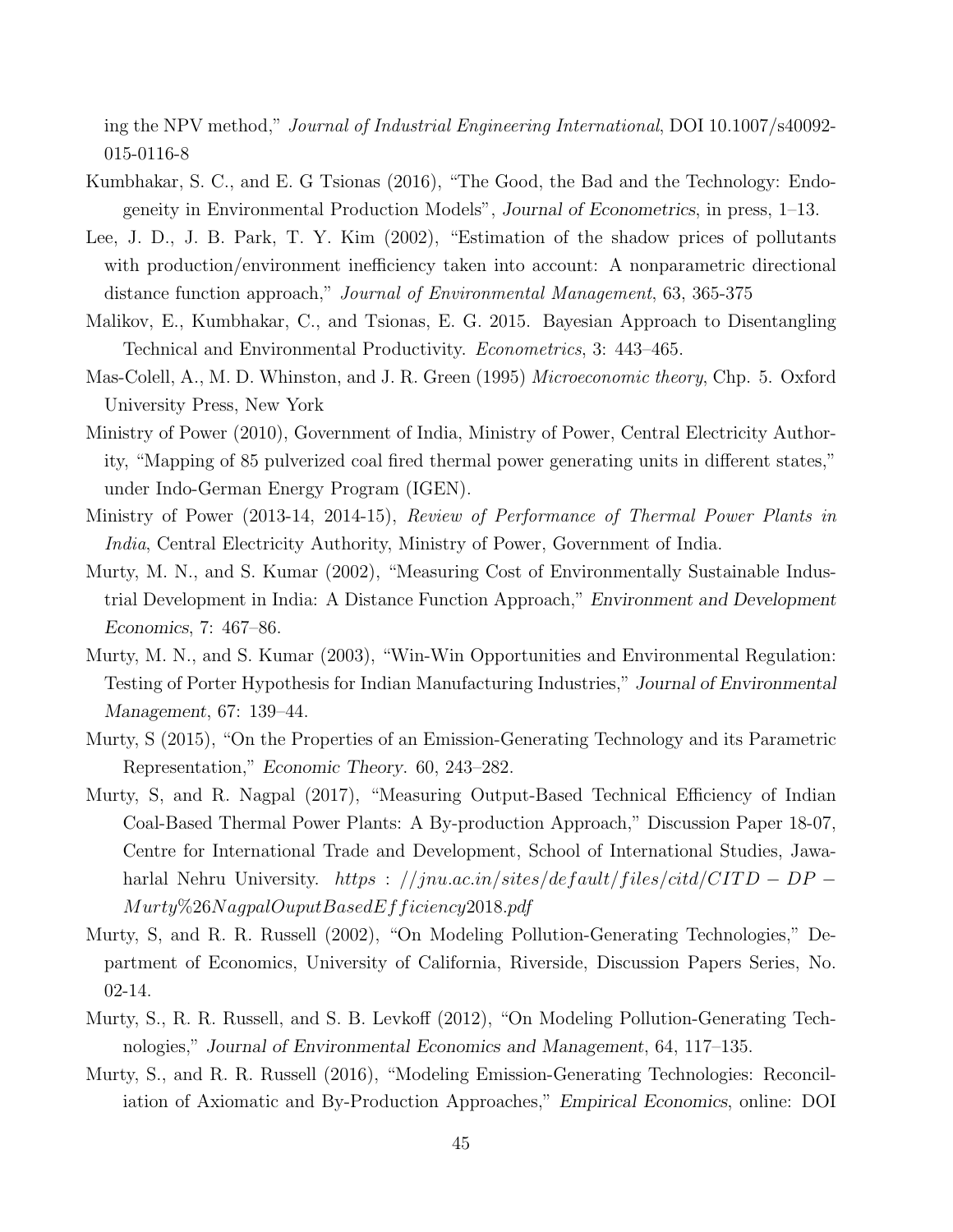10.1007/s00181-016-1183-4.

- Murty, S., and R. R. Russell (2017) "Bad outputs," Discussion Papers in Economics No. 17-06, Centre for International Trade and Development, School of International Studies, Jawaharlal Nehru University, India.
- Pasurka, C. A. (2006) "Decomposing electric power plant emissions within a joint production framework," Energy Economics 28 26–43.
- Ray, S. C., K. Mukherjee, and A. Venkatesh (2017), "Nonparametric Measures of Efficiency in the Presence of Undesirable Outputs: A By-production Approach with Weak Disposability," Empirical Economics.
- Reinhard, S, C. A. K. Lovell, and G. J. Thijssen, (1999), "Econometric Estimation of Technical and Environmental Efficiency: An Application to Dutch Dairy Farms," American Journal of Agricultural Economics, 81: 44–60.
- Reinhard, Stijn, C. A. Knox Lovell, and Geert J. Thijssen (2000) "Environmental Efficiency with Multiple Environmentally Detrimental Variables; Estimated with SFA and DEA." European Journal of Operational Research, 121: 287–303.
- Russell, R. R. (1998) *Distance functions in consumer and producer theory* in Färe R., Grosskopf, S., Russell R.R. (eds.) Index numbers: Essays in honor of Sten Malmquist. Kluwer, Boston
- Sahoo, N. R., Pratap K.J. Mohapatra, B. K. Sahoo, and B. Mahanty (2017) "Rationality of Energy Efficiency Improvement Targets under the PAT Scheme in India – A Case of Thermal Power Plants," Energy Economics doi:10.1016/j.eneco.2017.06.004
- Serra, T., R. G. Chambers, and A. O. Lansink (2016), "Measuring Technical and Environmental Efficiency in a State-Contingent Techology," European Journal of Operational Research, 236: 706–717.
- Shephard, R. W. (1953) Cost and production functions, Princeton University Press, Princeton
- Sueyoshi, T., and M. Goto  $(2010)$ , "Should the US Clean Air Act Include  $CO<sub>2</sub>$  Emission Control?: Examination by Data Envelopment Analysis," Energy Policy, 38, 5902–5911
- Sueyoshi, T., and M. Goto (2011), "DEA approach for unified efficiency measurement: Assessment of Japanese fossil fuel power generation," Energy Economics, 33, 292–303
- Sueyoshi, T., and M. Goto (2012), "DEA environmental assessment of coal fired power plants: Methodological comparison between radial and non-radial models," EnergyEconomics, 34, 1854–1863
- Zhou P., B. Ang, and K-L Poh (2008), "A Survey of Data Envelopment Analysis in Energy and Environmental Studies," European Journal of Operational Research, 189: 1–18.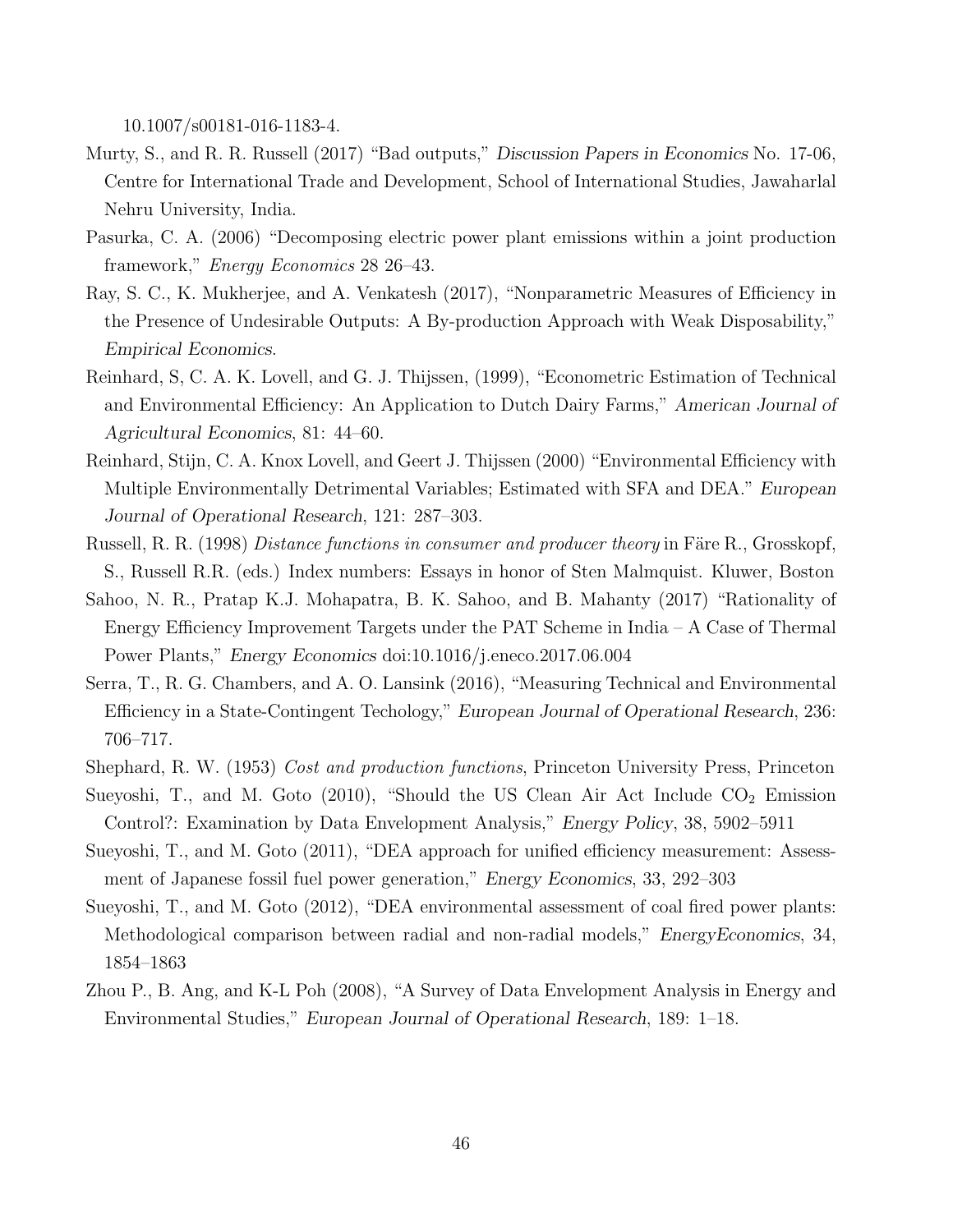## APPENDIX

#### Proof. (Theorem 2)

(i) Proving monotonicity of  $\Theta$  and  $\Gamma$ :

Suppose  $\langle \bar{\delta}_o, \bar{\delta}_z \rangle$  and  $\langle \delta'_o, \delta'_z \rangle$  are both in  $[0, 1]^n$  and  $\langle \bar{\delta}_o, \bar{\delta}_z \rangle \geq \langle \delta'_o, \delta'_z \rangle$ . Let  $\theta' = \Theta(\delta'_o, \delta'_z)$  and  $\bar{\theta} = \Theta(\bar{\delta}_o, \bar{\delta}_z)$ . Then

$$
\langle \bar{x}_o - (\bar{\delta}_o \otimes \bar{x}_o), \ \bar{x}_z - (\bar{\delta}_z \otimes \bar{x}_z), \ \bar{y} + \bar{\theta}\bar{y}, \ \bar{z} \rangle \in T_1.
$$

Since  $T_1$  satisfies free input disposability and

$$
\langle \bar{x}_o - (\delta_o' \otimes \bar{x}_o), \ \bar{x}_z - (\delta_z' \otimes \bar{x}_z) \rangle \geq \langle \bar{x}_o - (\bar{\delta}_o \otimes \bar{x}_o), \ \bar{x}_z - (\bar{\delta}_z \otimes \bar{x}_z) \rangle,
$$

we have

$$
\langle \bar{x}_o - (\delta_o' \otimes \bar{x}_o), \ \bar{x}_z - (\delta_z' \otimes \bar{x}_z), \ \bar{y} + \bar{\theta}\bar{y}, \ \bar{z} \rangle \in T_1.
$$

Therefore,  $\bar{\theta}$  is in the constraint set of problem [\(8\)](#page-16-1) when  $\langle \delta_o, \delta_z \rangle = \langle \delta_o', \delta_z' \rangle$ . Hence  $\theta' \geq \bar{\theta}$ .

From condition (ii) of Definition [2](#page-9-0) of a BPT it follows that the lower frontiers of sets  $T_2$ and  $CDH(T_2)$  are the same. Hence, the definition of function  $\Gamma$  in [\(9\)](#page-16-1) also satisfies:

$$
\Gamma\left(\delta_z\right) = \max_{\gamma \in \mathbf{R}_+} \left\{ \gamma \mid \left\langle \bar{x}_o, \ \bar{x}_z - \left(\delta_z \otimes \bar{x}_z\right), \ \bar{y}, \ \bar{z} - \gamma \bar{z} \right\rangle \in CDH\left(T_2\right) \right\}.
$$

Suppose  $\bar{\delta}_z \geq \delta'_z$  and let  $\gamma' = \Gamma(\delta'_z)$  and  $\bar{\gamma} = \Gamma(\bar{\delta}_z)$ . From the definition of  $\Gamma$ , this implies:

$$
\langle \bar{x}_o, \ \bar{x}_z - (\delta'_z \otimes \bar{x}_z), \ \bar{y}, \ \bar{z} - \gamma' \bar{z} \rangle \in CDH(T_2).
$$

Since  $CDH(T_2)$  satisfies the assumptions of costly disposability emission and emission-causing inputs, and

$$
\bar{x}_z - (\delta'_z \otimes \bar{x}_z) \ge \bar{x}_z - (\bar{\delta}_z \otimes \bar{x}_z),
$$

we have

$$
\langle \bar{x}_o, \bar{x}_z - (\bar{\delta}_z \otimes \bar{x}_z), \bar{y}, \bar{z} - \gamma' \bar{z} \rangle \in CDH(T_2).
$$

Therefore  $\gamma'$  is in the constraint set of problem [\(9\)](#page-16-1) when  $\delta_z = \bar{\delta}_z$ . Hence  $\bar{\gamma} \geq \gamma'$ .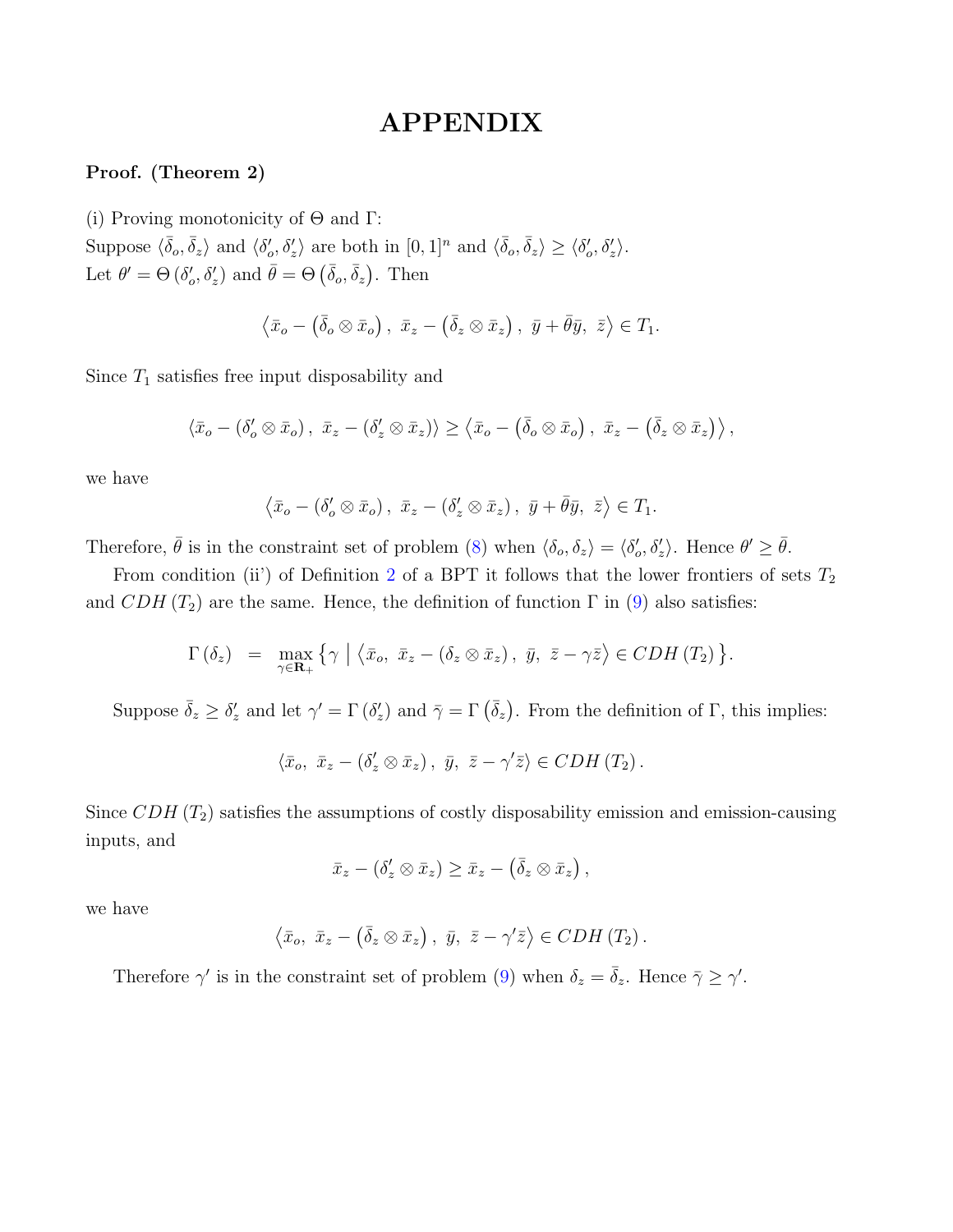(ii) Proving concavity of  $\Theta$  and  $\Gamma$ :

We need to show that the hypographs of functions  $\Theta$  and  $\Gamma$  are convex sets.<sup>[58](#page-0-0)</sup> Let  $\delta := \langle \delta_o, \delta_z \rangle$ and  $\hat{\delta} := \langle \hat{\delta}_o, \hat{\delta}_z \rangle$  lie in Q and define  $\delta' = \alpha \delta + (1 - \alpha)\hat{\delta}$ , where  $\alpha \in [0, 1]$ . Let  $\Theta(\delta) = \theta$ ,  $\Theta\left(\hat{\delta}\right) = \hat{\theta}$ , and  $\Theta\left(\delta'\right) = \theta'$ . Thus,  $\langle \delta, \theta \rangle$ ,  $\langle \hat{\delta}, \hat{\theta} \rangle$  lie in the hypograph of  $\Theta$ . To show that the hypograph of  $\Theta$  is a convex set, we need to show that  $\langle \delta', \theta^* \rangle$  is also in the hypograph of  $\Theta$ , where  $\theta^* = \alpha \theta + (1 - \alpha)\theta'$ . That is, we need to show that

$$
\theta^* \leq \Theta\left(\delta'\right) \equiv \theta'.
$$

The definition of function  $\Theta$  implies that  $v = \langle \bar{x} + \delta \otimes \bar{x}, \bar{y} + \theta \bar{y}, \bar{z} \rangle \in T_1$ ,  $\hat{v} = \langle \bar{x} + \hat{\delta} \otimes \bar{x}, \bar{y} + \theta \bar{y} \rangle$  $\bar{x}, \bar{y} + \hat{\theta}\bar{y}, \bar{z} \in T_1$ , and  $v' = \langle \bar{x} + \delta'\bar{x}, \bar{y} + \theta'\bar{y}, \bar{z} \rangle \in T_1$ . Since  $T_1$  is a convex set, we have  $\alpha v + (1 - \alpha)\hat{v} \in T_1$ . But  $\alpha v + (1 - \alpha)\hat{v} = \langle \bar{x} + \delta' \otimes \bar{x}, \bar{y} + \theta^* \bar{y}, \bar{z} \rangle \in T_1$ . Thus,  $\theta^*$  is in the constraint set of problem  $(8)$  when the proportional change in inputs is given by the vector  $\delta'$ . Hence, the definition of  $\Theta$  implies that  $\theta^* \leq \Theta(\delta')$ . Hence,  $\langle \delta', \theta^* \rangle$  is in the hypograph of  $\Theta$ .

The proof of concavity of function  $\Gamma$  proceeds in an exactly similar manner.

**Proof.** (Image of function Θ) If  $\langle \delta_o, \delta_z \rangle = 0_n$  then  $\langle \bar{x}_o - (\delta_o \otimes \bar{x}_o), \bar{x}_z - (\delta_z \otimes \bar{x}_z), \bar{y}, \bar{z} \rangle = 0$  $\langle \bar{x}_o, \bar{x}_z, \bar{y}, \bar{z} \rangle \in T_1$ . Hence,  $\langle \delta_o, \delta_z \rangle = 0_n \in L_\delta$ . Thus, the constraint set of problem [\(8\)](#page-16-1) when  $\langle \delta_{o}, \delta_{z} \rangle = 0$ <sub>n</sub> becomes  $\{\theta \in \mathbf{R} \mid \langle \bar{x}_{o}, \bar{x}_{z},(1+\theta)\bar{y},\bar{z}\rangle \in T_1\}$ . Comparison with solution to problem [\(5\)](#page-14-3) implies that  $(1 + \bar{\theta})\bar{y} = \bar{\beta}_y \bar{y}$ , which implies  $\bar{\theta} = \Theta(\delta_o, \delta_z) = \bar{\beta}_y - 1$ .

The definitions of functions  $\Theta$  and F imply that if  $\langle \delta_o, \delta_z \rangle \in I_\delta$  then  $\Theta$   $(\delta_o, \delta_z) = 0$ .

Suppose  $\langle \delta_o, \delta_z \rangle \in \mathcal{Q} \setminus L_\delta$  and  $\langle \bar{x}_o - (\delta_o \otimes \bar{x}_o), \bar{x}_z - (\delta_z \otimes \bar{x}_z) \rangle \in L(y)$  with  $y \geq \bar{y}$ . Free output disposability of  $T_1$  implies that  $L(y) \subseteq L(\bar{y})$ . Hence,  $\langle \bar{x}_o - (\delta_o \otimes \bar{x}_o), \ \bar{x}_z - (\delta_z \otimes \bar{x}_z) \rangle \in$  $L(\bar{y})$ , which is a contradiction to  $\langle \delta_o, \delta_z \rangle \in \mathcal{Q} \setminus L_\delta$ . Hence,  $\langle \delta_o, \delta_z \rangle \in \mathcal{Q} \setminus L_\delta$  implies  $\langle \bar{x}_o - (\delta_o \otimes \bar{x}_o), \ \bar{x}_z - (\delta_z \otimes \bar{x}_z) \rangle \in L(y)$  with  $y < \bar{y}$ . This implies,  $\langle \bar{x}_{o} - (\delta_o \otimes \bar{x}_o), \ \bar{x}_{z} - (\delta_z \otimes \bar{x}_z), y, z \rangle \in T_1$  for all  $z \geq 0$ . Hence, if  $\theta$  is in the constraint set of problem [\(8\)](#page-16-1), we have  $y = \bar{y} + \theta \bar{y}$ . Since  $y < \bar{y}$ , this is true when  $\theta < 0$ . Hence, in this case,  $\Theta(\delta_o, \delta_z)$  < 0. Non-negativity of the intended output implies that there is lower bound on the value function  $\Theta$  can take:  $\Theta$  ( $\delta_o$ ,  $\delta_z$ ) ≥ −1. Thus, for  $\delta \in \mathcal{Q} \setminus L_\delta$ , we have  $-1 \leq \Theta(\delta) < 0$ . ■

<sup>&</sup>lt;sup>58</sup>The hypograph of a function  $f : \mathbf{R}^n \longrightarrow \mathbf{R}$  with image  $y = f(x)$  is defined as the set  $\{(x, y) \in \mathbf{R}^{n+1} \mid y \leq y \leq 1\}$  $f(x)\}.$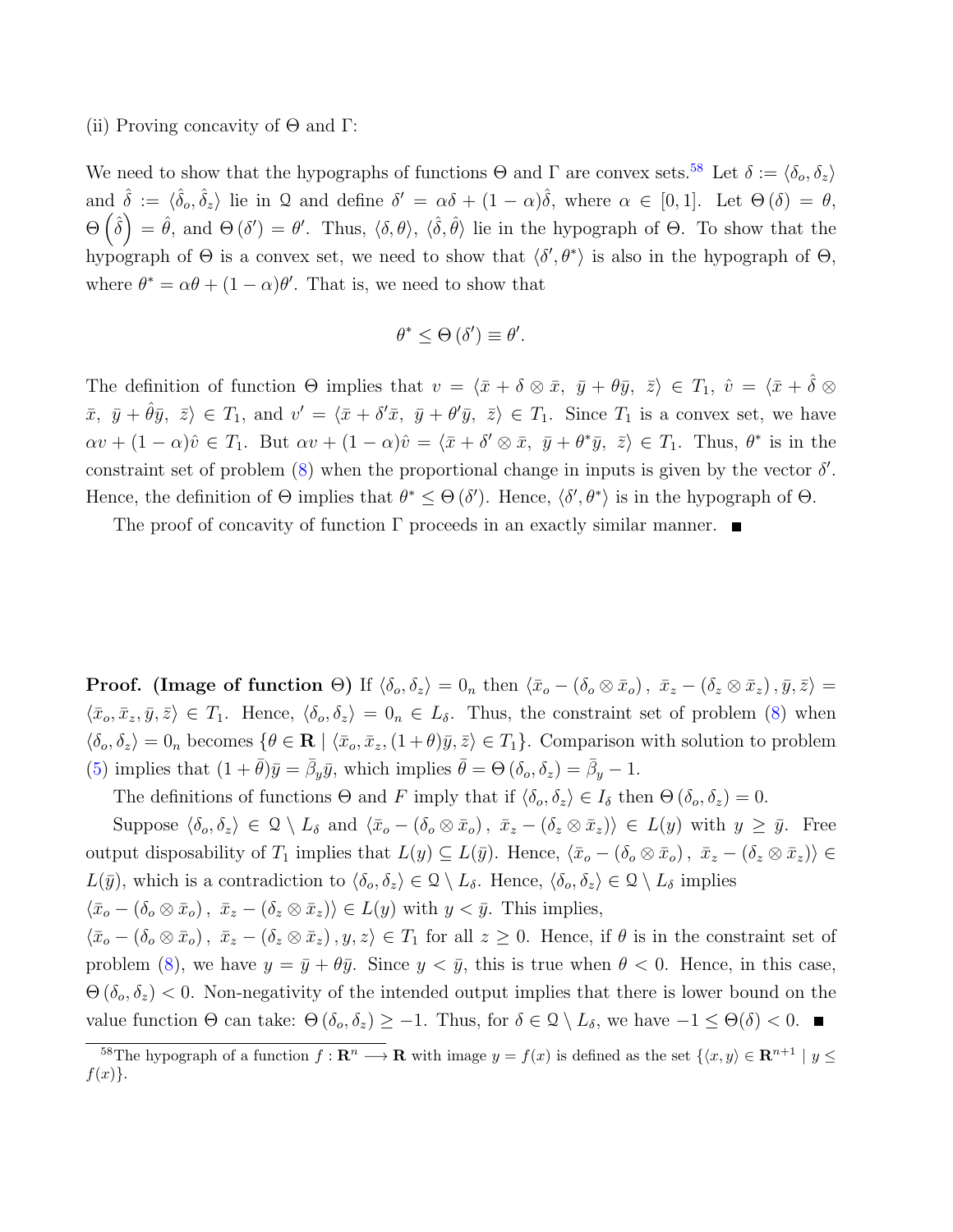**Proof.** (Image of function  $\Gamma$ ) Since set  $CDH(T_2)$  satisfies costly disposability,  $\bar{\beta}_z\bar{z}$  level of emission is feasible under set CDH  $(T_2)$  for all emission-causing input vectors smaller that  $\bar{x}_z$ . Hence,  $\gamma = 1 - \bar{\beta}_z$  is a member of the constraint set of problem [\(13\)](#page-20-0) for all  $\delta_z \in \Omega_z = [0, 1]^{n_z}$ . Hence  $\Gamma(\delta_z)$ , which is a measure of the maximum proportional reduction in emission under subtechnology  $T_2$  or its costly disposal hull  $CDH$  ( $T_2$ ), cannot take values less than  $1-\bar{\beta}_z$ . Thus, we conclude that  $\Gamma(\delta_z) \in [1-\overline{\beta}_z, 1]$  whenever  $\delta_z \in \mathcal{Q}_z$ . In particular, if  $\delta_z = 0_{n_z}$ , then  $\Gamma(\delta_z) = 1-\overline{\beta}_z$ . This is because, in that case,  $\langle \bar{x}_o, \bar{x}_z - (\delta_z \otimes \bar{x}_z), \bar{y}, \bar{z} \rangle = \langle \bar{x}_o, \bar{x}_z, \bar{y}, \bar{z} \rangle \in T_2$ . Thus, the constraint set of problem [\(9\)](#page-16-1) when  $\delta_z = 0_n$  becomes  $\{\gamma \in \mathbf{R}_+ \mid \langle \bar{x}_o, \bar{x}_z, \bar{y}, (1 - \gamma)\bar{z}\rangle \in T_2\}$ . Comparison with solution to problem [\(6\)](#page-14-2) implies that  $(1 - \bar{\gamma})\bar{z} = \bar{\beta}_z \bar{z}$ , which implies  $\bar{\gamma} = \Gamma(\delta_z) = 1 - \bar{\beta}_z$ .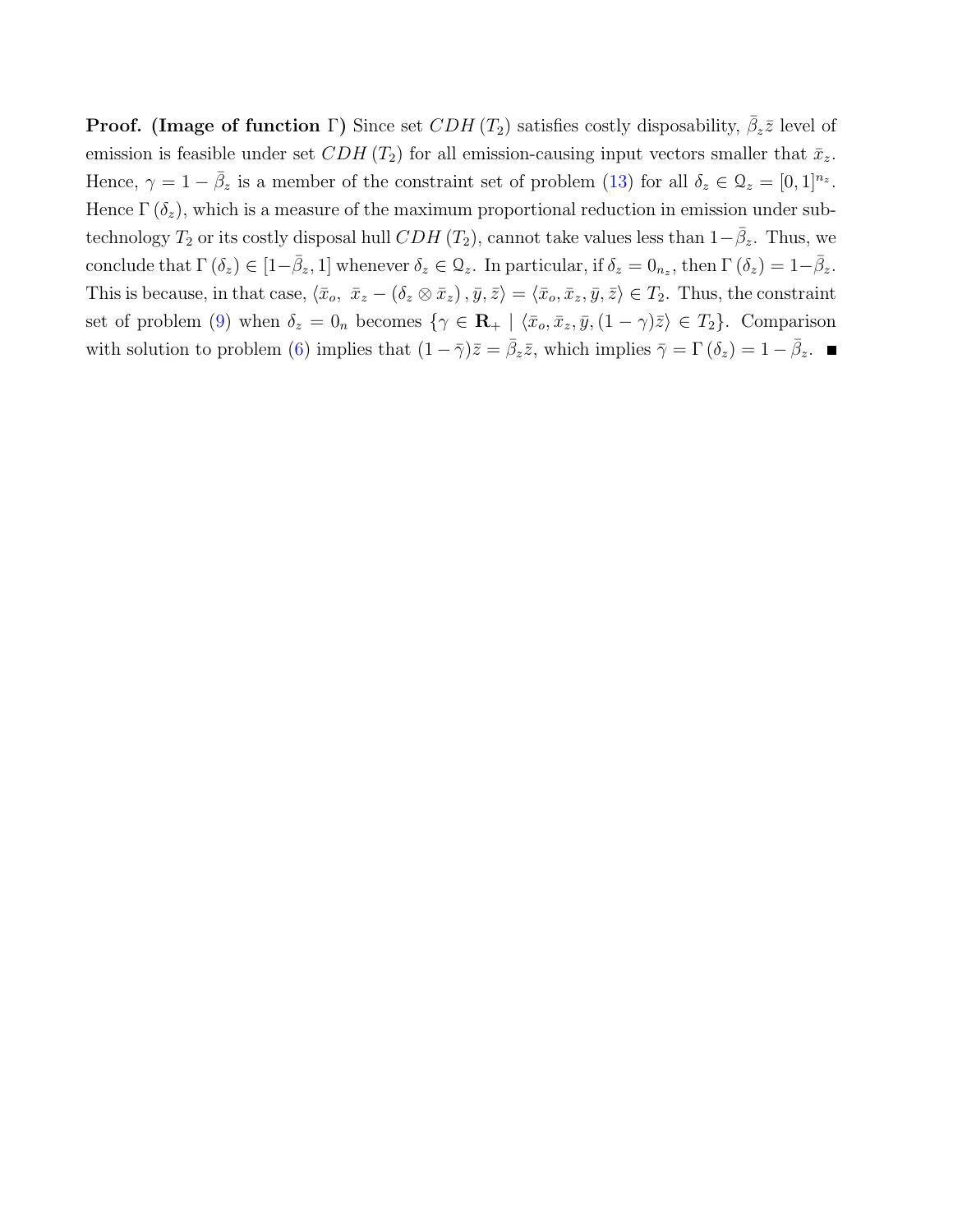|                          | <b>Output-based FGL</b>   |                    |             | <b>Graph Efficiency Index</b> |              |                            |                         |                  |                  |              |                         |                |                  |
|--------------------------|---------------------------|--------------------|-------------|-------------------------------|--------------|----------------------------|-------------------------|------------------|------------------|--------------|-------------------------|----------------|------------------|
|                          |                           | index              |             |                               |              | $w_{z} = 1/3, w_{y} = 2/3$ |                         |                  |                  |              | $w_y = w_z = 1/2$       |                |                  |
| <b>Plant name</b>        | $\mathbf{b}_{\mathbf{v}}$ | $\beta_{\rm v}$ -1 | $1-\beta_z$ | $\theta$                      | γ            | Row Col*                   |                         | $\delta_{\rm z}$ | $\theta$         | γ            | <b>Row</b>              | $Col*$         | $\delta_{\rm z}$ |
| <b>Bokaro B</b>          | 1                         | $\overline{0}$     | 0.160       | $\overline{0}$                | 0.11         | $\overline{4}$             | $\overline{2}$          | $\overline{0}$   | $\overline{0}$   | 0.16         | $\overline{4}$          | $\overline{2}$ | $\boldsymbol{0}$ |
| Dahanu                   |                           | $\overline{0}$     | 0.106       | $\overline{0}$                | 0.1          | $\overline{4}$             | $\overline{2}$          | $\overline{0}$   | $\mathbf{0}$     | 0.11         | $\overline{4}$          | $\overline{2}$ | $\boldsymbol{0}$ |
| Korba                    |                           | $\overline{0}$     | 0.102       | $\overline{0}$                | 0.16         | $\overline{4}$             | $\overline{2}$          | $\overline{0}$   | $\mathbf{0}$     | 0.1          | $\overline{4}$          | $\overline{2}$ | $\boldsymbol{0}$ |
| Vindhyanchal             |                           | $\overline{0}$     | 0.100       | $\overline{0}$                | 0.1          | $\overline{4}$             | $\overline{2}$          | $\overline{0}$   | $\overline{0}$   | 0.1          | $\overline{4}$          | $\overline{2}$ | $\overline{0}$   |
| Singrauli                | 0.999                     | 0.001              | 0.106       | $\overline{0}$                | 0.11         | $\overline{\mathbf{3}}$    | $\mathbf{1}$            | 0.01             | $\overline{0}$   | 0.11         | $\overline{2}$          | $\mathbf{1}$   | 0.01             |
| Ramagundem               | 0.998                     | 0.002              | 0.105       | $\overline{0}$                | 0.1          | $\overline{3}$             | $\overline{2}$          | $\overline{0}$   | $\overline{0}$   | 0.11         | $\overline{2}$          | $\mathbf{1}$   | $\overline{0}$   |
| Sipat                    | 0.991                     | 0.009              | 0.105       | 0.01                          | 0.11         | $\overline{3}$             | $\overline{2}$          | $\overline{0}$   | $\overline{0}$   | 0.11         | $\overline{c}$          | 1              | 0.01             |
| Simhadri                 | 0.983                     | 0.017              | 0.096       | 0.02                          | 0.1          | $\overline{3}$             | $\overline{2}$          | $\overline{0}$   | $\overline{0}$   | 0.12         | $\overline{2}$          | $\mathbf{1}$   | 0.03             |
| Rihand                   | 0.978                     | 0.023              | 0.109       | 0.02                          | 0.11         | $\overline{3}$             | $\overline{2}$          | $\mathbf{0}$     | $\theta$         | 0.14         | $\overline{2}$          |                | 0.03             |
| Talcher                  | 0.972                     | 0.029              | 0.085       | 0.03                          | 0.08         | $\overline{3}$             | $\overline{2}$          | $\mathbf{0}$     | 0.01             | 0.11         |                         | $\mathbf{1}$   | 0.03             |
| <b>Budge Budge</b>       | 0.970                     | 0.030              | 0.102       | 0.03                          | 0.1          | $\overline{3}$             | $\overline{2}$          | $\boldsymbol{0}$ | $\mathbf{0}$     | 0.14         | $\overline{c}$          |                | 0.04             |
| Dadri (NCTPP)            | 0.964                     | 0.037              | 0.102       | 0.04                          | 0.1          | $\overline{3}$             | $\overline{2}$          | $\overline{0}$   | $\overline{0}$   | 0.15         | $\overline{c}$          | 1              | 0.05             |
| Dr. N. Tata Rao          | 0.955                     | 0.047              | 0.103       | 0.05                          | 0.1          | $\overline{\mathbf{3}}$    | $\overline{2}$          | $\overline{0}$   | $\overline{0}$   | 0.16         | $\overline{c}$          | $\mathbf{1}$   | 0.07             |
| Unchahar                 | 0.951                     | 0.052              | 0.108       | 0.05                          | 0.11         | $\overline{\mathbf{3}}$    | $\overline{2}$          | $\overline{0}$   | $\overline{0}$   | 0.17         | $\overline{c}$          | 1              | 0.07             |
| Kakatiya                 | 0.931                     | 0.075              | 0.100       | 0.07                          | 0.1          | $\overline{\mathbf{3}}$    | $\mathbf 2$             | $\overline{0}$   | $\boldsymbol{0}$ | 0.2          | $\overline{2}$          | 1              | 0.11             |
| Tuticorin                | 0.927                     | 0.079              | 0.095       | 0.08                          | 0.12         | $\overline{3}$             | $\mathbf{1}$            | 0.03             | $\theta$         | 0.21         | $\overline{2}$          | 1              | 0.13             |
| Farakka                  | 0.925                     | 0.081              | 0.101       | 0.08                          | 0.1          | $\overline{3}$             | $\mathbf 2$             | $\mathbf{0}$     | 0.01             | 0.18         | 1                       | 1              | 0.09             |
| Rayalseema               | 0.924                     | 0.083              | 0.107       | 0.08                          | 0.11         | $\overline{\mathbf{3}}$    | $\mathbf 2$             | $\theta$         | $\mathbf{0}$     | 0.21         | $\overline{2}$          | 1              | 0.12             |
| Kota                     | 0.923                     | 0.084              | 0.105       | 0.08                          | 0.13         | $\overline{\mathbf{3}}$    | $\mathbf{1}$            | 0.03             | $\theta$         | 0.23         | $\overline{2}$          | 1              | 0.14             |
| Kahalgaon                | 0.914                     | 0.094              | 0.099       | 0.09                          | 0.1          | $\overline{\mathbf{3}}$    | $\mathbf 2$             | $\mathbf{0}$     | 0.09             | 0.11         | 1                       | 1              | 0.01             |
| Kothagundem              | 0.894                     | 0.119              | 0.158       | 0.12                          | 0.16         | $\overline{3}$             | $\mathbf 2$             | $\mathbf{0}$     | $\mathbf{0}$     | 0.29         | $\overline{2}$          | 1              | 0.16             |
| <b>IB</b> Valley         | 0.889                     | 0.125              | 0.095       | 0.12                          | 0.09         | $\overline{3}$             | $\mathbf 2$             | $\mathbf{0}$     | $\mathbf{0}$     | 0.24         | $\overline{2}$          | 1              | 0.17             |
| Chhabra                  | 0.873                     | 0.145              | 0.181       | 0.15                          | 0.18         | $\overline{3}$             | $\overline{c}$          | $\overline{0}$   | $\mathbf{0}$     | 0.34         | $\overline{2}$          | 1              | 0.19             |
| North Chennai            | 0.870                     | 0.149              | 0.084       | 0.15                          | 0.08         | $\overline{3}$             | $\mathbf 2$             | $\overline{0}$   | $\mathbf{0}$     | 0.26         | $\overline{2}$          | 1              | 0.19             |
| Ropar                    | 0.857                     | 0.166              | 0.094       | 0.17                          | 0.09         | $\overline{3}$             | $\overline{c}$          | $\overline{0}$   | $\mathbf{0}$     | 0.29         | $\overline{2}$          | 1              | 0.21             |
| GHTPS (Lehra Mohabbat)   | 0.850                     | 0.177              | 0.105       | 0.18                          | 0.11         | $\overline{3}$             | $\mathbf 2$             | $\overline{0}$   | $\boldsymbol{0}$ | 0.3          | $\overline{2}$          | 1              | 0.22             |
| Nasik                    | 0.848                     | 0.179              | 0.097       | 0.18                          | 0.1          | $\overline{3}$             | $\mathbf 2$             | $\overline{0}$   | $\boldsymbol{0}$ | 0.3          | $\overline{2}$          | 1              | 0.22             |
| Suratgarh                | 0.846                     | 0.182              | 0.105       | 0.18                          | 0.11         | $\overline{3}$             | $\mathbf 2$             | $\overline{0}$   | $\mathbf{0}$     | 0.31         | $\overline{2}$          | 1              | 0.23             |
| Chandrapur (DVC)         | 0.825                     | 0.212              | 0.122       | 0.21                          | 0.12         | $\overline{3}$             | $\mathbf 2$             | $\mathbf{0}$     | $\mathbf{0}$     | 0.37         | $\overline{2}$          | 1              | 0.28             |
| Metur                    | 0.816                     | 0.226              | 0.064       | 0.23                          | 0.06         | $\overline{3}$             | $\overline{c}$          | $\overline{0}$   | $\mathbf{0}$     | 0.32         | $\overline{2}$          | 1              | 0.28             |
| Khaparkheda              | 0.798                     | 0.252              | 0.106       | 0.25                          | 0.11         | $\overline{3}$             | $\mathbf 2$             | $\mathbf{0}$     | $\mathbf{0}$     | 0.39         | $\overline{2}$          | 1              | 0.32             |
| Sanjay Gandhi            | 0.798                     | 0.253              | 0.108       | 0.25                          | 0.11         | $\overline{\mathbf{3}}$    | $\mathbf 2$             | $\boldsymbol{0}$ | $\mathbf{0}$     | 0.38         | $\overline{c}$          | $\mathbf{1}$   | 0.3              |
| Panipat                  | 0.796                     | 0.256              | 0.095       | 0.26                          | 0.1          | $\overline{3}$             | $\overline{2}$          | $\Omega$         | 0.26             | 0.1          | $\mathcal{E}$           | $\overline{2}$ | $\boldsymbol{0}$ |
| Korba west               | 0.795                     | 0.259              | 0.054       | 0.26                          | 0.05         | $\overline{\mathbf{3}}$    | $\sqrt{2}$              | $\boldsymbol{0}$ | $\mathbf{0}$     | 0.35         | $\sqrt{2}$              | $\mathbf{1}$   | 0.31             |
| Chandrapur (Maharashtra) | 0.793                     | 0.261              | 0.153       | 0.26                          | 0.15         | $\overline{\mathbf{3}}$    | $\sqrt{2}$              | $\boldsymbol{0}$ | 0.26             | 0.15         | $\overline{\mathbf{3}}$ | $\sqrt{2}$     | $\boldsymbol{0}$ |
| Raichur                  | 0.781                     | 0.280              | 0.097       | 0.28                          | 0.1          | $\overline{\mathbf{3}}$    | $\sqrt{2}$              | $\boldsymbol{0}$ | 0.25             | 0.13         |                         | $\mathbf{1}$   | 0.04             |
| Wanakbori                | 0.757                     | 0.322              | 0.083       | 0.32                          | 0.08         | $\overline{\mathbf{3}}$    | $\sqrt{2}$              | $\overline{0}$   | 0.32             | 0.08         | $\overline{\mathbf{3}}$ | $\sqrt{2}$     | $\mathbf{0}$     |
| Uaki                     | 0.741                     | 0.349              | 0.090       | 0.35                          | 0.09         | $\overline{\mathbf{3}}$    | $\overline{c}$          | $\overline{0}$   | 0.35             | 0.09         | $\overline{\mathbf{3}}$ | $\sqrt{2}$     | $\boldsymbol{0}$ |
| Parli                    | 0.687                     | 0.456              | 0.081       | 0.46                          | 0.08         | $\overline{\mathbf{3}}$    | $\sqrt{2}$              | $\overline{0}$   | 0.46             | 0.08         | $\overline{\mathbf{3}}$ | $\sqrt{2}$     | $\boldsymbol{0}$ |
| Gandhi Nagar             | 0.675                     | 0.482              | 0.072       | 0.48                          | 0.07         | $\overline{\mathbf{3}}$    | $\sqrt{2}$              | $\overline{0}$   | 0.48             | 0.07         | $\overline{\mathbf{3}}$ | $\sqrt{2}$     | $\boldsymbol{0}$ |
| <b>GNDTPS</b> (Bhatinda) | 0.652                     | 0.533              | 0.102       | 0.53                          | 0.1          | $\overline{\mathbf{3}}$    | $\sqrt{2}$              | $\overline{0}$   | 0.33             | 0.32         |                         | 1              | 0.24             |
| Koradi                   | 0.602                     | 0.661              | 0.095       | 0.66                          | 0.09         | $\overline{\mathbf{3}}$    | $\sqrt{2}$              | $\overline{0}$   | 0.66             | 0.09         | $\overline{\mathbf{3}}$ | $\sqrt{2}$     | $\boldsymbol{0}$ |
| Bhusawal                 | 0.589                     | 0.697              | 0.000       | 0.7                           | $\mathbf{0}$ | $\overline{\mathbf{3}}$    | $\overline{\mathbf{3}}$ | $\boldsymbol{0}$ | 0.7              | $\mathbf{0}$ | $\overline{\mathbf{3}}$ | $\overline{3}$ | $\boldsymbol{0}$ |
| Satpura                  | 0.547                     | 0.827              | 0.059       | 0.83                          | 0.06         | $\overline{\mathbf{3}}$    | $\sqrt{2}$              | $\overline{0}$   | 0.83             | 0.06         | $\overline{\mathbf{3}}$ | $\sqrt{2}$     | $\boldsymbol{0}$ |
| Sikka                    | 0.517                     | 0.935              | 0.094       | 0.94                          | 0.09         | $\overline{\mathbf{3}}$    | $\sqrt{2}$              | $\overline{0}$   | 0.94             | 0.09         | $\overline{\mathbf{3}}$ | $\sqrt{2}$     | $\boldsymbol{0}$ |
| Rajghat                  | 0.493                     | 1.027              | 0.103       | 1.03                          | 0.1          | $\overline{\mathbf{3}}$    | $\sqrt{2}$              | $\boldsymbol{0}$ | 1.03             | 0.1          | $\overline{\mathbf{3}}$ | $\sqrt{2}$     | $\boldsymbol{0}$ |
| Ennore                   | 0.269                     | 2.712              | 0.102       | 2.71                          | 0.1          | $\overline{\mathbf{3}}$    | $\overline{2}$          | $\boldsymbol{0}$ | 2.71             | 0.1          | $\overline{\mathbf{3}}$ | $\sqrt{2}$     | $\boldsymbol{0}$ |
|                          |                           |                    |             |                               |              |                            |                         |                  |                  |              |                         |                |                  |

Note: The plants are listed in the descending order of their by values. The shaded regions demarcate the three performance categories \*Col. stands for column of Table 1 and Row stands for row of Table 1.